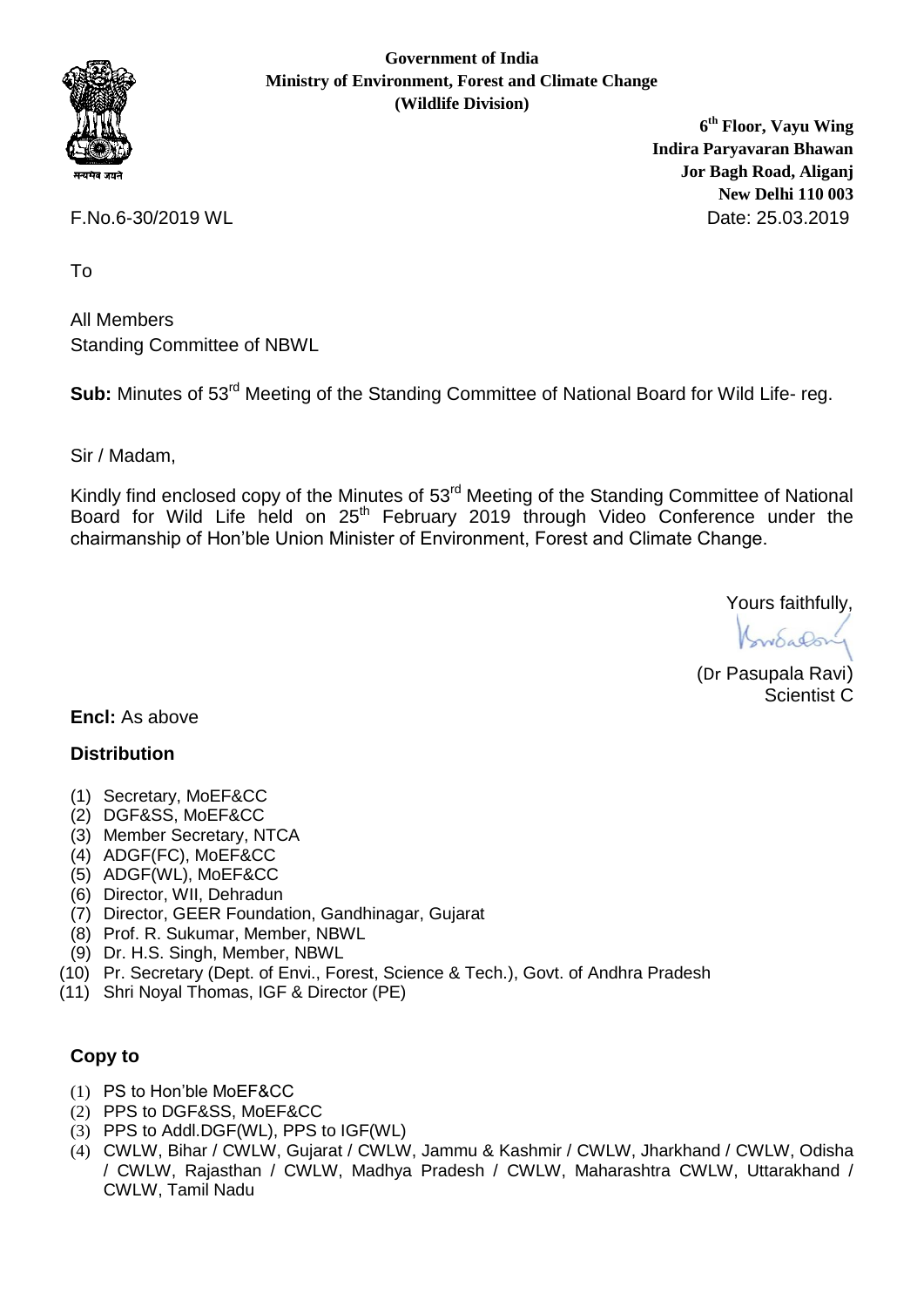# **MINUTES OF 53 rd MEETING OF THE STANDING COMMITTEE OF NATIONAL BOARD FOR WILD LIFE HELD ON 25th FEBRUARY 2019**

The 53<sup>rd</sup> Meeting of the Standing Committee of National Board for Wild Life was held on 25<sup>th</sup> February 2019 through Video Conference and chaired by Hon'ble Minister for Environment, Forest & Climate Change. List of participants is placed at **ANNEXURE-I.**

Hon'ble Chairperson welcomed all the participants to the 53<sup>rd</sup> Meeting of the Standing Committee of National Board for Wild Life and asked the IGF(WL) to initiate the discussions on the Agenda Items.

#### **AGENDA ITEM No. 1**

#### Confirmation of the minutes of the 52<sup>nd</sup> Meeting of the Standing Committee of **National Board for Wild Life held on 10th January 2019**

The IGF(WL) mentioned that the minutes of the 52**nd** Meeting of the Standing Committee of National Board for Wild Life held on  $10<sup>th</sup>$  January 2019 were circulated among all the members of the Standing Committee on 22<sup>nd</sup> January 2019. He stated that the following comments were received from Dr H S Singh, Member NBWL on the minutes.

#### **52.2.3(i) Preparation of Conservation Plans for Eco-Sensitive Zones**

The IGF(WL) stated that the  $52<sup>nd</sup>$  meeting of the Standing Committee accepted the suggestion of Dr H S Singh, Member NBWL to prepare conservation and development plans for Eco-Sensitive Zones to minimize the conflicts and also to restore habitats outside the protected areas used by the wildlife. Further, it was decided by the Standing Committee to prepare few model plans involving professionals for development of ESZs so that the model plans become a standard document for preparing such plans for the rest of the ESZs. However, this decision has not been captured in the minutes.

It was brought to the knowledge of the Standing Committee that in guidelines the provision has been made for preparing the zonal master plans which provide for planning of various activities inside the ESZs including conservation. A draft model zonal master plan prepared by the Wildlife Institute of India has already been circulated by the Ministry to the States / UTs for seeking their comments.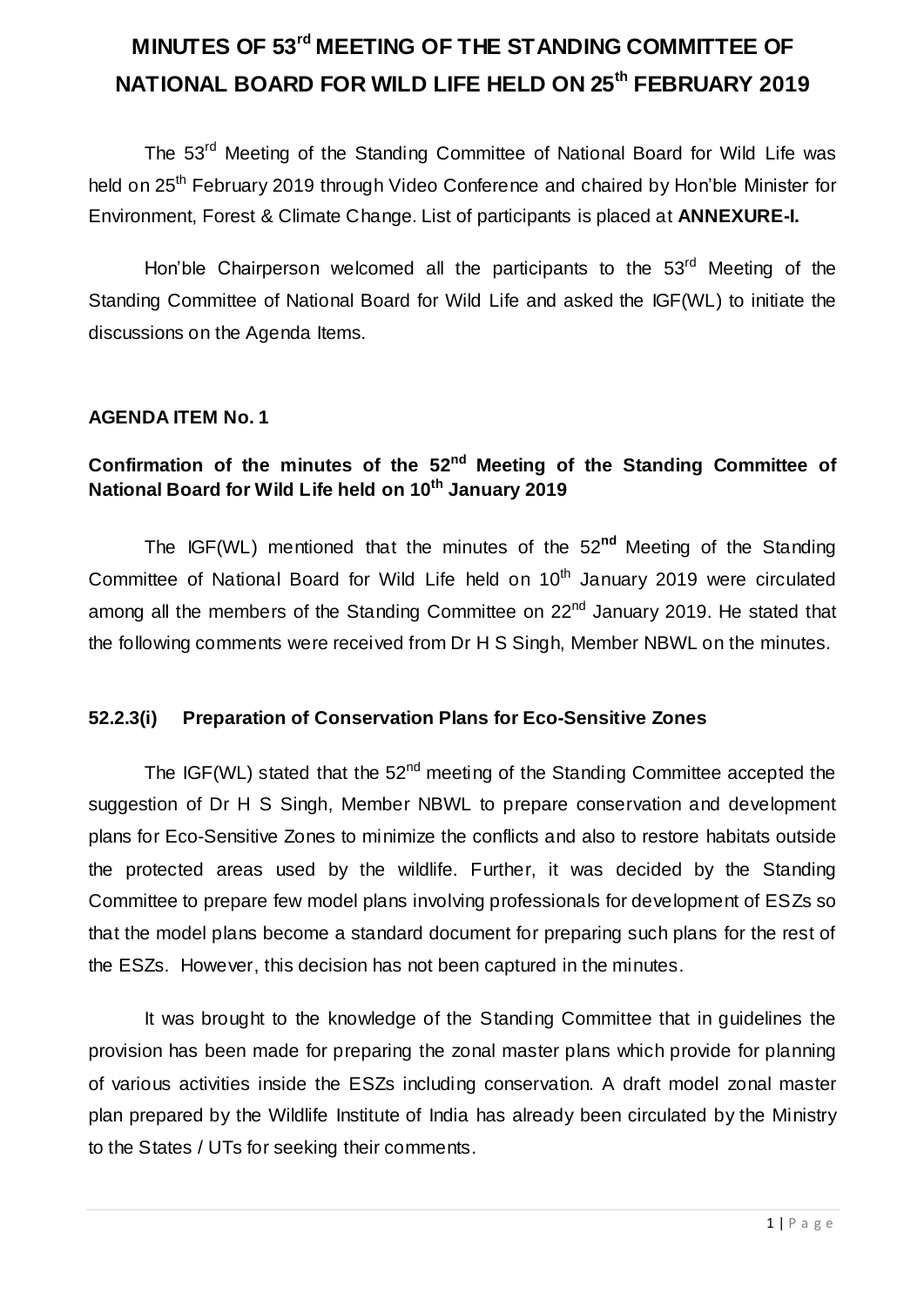The Standing Committee advised that the Ministry should request the States / UTs to expedite their comments.

#### **52.2.3(ii) Casualties of carnivore wild animals in India by rabies attack**

The IGF(WL) stated that the 52<sup>nd</sup> meeting of the Standing Committee accepted suggestion of Dr. H S Singh, Member NBWL to initiate action on the casualties of wild carnivores by rabies attack and quoted the case of Asiatic lions in Gir National Park. However, this decision has not been captured in the minutes. He stated that on 20.12.2018, this Ministry has launched the *Asiatic Lion Conservation Project* envisaged for habitat improvement, scientific interventions, disease control and veterinary care supplemented with adequate eco-development works for the fringe population to ensure a stable and viable lion population.

After discussions, the Standing Committee agreed to include the comments of Dr. H S Singh in the minutes.

#### **AGENDA ITEM No.2**

**53.2.1. Report and recommendations of the Committee on the issues related to (i) Projects falling within National Parks / Sanctuaries of Jammu & Kashmir, (ii) Projects related to Conservation Reserves / Community Reserve, (iii) Projects falling within notified ESZ, and (iv) Resolution in the State Board for Wild Life to constitute its Standing Committee**

The IGF(WL) stated that the Ministry vide O.M.No.6-137/2017 WL dated 07.05.2018 constituted a committee to examine the issues related to (i) Projects falling within National Parks / Sanctuaries of Jammu & Kashmir, (ii) Projects related to Conservation Reserves / Community Reserve, (iii) Projects falling within notified ESZ, and (iv) Resolution in the State Board for Wild Life to constitute its Standing Committee and submit the report in three months. He stated that the Committee examined the issues and submitted its report to the Ministry on 30.01.2019. The Standing Committee requested Shri B S Bonal, Chairman of the Committee to present the recommendations of the Committee.

**(i) Whether wildlife clearance cases related to the National Parks / Sanctuaries in Jammu & Kashmir should come to the Standing Committee of National Board for Wild Life for consideration**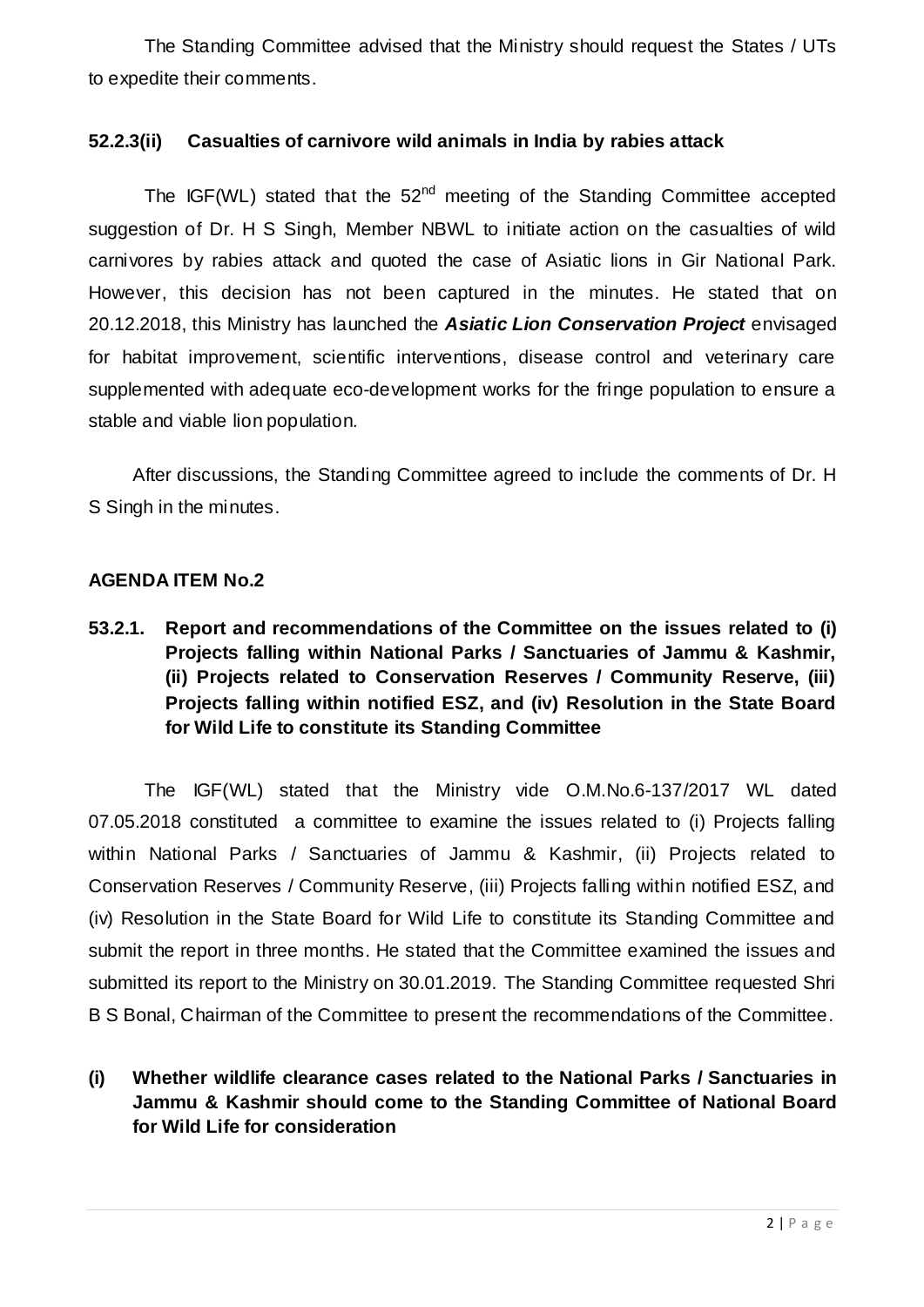Shri B S Bonal stated that the existing provisions of law in the Wild Life (Protection) Act, 1972 or the Jammu & Kashmir Wild Life (Protection) Act, 1978 do not provide for consultation of NBWL for the cases related to National Parks / Sanctuaries of Jammu & Kashmir. The Supreme Court cases, WP (C) 447/1995 and 202/1995 cover the issue related to Wild Life (Protection) Act, 1972 and the Forest (Conservation) Act, 1980 and the various orders issued by the Hon'ble Supreme Court as mentioned above, do not specifically mention the State of Jammu & Kashmir while making no exception. As Central or State or any other agency also did not approach Hon'ble Supreme Court in this matter, there is no provision in law which would imply that the cases from State of Jammu & Kashmir should come to the Standing Committee of NBWL.

However, since the NBWL constituted under Wild Life (Protection) Act, 1972 is the highest advisory body to the Govt. of India on wildlife matters, and also as no exception has been made specifically in the context of Jammu & Kashmir by the Hon'ble Apex Court in various directions, the extant practice of consideration of the proposals pertaining to National Parks and Wildlife Sanctuaries of Jammu & Kashmir may be examined by the Standing Committee of NBWL, if in their wisdom, authorities of Jammu & Kashmir refer any matter to NBWL for its consideration / advice. However as there may be larger issues related to special provisions and practices on the matters related to the State of Jammu & Kashmir seeking legal opinion from the competent law officers of the Government through the Ministry of Law and Justice would be advisable.

### **(ii) Standing Committee of National Board for Wild Life to deliberate recommendation on the projects related to Conservation Reserves / Community Reserves in the country**

Shri B S Bonal stated that the committee found that no legal basis exists for bringing the case of any activity located within a Conservation or Community Reserve for consideration of the Standing Committee of NBWL. He also stated that the management committees prescribed are duly empowered for decisions on management and should be sensitized on regulatory strategies and state governments should be advised to undertake the responsibility of regulations in these categories, as provided in the Act. Conservation Reserves and Community Reserves though come under the Protected Areas as per the provisions of the Wild Life (Protection) Act, 1972, Section 29 and 35(6) are very specific to the categories Sanctuary and National Park, These specific sections cannot be applied on other categories of PAs in *mutatis mutandis* mode. However, if Government feel any necessity of such regulations, appropriate provisions may be brought in the Act.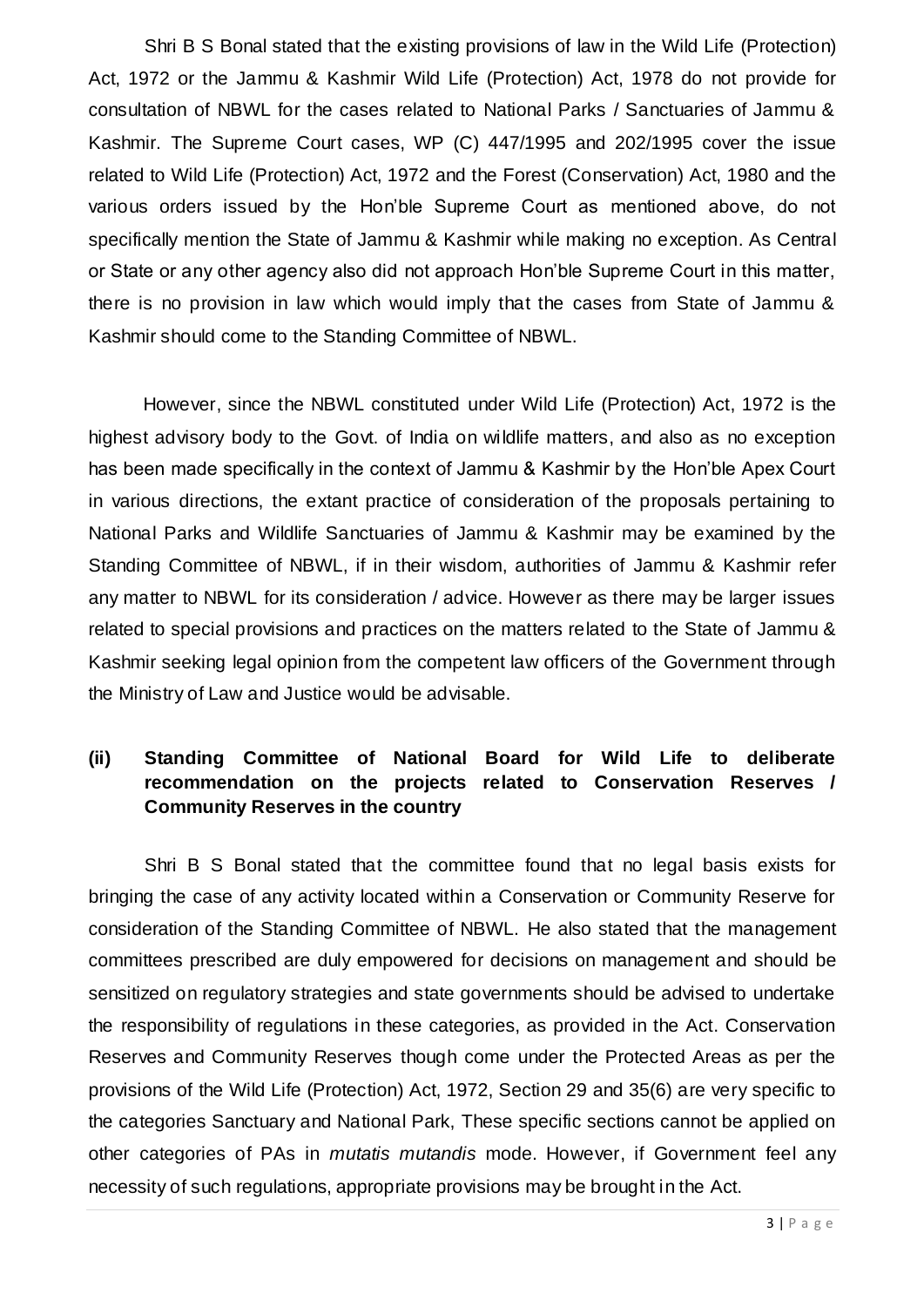#### **(iii) Whether wildlife clearance within the notified ESZ should be dealt by the Standing Committee of National Board for Wild Life**

Shri B S Bonal stated that the matter of consideration of EC cases located within 10 km or ESZ or any area, by Standing Committee of NBWL is a process related to the environmental clearance process driven by Environment (Protection) Act, 1986 under the mandate of the EIA Authorities. WLPA does not mandate any such consideration but SC NBWL may consider such cases that are referred to it by any agency including EIA Authorities. In the circumstances, it is recommended that the question of whether cases in ESZ should be dealt by the Standing Committee of NBWL may be left to the authorities mandated to deal with EC process.

As the Gazette notification SO 3067(E) dated 1 December 2009 under the EC process also provides for some special steps for the cases located in 10 km of the National Parks, Sanctuaries, Biosphere Reserves, Migratory corridors of wild Animals, vide note 2 below item VI (quoted above), EIA authorities may be advised to make it more precise as a few categories mentioned above are not legally notified with clear cut boundaries and so may result in confusion in regulation.

#### **(iv) Explore the constitution of the Standing Committee of the State Board for Wild Life**

Shri B S Bonal stated that the Section 6 of the Wild Life (Protection) Act, 1972 provides for the constitution of the State Board for Wild Life (SBWL) with the State Chief Minister or Administrator of the UT as its chairperson and the Minister of Forest and Wild Life Department as the vice-chairperson. The additional regulations related to EC for the activities located outside NPs and WLSs has increased the flow of proposals for consideration of the SBWL and NBWL. In light of this fact there is a need to adopt a mechanism which can ensure speedy disposal of the proposals by these boards. He also stated that unlike for NBWL, no specific provision has been made in the Act to constitute the Standing Committee to assist the SBWL.

Shri B S Bonal also stated the Section 7(2) of The Wildlife (Protection) Act, 1972 confers powers upon the State Board for Wildlife to regulate its own procedure (including the quorum). He mentioned that some States e.g., Odisha, Tamil Nadu have made use of this provision to constitute Standing Committee to expedite the disposal of proposals. Further, he mentioned that an advisory be issued to States / UTs suggesting to make use of this statutory provision under Section 7(2) of the Wild Life (Protection) Act, 1972 for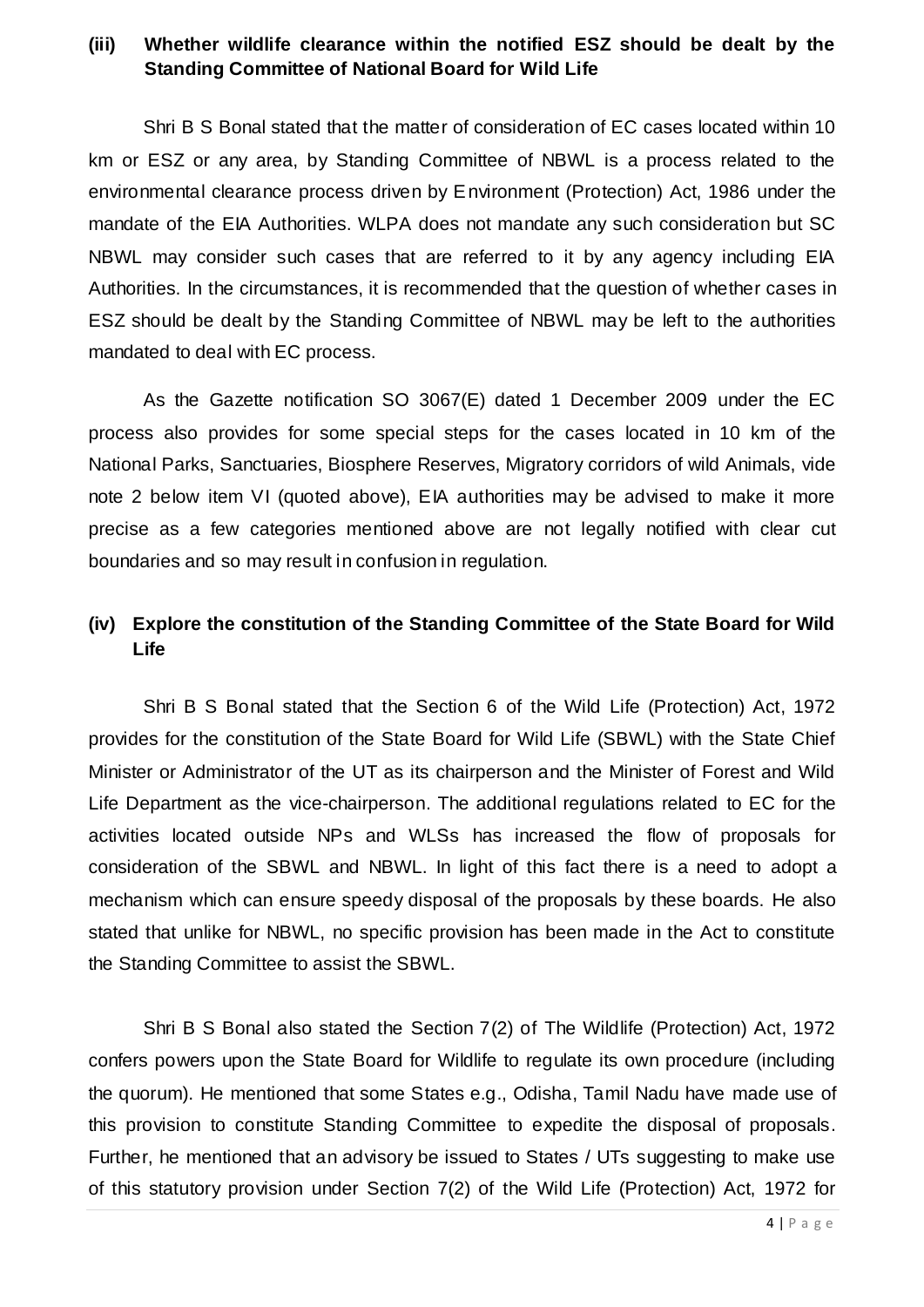devising a mechanism which may expedite the consideration of the proposals before the SBWLs. However, it should be ensured that regular meetings of the SBWL, at least at the frequency prescribed in the Act are organized.

After discussions, the Standing Committee decided that the report would be examined by the Ministry for further action.

#### **AGENDA ITEM NO.3**

#### **53.3.1 Revised proposal for alteration of boundary of Kaimur Wildlife Sanctuary**

The IGF(WL) briefed the Standing Committee on the proposal and stated that the revised proposal for alteration of the boundary of Kaimur Wildlife Sanctuary would exclude 2151.0 ha of limestone bearing area for mining and include 3000.0 ha area of the nearby forest land into the Sanctuary. He added that the State Chief Wildlife Warden has recommended the proposal with following conditions:

- (1) The mining areas shall be leased initially in the mining blocks of S.No.(1) and (2) i.e., in Kacchuar and Rehal Mauza, and after exhaustion of the limestone mineral deposits in these mining blocks, the mining blocks of S.No.(3) i.e., in Khukhuma, Sohdag and Piparadih Mauza shall be leased.
- (2) The mined over areas upon rehabilitation shall be used for wildlife conservation and management purposes and the reclamation process shall incorporate the appropriate provisions towards this end.
- (3) The three sets of contiguous mining blocks should not be leased in small partitions so that the mining activities at each location are undertaken in centralized manner.

Further, the IGF(WL) stated that the Standing Committee in its  $32<sup>nd</sup>$  meeting held on 21 January 2015 requested the State Government to submit the revised proposal. However, the State Government kept the proposal in abeyance for the past three years.

The Chief Wildlife Warden has mentioned that the proposal was revised as per the recommendations of the Committee headed by Dr H S Singh, Member NBWL. He also mentioned that the alternation of boundary is for exploitation of the only available limestone reserves in the State for providing viable opportunity in terms of proximate sourcing of raw material for cement industry. The proposal has been re viewed and revisited in the light of the prevalent legal position that no mining can be allowed within 1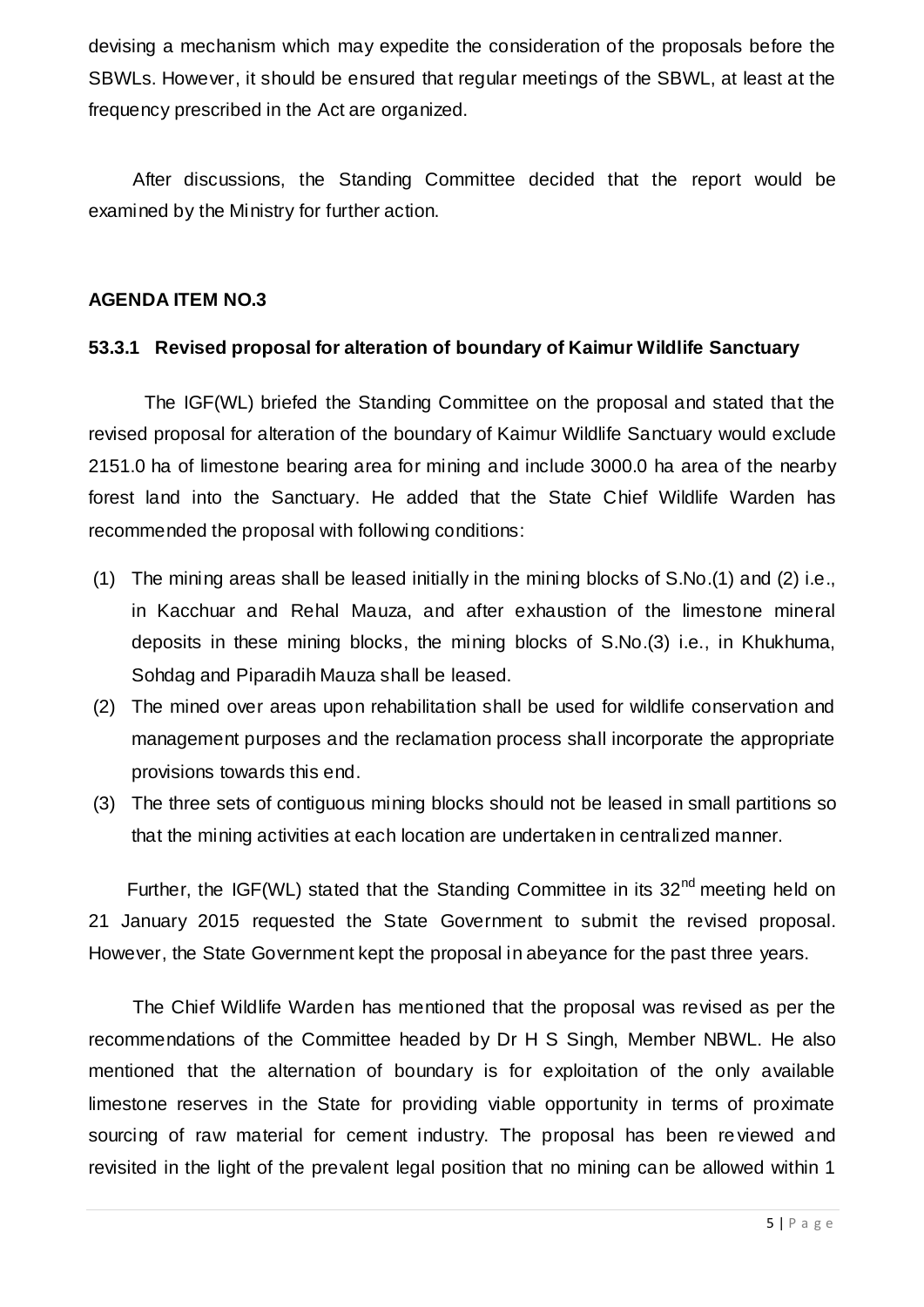km zone from the boundary of sanctuary (even if the declared ESZ has a width less than 1.0 km, which it is in the case of Kaimur WLS).

The Standing Committee was of the view that exclusion of an area from the protected area for the purpose of mining, especially in view of the Hon'ble supreme courts direction for prohibition of mining within the one km of the boundary of the Protected Area, may not be appropriate. Further, nothing has been mentioned in the proposal about the biological, eco-logical and wildlife value / significance as well as the status of management of the area proposed for deletion from the sanctuary as justification for exclusion of the area from the sanctuary.

After discussions, the Standing Committee decided for returning the proposal to the State Government with a request to review their proposal in the light of the observations of the Standing Committee.

### **53.3.2 Diversion of 0.036 ha of forestland from Shikargah Conservation Reserve for construction of Tral lift Irrigation Project, Tral Pulwama**

The IGF(WL) briefed the Standing Committee on the proposal and stated that the proposal involves the diversion of 0.036 ha of forestland from Shikargarh Conservation Reserve for construction of Tral Lift Irrigation Project. He added that the State Chief Wildlife Warden has recommended the proposal with following conditions:

- (1) The status of the land shall remain unchanged except that it shall be used for over ground laying of pipeline for irrigation and water supply.
- (2) That the user agency shall pay NPV charges in accordance to the Hon'ble Supreme Court.
- (3) 5% of the project cost in proportion to the length falling in the Conservation Reserve shall be paid by the user agency.
- (4) The user agency shall pay for the value of trees @ 5 times the cost.
- (5) The user agency shall abide by the provisions of Jammu and Kashmir Wild Life (Protection) Act, 1978 (amended till date).
- (6) The user agency must take precaution and put in place well defined / structured mechanism to deal with leakages as hydration pressure from leakage have the potential to create hazards of soil erosions and damage to the habitat.
- (7) The user agency shall provide water facility for Conservation Breeding Center, Shikargarh Tral free of cost.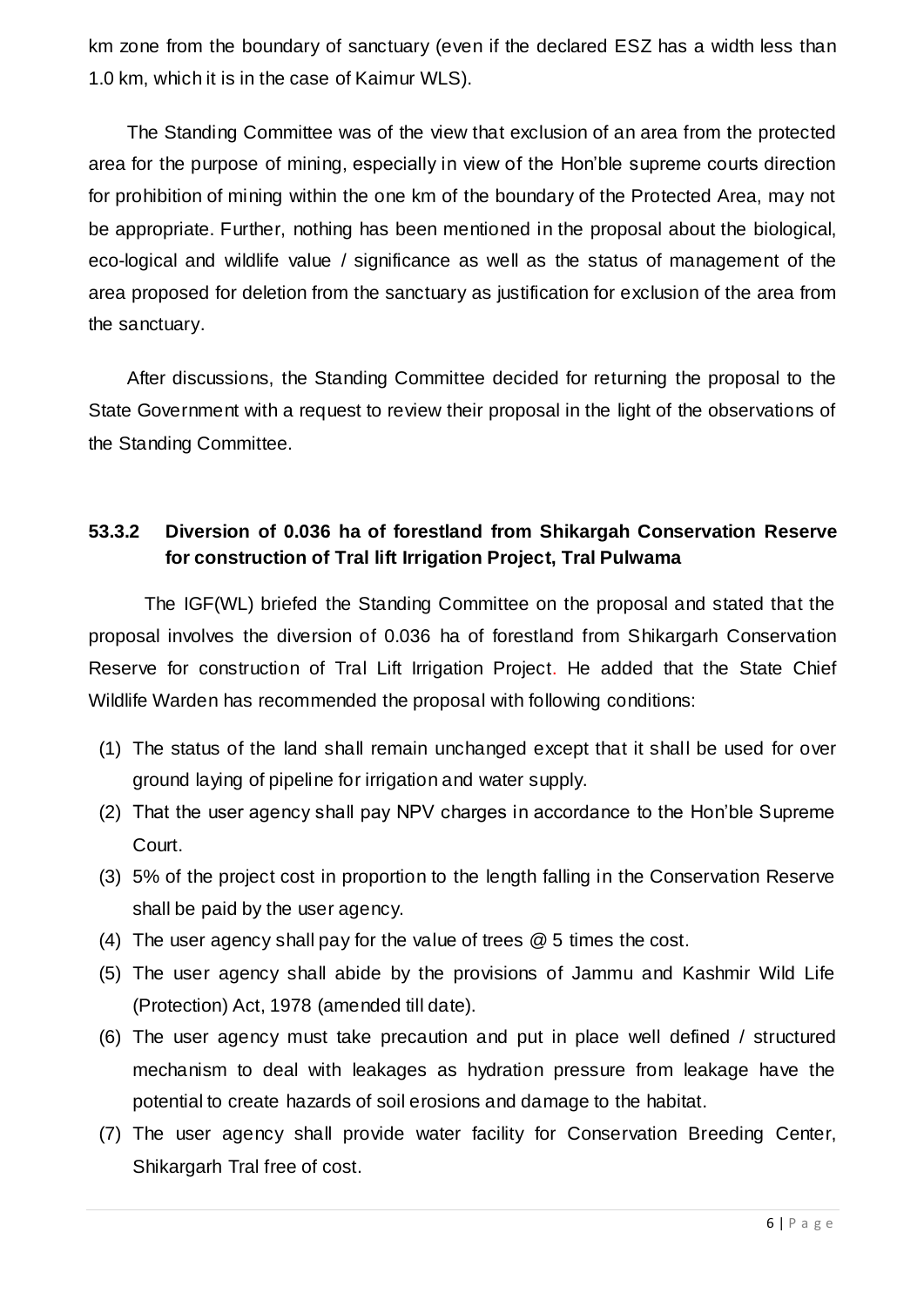The Standing Committee noted that the issues whether wildlife clearance cases pertaining to the State of Jammu and Kashmir, the proposals falling within notified ESZ around conservation / community Reserves and the proposals in conservation / community reserves should be considered by the National Board for Wild Life, has already been discussed under Agenda Item No. 2 and the appropriate action on the report is to be taken by the Ministry. However till the final decision is taken the Standing Committee will continue considering such proposals.

After discussions, the Standing Committee decided to recommend the proposal subject to the conditions that

- (a) The project proponent will comply with all the conditions imposed by the State Chief Wildlife Warden.
- (b) The annual compliance certificate on the stipulated conditions should be submitted by the project proponent to the State Chief Wildlife Warden and an annual compliance certificate shall be submitted by the State Chief Wildlife Warden to Govt. of India (GoI).

### **53.3.3 Construction of Bursar Hydroelectric Power Project falling within a distance of 10 km from the boundary of Kashtwar High Altitude National Park**

The IGF(WL) briefed the Standing Committee on the proposal and stated that the proposal involves use of 1149.0 ha of forestland and 61.67 ha of Govt. land for the construction of Bursar Hydroelectric Power Project with two Power Houses, Surface Power House Complex of 680 MW (4 x 170 MW) capacity on the right bank of river Marusudar near village Lopara and another 120 MW (3 x 36 MW) Dam Toe Power House at Pakal located within 10 km from the boundary of Kashtwar High Altitude National Park. He added that the State Chief Wildlife Warden has recommended the proposal with following conditions:

- (1) During construction of Bursar HEP Project, user agency shall abide by the rules and regulations of Hon'ble Supreme Court and follow provisions of the Jammu & Kashmir Wild Life (Protection) Act, 1978 (amended till date) strictly.
- (2) Noise pollution due to blasting and drilling will be as per permissible limits / standards.
- (3) The user agency will follow the eco-friendly engineering practices throughout during the construction work.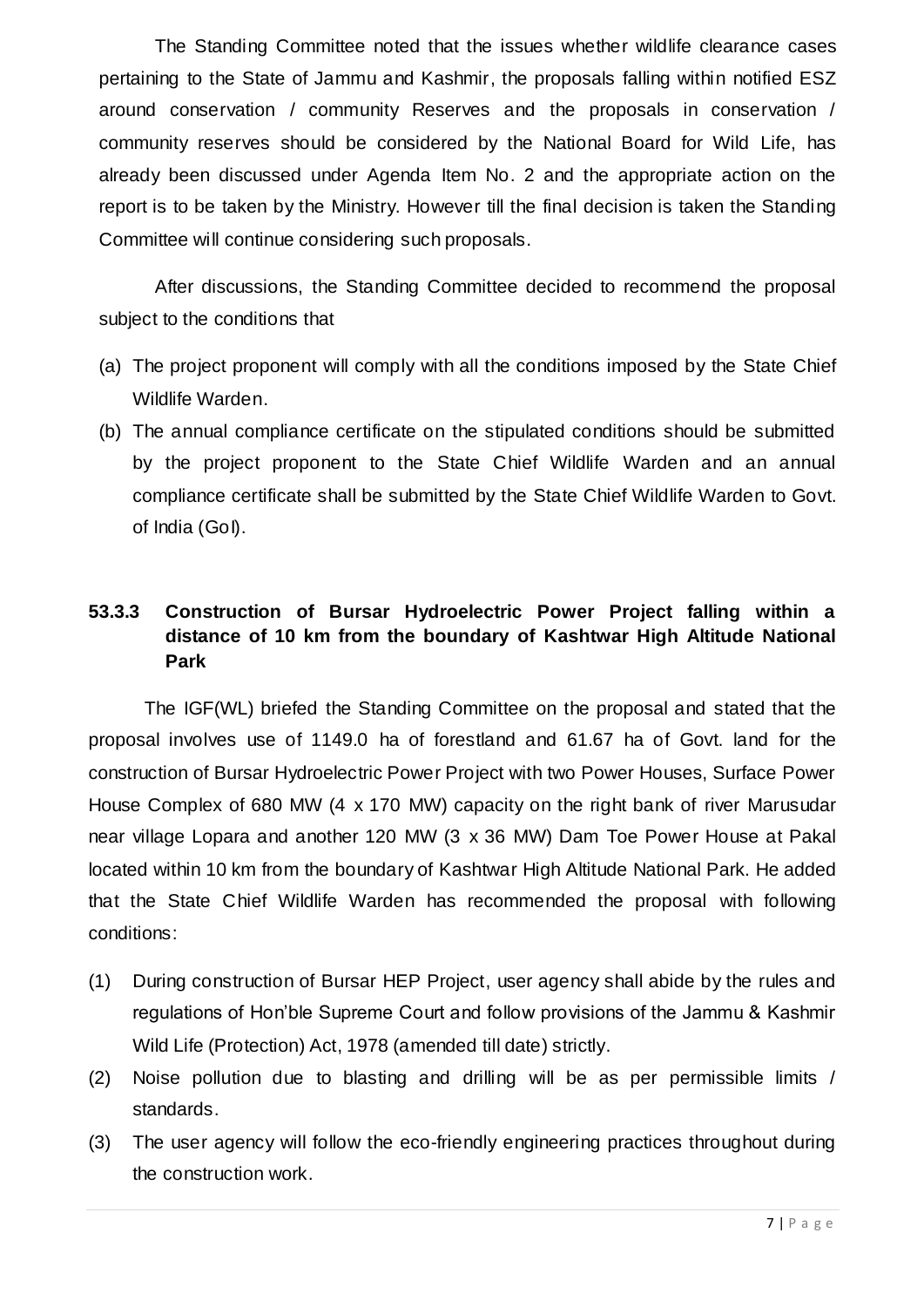(4) No mining operations shall be carried out within the boundary of the Kashtwar High Altitude National Park.

After discussions, the Standing Committee decided to recommend the project subject to the conditions that

- (a) The project proponent will comply with all the conditions imposed by the State Chief Wildlife Warden.
- (b) The annual compliance certificate on the stipulated conditions should be submitted by the project proponent to the State Chief Wildlife Warden and an annual compliance certificate shall be submitted by the State Chief Wildlife Warden to GoI.

#### **53.3.4 Diversion of 12.218 ha of sanctuary land for construction of intake well, overhead tank and laying of underground water distribution pipeline for drinking water supply in 33 villages including 14 villages inside Sardarpur Kharmor Wildlife Sanctuary, Madhya Pradesh.**

The IGF(WL) briefed the Standing Committee on the proposal and stated that the proposal involves the diversion of 12.218 ha of forestland from the Sardarpur Kharmor Wildlife Sanctuary for construction of intake well, overhead tank and laying of underground water distribution pipeline for drinking water supply in 33 villages. He added that the State Chief Wildlife Warden has recommended the proposal with following conditions:

- (1) 5% of total cost of the project would be deposited by the user agency in the account of Madhya Pradesh Tiger Foundation.
- (2) As per rules, NPV amount would be deposited in Madhya Pradesh CAMPA funds.
- (3) Due to the construction activity, forests / water bodies would not be disturbed and no damage would be made to the vegetation / wildlife / aquatic life.
- (4) Electric insulating wires would be used by the project proponent.
- (5) No other area other than the permitted area in the sanctuary area would be used by the user agency or its contractor.
- (6) User agency would comply the provision of the Wild Life (Protection) Act, 1972.

After discussions, the Standing Committee decided to recommend the project subject to the conditions that

(a) The project proponent will comply with all the conditions imposed by the State Chief Wildlife Warden.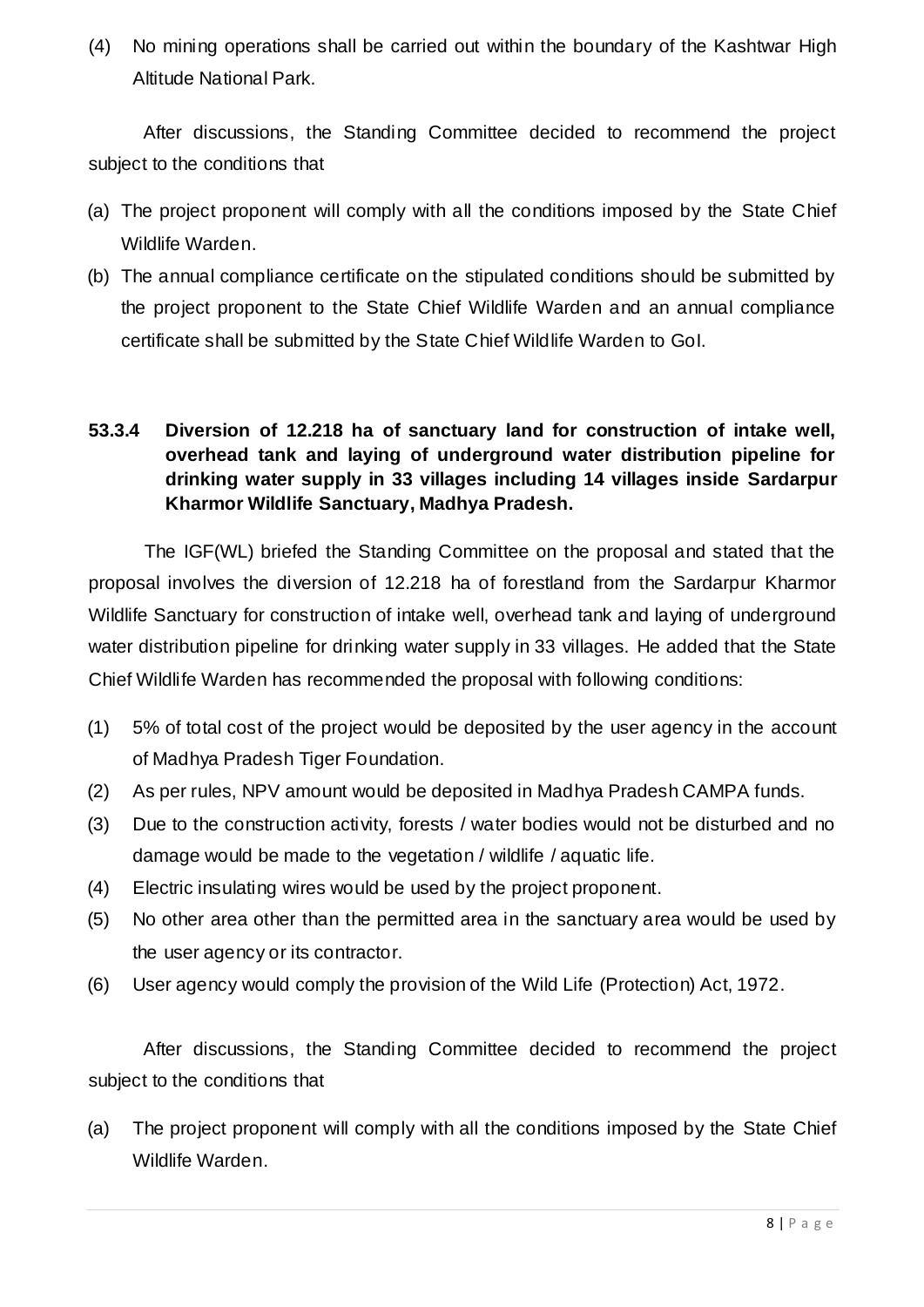(b) The annual compliance certificate on the stipulated conditions should be submitted by the project proponent to the State Chief Wildlife Warden and an annual compliance certificate shall be submitted by the State Chief Wildlife Warden to GoI.

### **53.3.5 Proposal for diversion of 0.9 ha revenue land from Ratapani Wildlife Sanctuary for construction road from Bamnai to Nasipur 1.5 km cement concrete road under MPRRDA, PIU Raisen**

The IGF(WL) briefed the Standing Committee on the proposal and stated that the proposal involves the use of 0.90 ha of revenue land for the up-gradation of existing gravel road to cement concrete road of 1.5 km length from Bamnai to Nasipur falling in Ratapani Wildlife Sanctuary. He added that the State Chief Wildlife Warden has recommended the proposal with the conditions that the proponent would follow adequate safeguards and all the construction material would be brought from outside the protected area.

After discussions, the Standing Committee decided to recommend the project subject to the conditions that

- (a) The user agency is allowed to up-grade the existing gravel road to cement concrete road in the muddy portion only. Further, there shall not be any widening of the road.
- (b) Permission for starting the work on the project shall be granted by the State Government only when road design is modified as per animal passage plan prepared by the project proponent in consultation with the State Chief Wildlife Warden on the basis of WII guidelines named *Eco-friendly Measures to Mitigate Impacts on Linear Infrastructures on Wildlife.*
- (c) Human wildlife conflict mitigation plan providing for regular manual patrolling of the stretch will be prepared and implemented by the state forest department at the project cost.
- (d) The project proponent will comply with all the conditions imposed by the State Chief Wildlife Warden.
- (e) The annual compliance certificate on the stipulated conditions should be submitted by the project proponent to the State Chief Wildlife Warden and an annual compliance certificate shall be submitted by the State Chief Wildlife Warden to GoI.

### **53.3.6 Proposal for construction of road from Kahapariya to Mandawa Rampura 4.10 km Cement Concrete Road in Ratapani Wildlife Sanctuary by M.P. Rural Road Development Authority-I, PIU Raisen**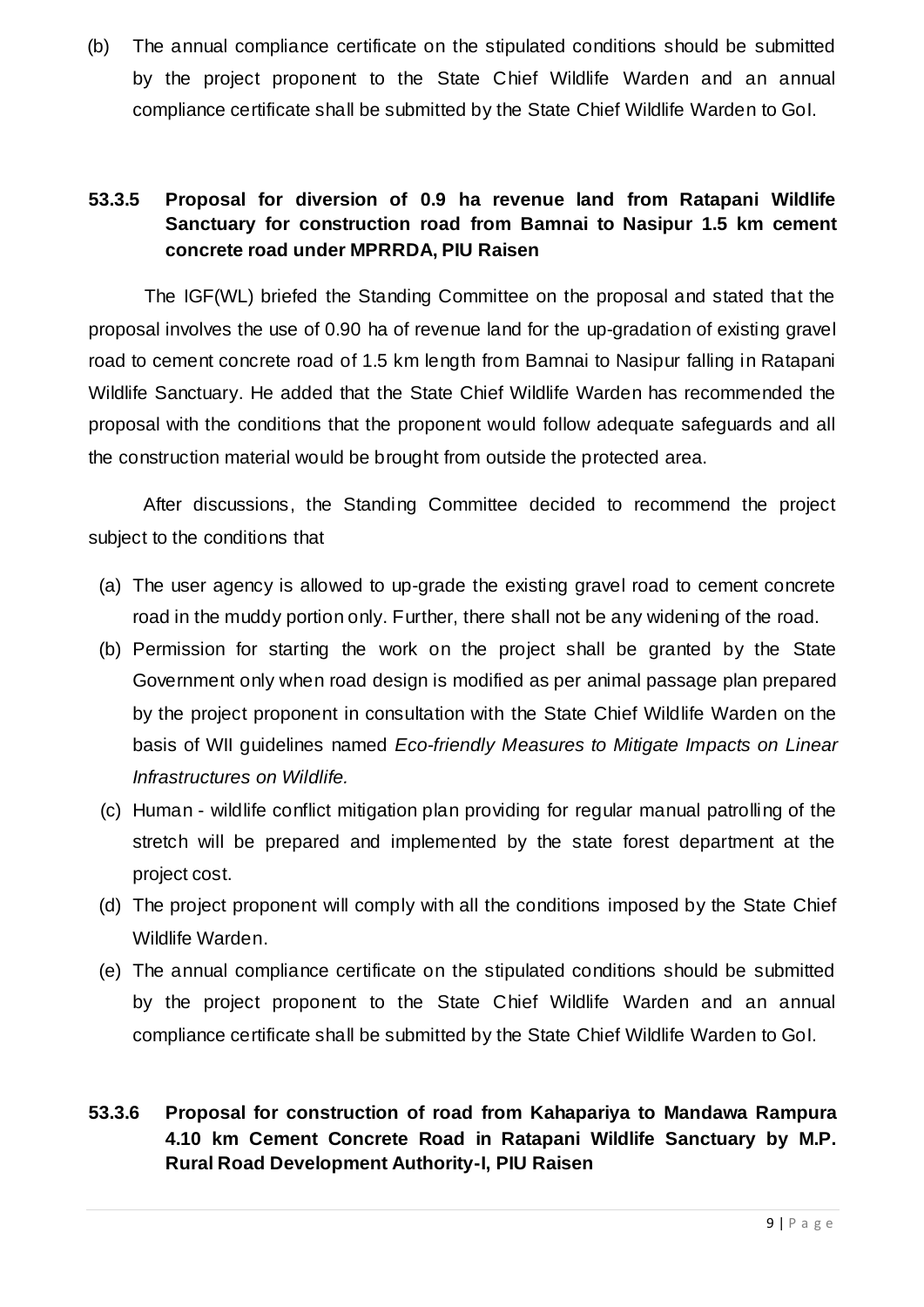The IGF(WL) briefed the Standing Committee on the proposal and stated that the proposal involves the use of 2.46 ha of revenue land for the up-gradation of existing gravel road to cement concrete road of 4.10 km length from Kahapariya to Mandawa Rampura falling inside Ratapani Wildlife Sanctuary. He added that the State Chief Wildlife Warden has recommended the proposal with the conditions that the proponent would follow adequate safeguards and all the construction material would be brought from outside the protected area.

After discussions, the Standing Committee decided to recommend the project subject to the conditions that

- (a) The user agency is allowed to up-grade the existing gravel road to cement concrete road in the muddy portion only. Further, there shall not be any widening of the road.
- (b) Permission for starting the work on the project shall be granted by the state government only when road design is modified as per animal passage plan prepared by the project proponent in consultation with the State Chief Wildlife Warden on the basis of WII guidelines named *Eco-friendly Measures to Mitigate Impacts on Linear Infrastructures on Wildlife.*
- (c) Human wildlife conflict mitigation plan providing for regular manual patrolling of the stretch will be prepared and implemented by the State Forest Department at the project cost.
- (d) The project proponent will comply with all the conditions imposed by the State Chief Wildlife Warden.
- (e) The annual compliance certificate on the stipulated conditions should be submitted by the project proponent to the State Chief Wildlife Warden and an annual compliance certificate shall be submitted by the State Chief Wildlife Warden to GoI.

#### **53.3.7 Proposal for diversion of 0.87 ha revenue land from Ratapani Wildlife Sanctuary for construction of road from Bamnai to Bhutpalasi road of 1.45 km length cement concrete road under MPRRDA, PIU Raisen**

The IGF(WL) briefed the Standing Committee on the proposal and stated that the proposal involves the use of 0.87 ha of revenue land for the up-gradation of existing gravel road to cement concrete road of 1.45 km length from Bamnai to Bhutpalasi located inside Ratapani Wildlife Sanctuary. He added that the State Chief Wildlife Warden has recommended the proposal imposing with the conditions that the proponent would follow adequate safeguards and all the construction material would be brought from outside the protected area.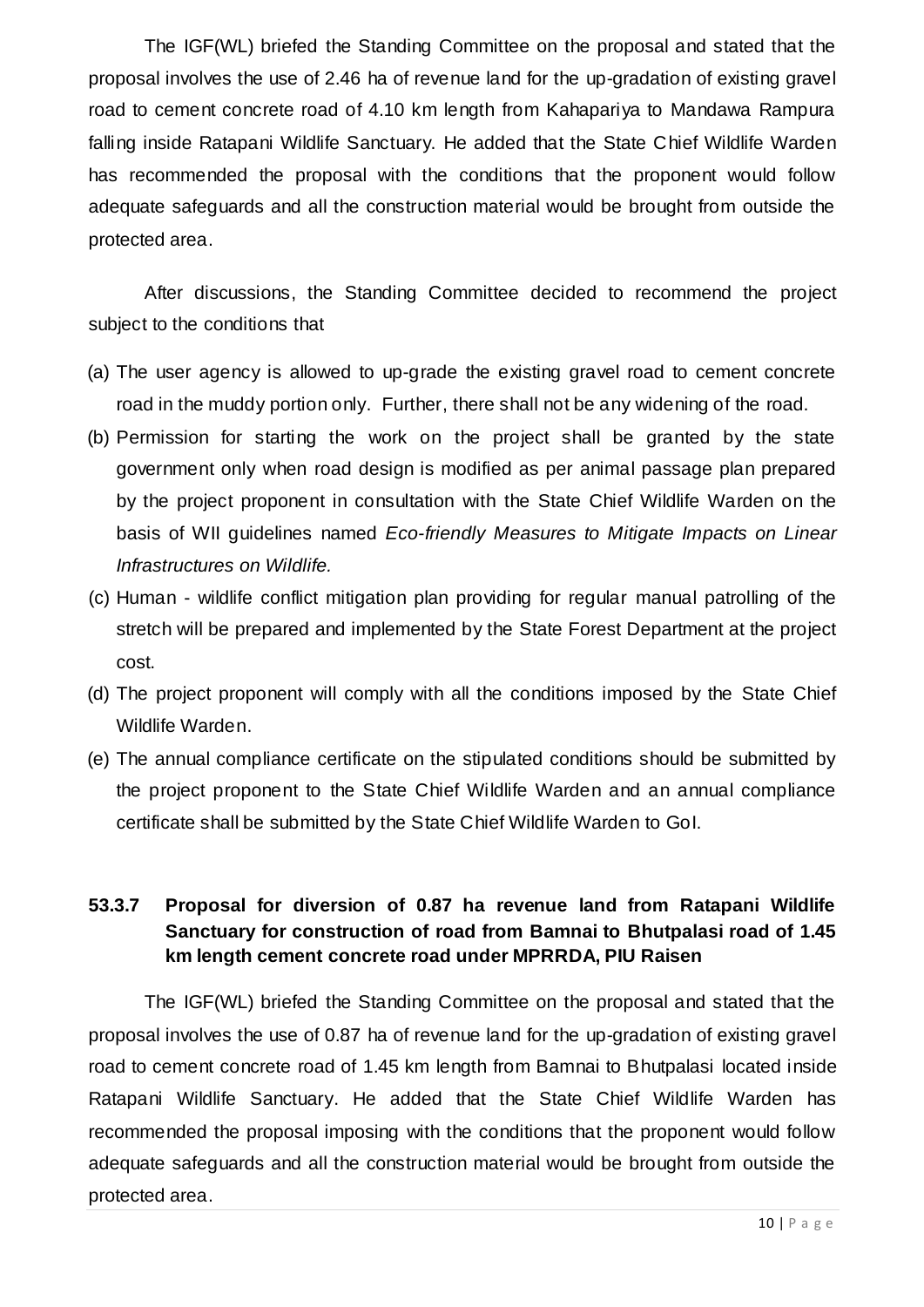After discussions, the Standing Committee decided to recommend the project subject to the conditions that

- (a) The user agency is allowed to up-grade the existing gravel road to cement concrete road in the muddy portion only. Further, there shall not be any widening of the road.
- (b) Permission for starting the work on the project shall be granted by the state government only when road design is modified as per animal passage plan prepared by the project proponent in consultation with the State Chief Wildlife Warden on the basis of WII guidelines named *Eco-friendly Measures to Mitigate Impacts on Linear Infrastructures on Wildlife.*
- (c) Human wildlife conflict mitigation plan providing for regular manual patrolling of the stretch will be prepared and implemented by the state forest department at the project cost.
- (d) The project proponent will comply with all the conditions imposed by the State Chief Wildlife Warden.
- (e) The annual compliance certificate on the stipulated conditions should be submitted by the project proponent to the State Chief Wildlife Warden and an annual compliance certificate shall be submitted by the State Chief Wildlife Warden to GoI.

### **53.3.8 Proposal for construction of NH-12 to Magardha (via Kahapariyakhpa) of 5.818 km Cement Concrete Road in Ratapani Wildlife Sanctuary by M.P. Rural Road Development Authority-I, PIU Raisen**

The IGF(WL) briefed the Standing Committee on the proposal and stated that the proposal involves the use of 0.9596 ha of forestland and 1.5385 ha for the up-gradation of existing gravel road to cement concrete road from NH-12 to Magadha of 5.818 km length (2.399 km length and 4.0 m width in the forestland and 3.419 km length and 4.5 m of revenue land) falling in Ratapani Wildlife Sanctuary. He added that the State Chief Wildlife Warden recommended the proposal imposing with the conditions that the proponent would follow adequate safeguards and all the construction material would be brought from outside the protected area.

After discussions, the Standing Committee decided to recommend the proposal subject to the conditions that

(a) The user agency is allowed to up-grade the existing gravel road to cement concrete road in the muddy portion only. Further, there shall not be any widening of the road.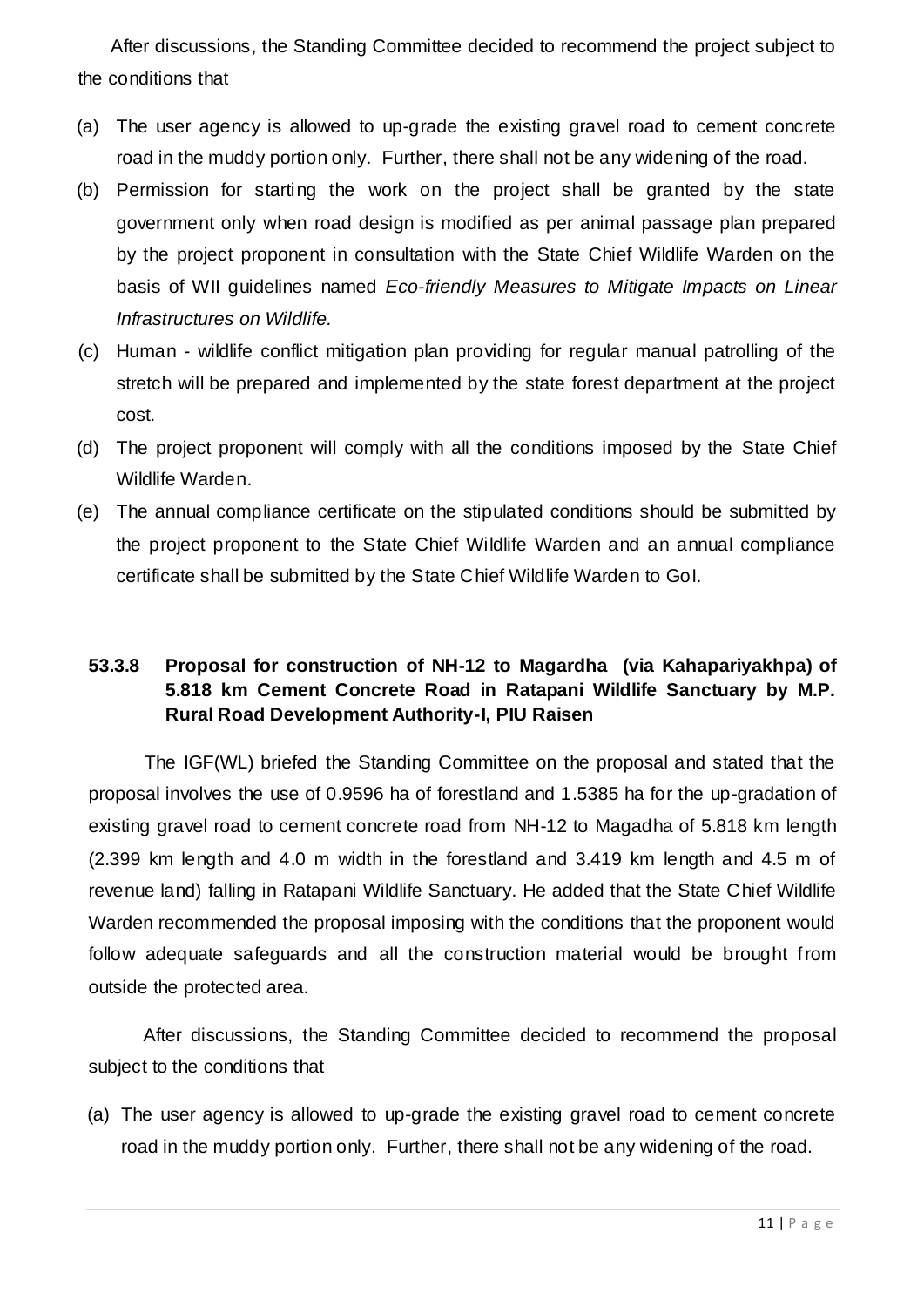- (b) Permission for starting the work on the project shall be granted by the state government only when road design is modified as per animal passage plan prepared by the project proponent in consultation with State Chief Wildlife Warden on the basis of WII guidelines named *Eco-friendly Measures to Mitigate Impacts on Linear Infrastructures on Wildlife.*
- (c) Human wildlife conflict mitigation plan providing for regular manual patrolling of the stretch will be prepared and implemented by the state forest department at the project cost.
- (d) The project proponent will comply with all the conditions imposed by the State Chief Wildlife Warden.
- (e) The annual compliance certificate on the stipulated conditions should be submitted by the project proponent to the State Chief Wildlife Warden and an annual compliance certificate shall be submitted by the State Chief Wildlife Warden to GoI.

### **53.3.9 Proposal for laying of natural gas pipeline of 6", 8" and 12" diameter at Ambadi Naka area in Virar city, Nalasopara, Vasai, Kharpada and Sativali District Palghar**

The IGF(WL) briefed the Standing Committee on the proposal and stated that the proposal involves the diversion of 0.0445 ha of forestland for underground laying of natural gas pipeline of 6", 8" and 12" diameter along the existing road in the Ambadi Naka area falling in Tungareswar Wildlife Sanctuary and its notional ESZ. He added that the State Chief Wildlife Warden has recommended the proposal with following conditions:

- (1) The pipe line will be partly passing through Tungareshwar Wildlife Sanctuary & its proposed ESZ area along the existing road. Since the work involves laying a pipeline underground covering it completely with restoration of the surface, entire work will be completed within one month.
- (2) The project is recommended with condition that regular monitoring of natural gas pipeline after every three month interval and land should be checked in three months interval jointly by Forest Department staff and Project Authority.
- (3) Project proponent should establish all time fire and gas leakage control mechanism from Khupari to Nehroli in the Tungareshwar WLS for the safety of wild animal, if any accident occurs.
- (4) As decided in the  $8<sup>th</sup>$  meeting of State Board for Wild Life held on  $20<sup>th</sup>$  February 2014, that the project proponent shall deposit an amount equivalent 2% of the total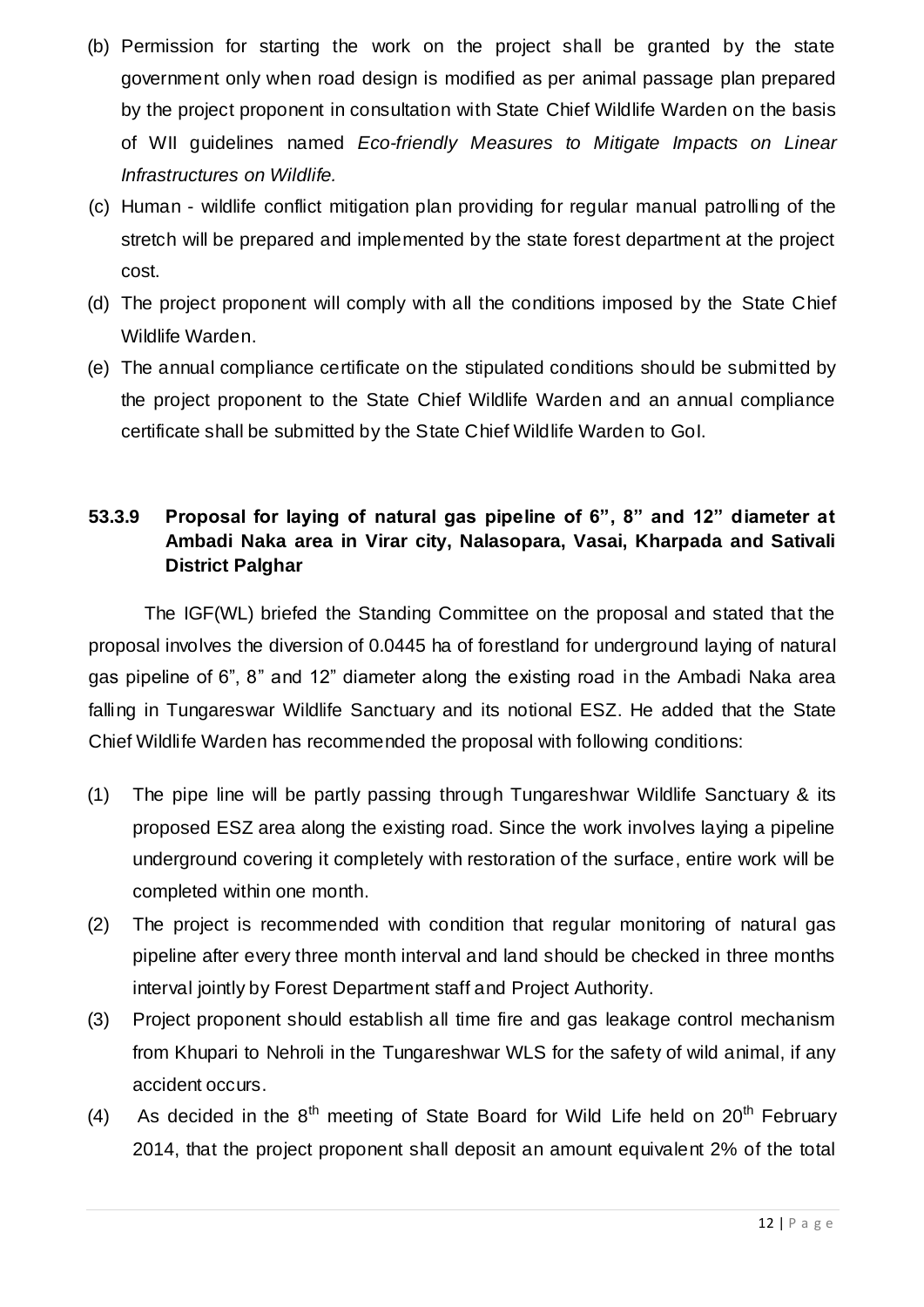project cost of the proportion to the area falling within Tungareshwar Wildlife Sanctuary & its proposed ESZ area.

After discussions, the Standing Committee decided to recommend the proposal subject to the conditions that

- (a) The project proponent will comply with all the conditions imposed by the State Chief Wildlife Warden.
- (b) The State Chief Wildlife Warden shall prepare human wildlife conflict mitigation plan and plan for wildlife conservation for the PA and amount deposited by the user agency as per the condition stipulated by the State Board for Wild Life should be used for implementation of these plans.
- (c) The annual compliance certificate on the stipulated conditions should be submitted by the project proponent to the State Chief Wildlife Warden and an annual compliance certificate shall be submitted by the State Chief Wildlife Warden to GoI.

#### **53.3.10 Proposal for laying of 18" dia underground pipeline for the supply of petroleum products falling in the Creek Flamingo Wildlife Sanctuary and its notional eco-sensitive zone**

The IGF(WL) briefed the Standing Committee on the proposal and stated that the proposal involves the diversion of 7.838 ha land (mangrove area: 2.0150 ha + forestland from outside of PA: 4.2854 ha + non-forestland from outside of PA: 1.5377 ha) for underground laying of natural gas pipeline of 18" diameter along the existing road from Mankhurd to Bhiwandi falling inside Creek Flamingo Wildlife Sanctuary and its notional ESZ. He added that the State Chief Wildlife Warden has recommended the proposal with following conditions:

- (1) The project authority shall take adequate measures for control of gas leakage problems at an interval of 3 months, interval and land should be checked at 3 months interval jointly by the Forest Department Staff & Project Authority as per the direction of EIA report.
- (2) Rapid Response Unit / Quick reaction Team should be financed by the project authority at nearby Navi Mumbai area to manage human – wildlife conflict in the affected area.
- (3) The user agency shall restore the site as near as possible to its original condition after laying of pipeline or completion of work in all respects.
- (4) No damage to flora and fauna of the adjoining area shall be caused.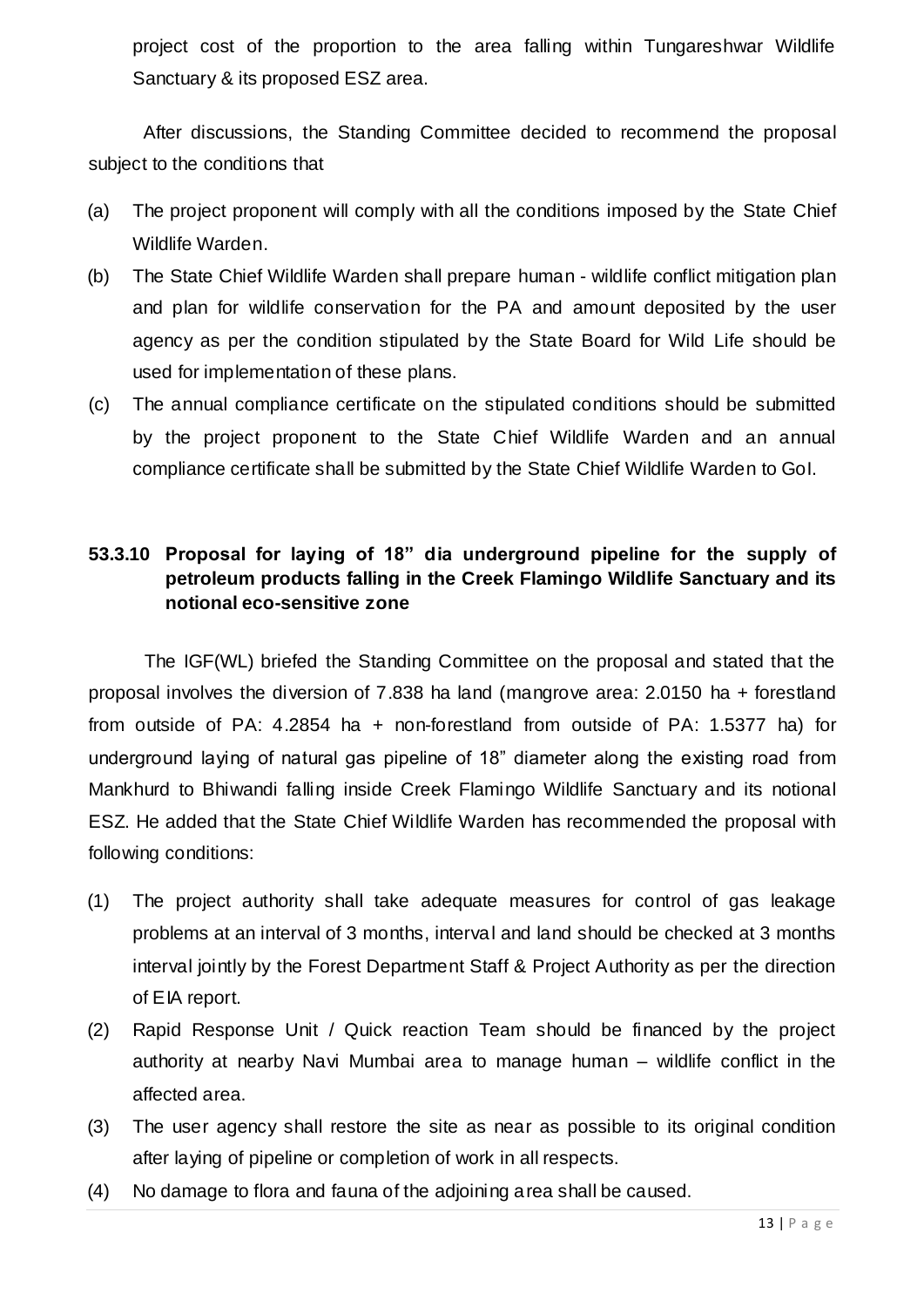- (5) The project proponent shall bear the cost of restoration of mangrove at the site and also defray the cost of planting 5 times the trees removed as a consequence of the project.
- (6) The project proponent shall bear the cost of mitigation measures that are suggested by experts and shall contribute for restorations.
- (7) As decided in the  $8<sup>th</sup>$  meeting of the State Board of Wild Life held on  $20<sup>th</sup>$  February 2014, the project proponent shall deposit 2% of the total cost of the project (Rs.61.69 Crores) which passes through Creek Flamingo Wildlife Sanctuary and its proposed ESZ would be deposited with the Mangrove and Marine Biodiversity Conservation Foundation of Maharashtra for conservation of wildlife of Thane Creek Flamingo Sanctuary.

After discussions, the Standing Committee decided to recommend the project subject to the conditions that

- (a) The project proponent will comply with all the conditions imposed by the State Chief Wildlife Warden.
- (b) The State Chief Wildlife Warden shall prepare human wildlife conflict mitigation plan and plan for wildlife conservation for the PA and amount deposited by the user agency as per the condition stipulated by the State Chief Wildlife Warden should be used for implementation of these plans.
- (c) The annual compliance certificate on the stipulated conditions should be submitted by the project proponent to the State Chief Wildlife Warden and an annual compliance certificate shall be submitted by the State Chief Wildlife Warden to GoI.

### **53.3.11 Proposal for laying of pipeline for transportation of natural gas from Suraj Water Park, Thane to Fountain Hotel, Varsave**

The IGF(WL) briefed the Standing Committee on the proposal and stated that the proposal involves the diversion of 0.0445 ha of forestland from the Sanjay Gandhi National Park for underground laying of natural gas pipeline of 12" diameter steel and 125 mm MDPE diameter falling inside Sanjay Gandhi National Park and its ESZ and draft ESZ of Tungareswar Wildlife Sanctuary. He added that the State Chief Wildlife Warden has recommended the proposal with following conditions:

(1) The project authority shall take adequate measures for control of gas leakage problems at an interval of 3 months, interval and land should be checked at 3 months interval jointly by the Forest Department Staff & Project Authority.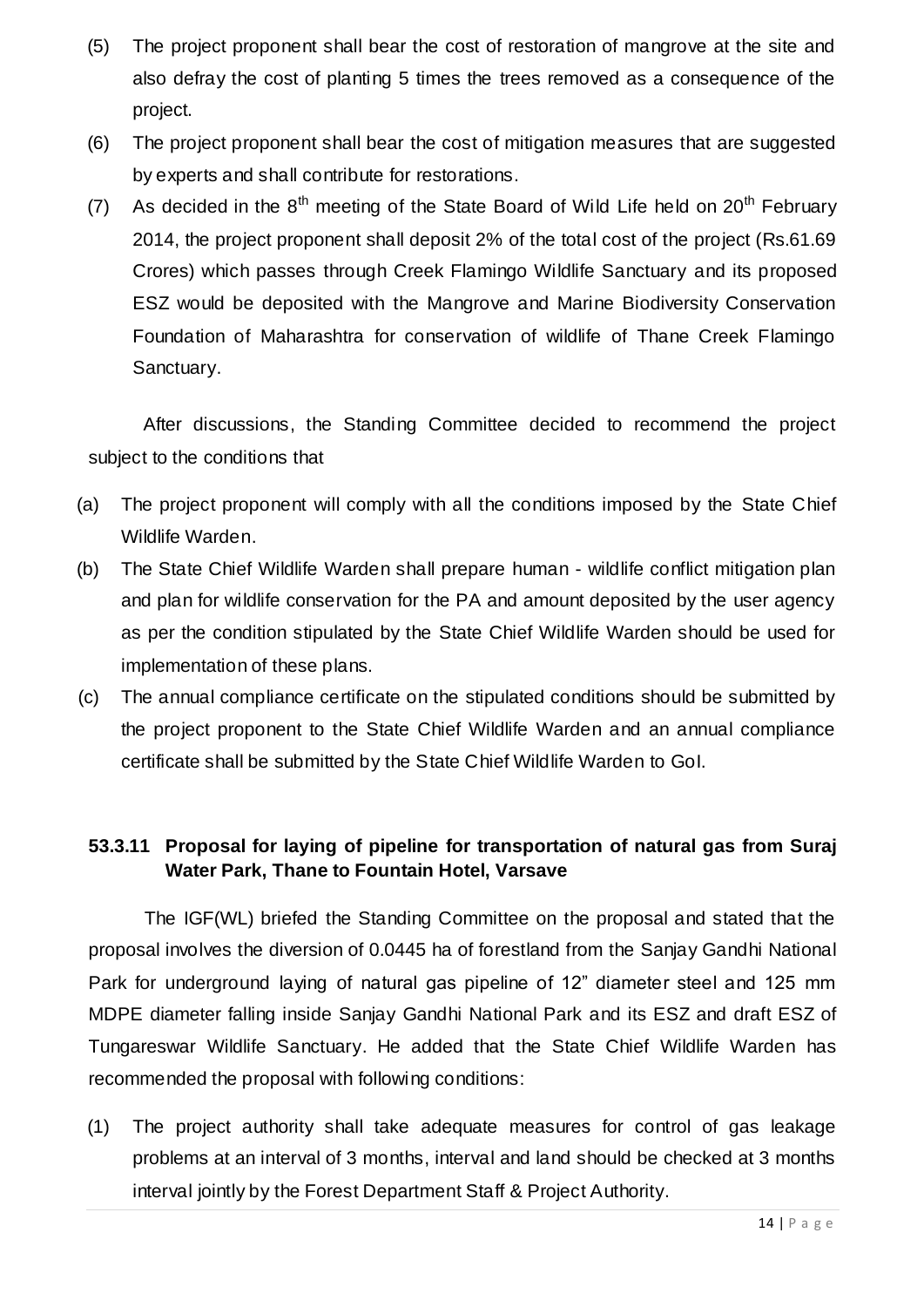- (2) Rapid Response Unit / Quick reaction Team should be financed by the project authority at nearby Thane and Mumbai area to manage human – wildlife conflict in the affected area.
- (3) The user agency shall restore the site as near as possible to its original condition after laying of pipeline or completion of work in all respects.
- (4) Around 154 trees are to be felled. The details of these trees are not made available by the project proponent. Therefore, no suggestion can be available as to the ecological value of these trees. Therefore, it is suggested that a committee will be constituted to evaluate the impact of the pipeline and the mechanism by which the underground pipeline will be laid down. After this report the CWLW will issue further instruction for management of these trees. This will be binding on the project proponent. In the meantime, the project proponent should give details of tree species, girth and location to assess the ecological importance.
- (5) The project proponent shall bear the cost of restoration of trees at the site.
- (6) The project proponent shall bear the cost of mitigation measures that are suggested by experts and shall contribute for restorations.
- (7) As decided in the  $8<sup>th</sup>$  meeting of the State Board of Wild Life held on 20<sup>th</sup> February 2014, the project proponent shall deposit 2% of the total cost of project (Rs.8.27 Crores) which passes through Sanjay Gandhi National Park and its ESZ and draft ESZ of Tungareswar Wildlife Sanctuary should be deposited with the Sanjay Gandhi National Park of Maharashtra for conservation of wildlife of Sanjay Gandhi National Park and Tungareswar Wildlife Sanctuary.

After discussions, the Standing Committee decided to recommend the project subject to the conditions that

- (a) The project proponent will comply with all the conditions imposed by the State Chief Wildlife Warden.
- (b) The State Chief Wildlife Warden shall prepare human wildlife conflict mitigation plan and plan for wildlife conservation for the PA and amount deposited by the user agency as per the condition stipulated by the State Chief Wildlife Warden should be used for implementation of these plans.
- (c) The annual compliance certificate on the stipulated conditions should be submitted by the project proponent to the State Chief Wildlife Warden and an annual compliance certificate shall be submitted by the State Chief Wildlife Warden to GoI.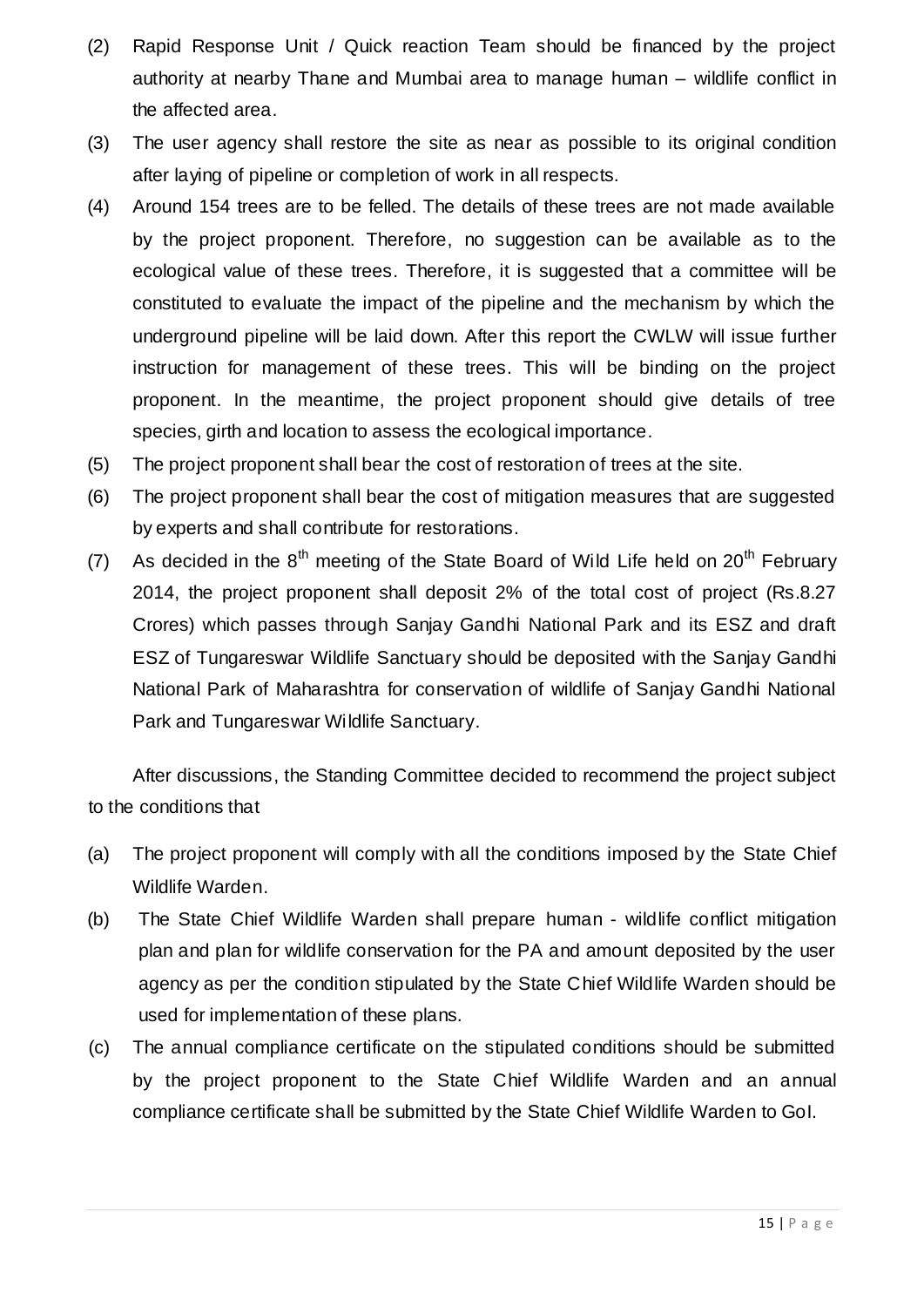#### **53.3.12 Diversion of 3.5188 ha of forestland for widening and up-gradation of existing tar road into cement road from Payari Marg to Kondhwal Phata at Bhimashankar**

The IGF(WL) briefed the Standing Committee on the proposal and stated that the proposal involves the diversion of 3.5188 ha of forestland from Bhimashankar Wildlife Sanctuary for widening and up-gradation of existing tar road into cement road of 3.10 km length from Payari Marg to Kondhwal Phata. He added that the State Chief Wildlife Warden has recommended the proposal with following conditions:

- (1) The agency shall upgrade the road to the existing width only without felling any tree, while maintaining the continuous canopy of the forest.
- (2) The agency shall take care of soil erosion by supporting with soil and bunding to prevent the fall of trees on the sides of road.
- (3) The agency shall regulate the tourist flow from Mhatarbachiwadi area by starting mini buses to carry the pilgrims to avoid traffic jam in the area.
- (4) As decided in the  $8<sup>th</sup>$  meeting of State Board for Wild Life held on  $20<sup>th</sup>$  February 2014, the project proponent shall deposit 2% of the total cost of the project (Rs.143.19 Crores) which passes through Bhimashankar WLS should be deposited with CF(WL), Pune for habitat development, protection and conservation of Bhimashankar WLS and adjoining forests.

Further, the IGF(WL) stated that National Board for Wild Life, in its18<sup>th</sup> meeting held on 12.04.2010, had rejected the proposal for widening of road involving felling of large number of trees resulting in the fragmentation of the habitat of giant squirrel, highly endangered and flagship species of the sanctuary.

The State Chief Wildlife Warden clarified that the proposal is for the up-gradation of existing tar road into cement road and not for the widening of the road.

After discussions, the Standing Committee decided to recommend the proposal subject to the conditions that

(a) Permission for starting the work on the project shall be granted by the state government only when road design is modified as per animal passage plan prepared by the project proponent in consultation with State Chief Wildlife Warden on the basis of WII guidelines named *Eco-friendly Measures to Mitigate Impacts on Linear Infrastructures on Wildlife.*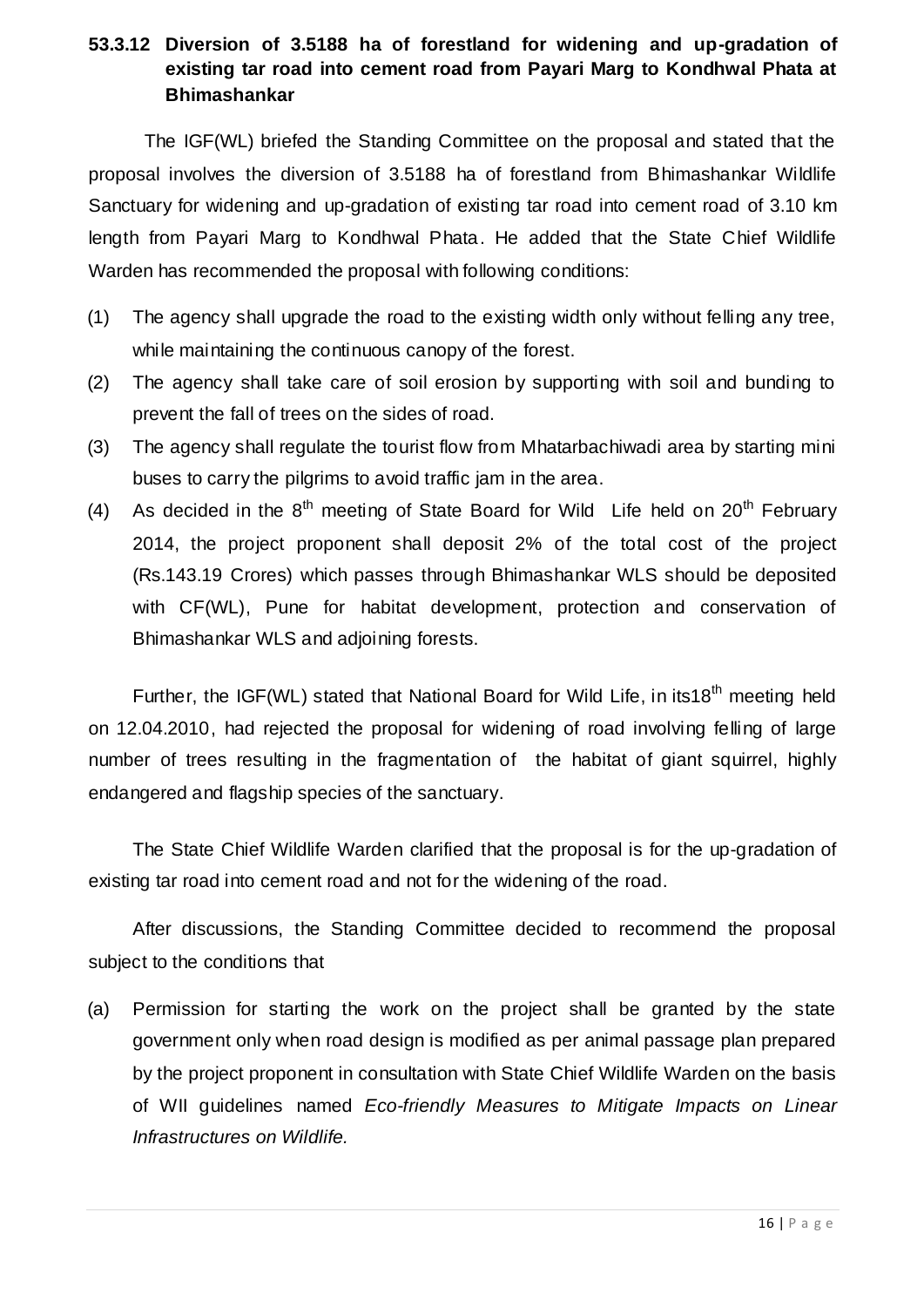- (b) The State Chief Wildlife Warden shall prepare human wildlife conflict mitigation plan and plan for wildlife conservation for the PA and amount deposited by the user agency as per the condition stipulated by the State Chief Wildlife Warden should be used for implementation of these plans.
- (c) The project proponent will comply with all the conditions imposed by the State Chief Wildlife Warden.
- (d) The annual compliance certificate on the stipulated conditions should be submitted by the project proponent to the State Chief Wildlife Warden and an annual compliance certificate shall be submitted by the State Chief Wildlife Warden to GoI.

#### **53.3.13 Diversion of 0.33 ha of forestland for construction and widening of existing covered Payari Marg with entrance gate, street lights, two toilet blocks and community space in Bhimashankar Wildlife Sanctuary**

The IGF(WL) briefed the Standing Committee on the proposal and stated that the proposal involves the diversion of 0.33 ha of forestland from Bhimashankar Wildlife Sanctuary for construction and widening of existing covered Payari Marg with entrance gate, street lights, two toilet blocks and community space. He added that the State Chief Wildlife Warden has recommended the proposal with following conditions:

- (1) Existing shops on the step way need to be shifted outside to the sanctuary area to reduce the rush/ otherwise even the widening of step from 8 m to 12 m will not serve the purpose. As ten trees falling within the width of the step-way which will have to be cut at least 100 tall trees should be planted in open spaces along the two sides of the step-way.
- (2) The agency shall not fell any tree that coming in the area. If required agency shall change the roof from RCC to Galvanized sheets so that food base of squirrels can be maintained.
- (3) The agency shall shift the toilet block from the forest area to non-forest area.
- (4) The agency and Temple Trust shall ensure that no encroachment shall take place for shops sake both on the steps as well as outside the steps.
- (5) As decided in the  $8<sup>th</sup>$  meeting of State Board for Wild Life held on  $20<sup>th</sup>$  February 2014, the project proponent shall deposit an amount equivalent 2% of the total cost of the project (Rs.143.19 Crores) which passes through Bhimashankar Wildlife Sanctuary should be deposited with the CF(WL), Pune for habitat development, protection and conservation of Bhimashankar Wildlife Sanctuary and adjoining forests.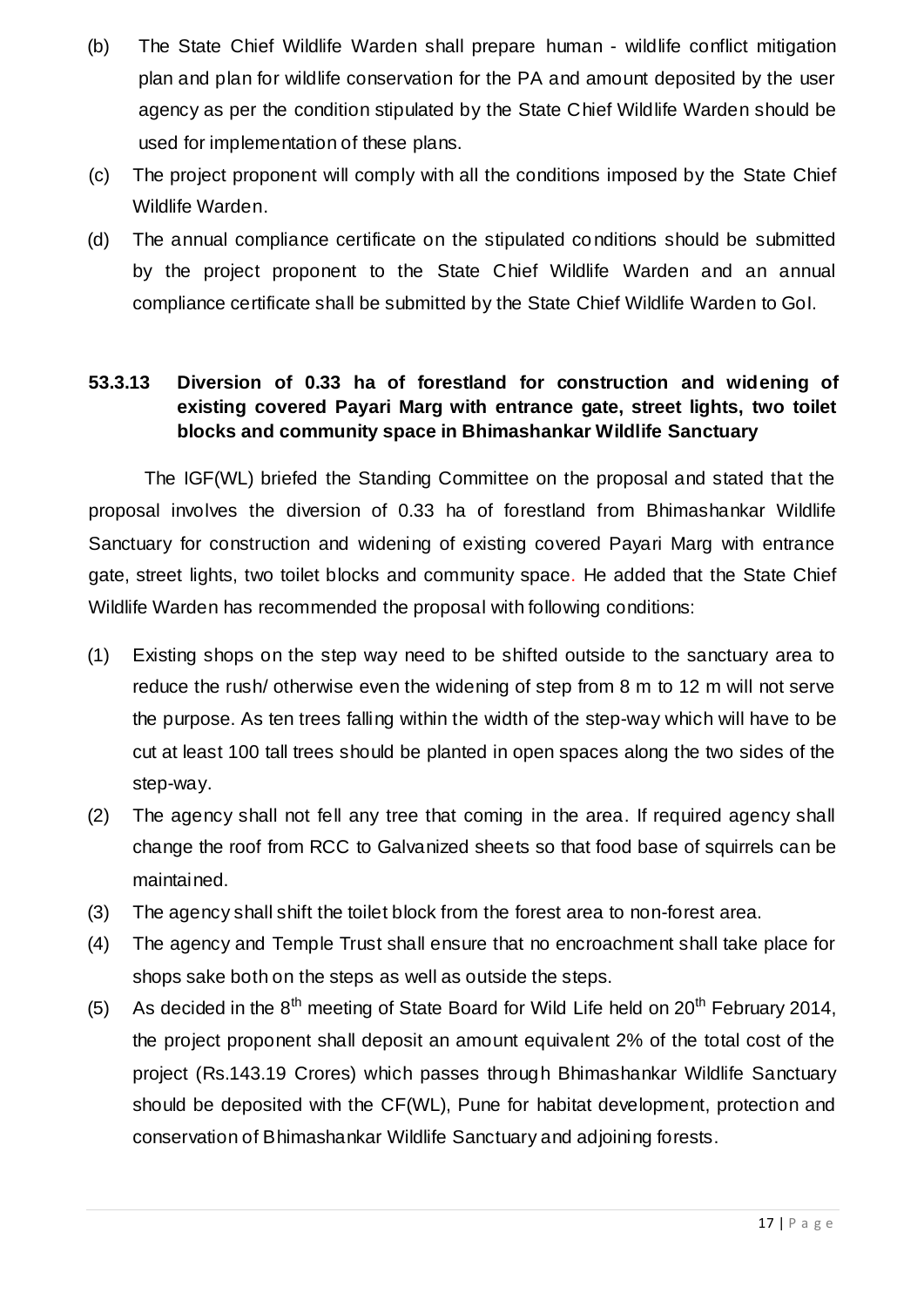Further, the IGF(WL) stated that National Board for Wild Life, in its18<sup>th</sup> meeting held on 12.04.2010, had rejected the proposal for widening of road involving felling of large number of trees resulting in fragmentation of the habitat of giant squirrel, highly endangered and flagship species of the sanctuary.

The State Chief Wildlife Warden clarified that the proposal is for the widening of the existing 8.0 m steps into 12.0 m steps with entrance gate, street lights, two toilet blocks and community space.

After discussions, the Standing Committee decided to recommend the proposal subject to the conditions that

- (a) The project proponent will comply with all the conditions imposed by the State Chief Wildlife Warden.
- (b) The State Chief Wildlife Warden shall prepare human wildlife conflict mitigation plan and plan for wildlife conservation for the PA and amount deposited by the user agency as per the condition stipulated by the State Chief Wildlife Warden should be used for implementation of these plans.
- (c) The annual compliance certificate on the stipulated conditions should be submitted by the project proponent to the State Chief Wildlife Warden and an annual compliance certificate shall be submitted by the State Chief Wildlife Warden to GoI.

#### **53.3.14 Proposal for construction of underground tunnel from Goregaon to Mulund**

The IGF(WL) briefed the Standing Committee on the proposal and stated that the proposal involves the diversion of 19.43 ha of forestland for the construction of twin tunnels for housing road of 5.54 km (of 4.7 km length tunnel) underneath Sanjay Gandhi National Park and its ESZ. He added that the State Chief Wildlife Warden has recommended the proposal with following conditions:

- (1) The impact of the project on the Biodiversity needs to be assessed first along with Mitigation Measures for Wildlife.
- (2) The proposal is recommended subject to the compliance of following conditions.
- (3) The project agency shall carry out a detailed study on the Aquifers of SGNP area with respect to Tulsi and Vihar lake. The proposal shall be cleared subject to the clearance from a reputed agency like Indian Institute of Technology, Powai that there shall be no damage to the aquifers and there shall be no damage to the water of Tulsi and Vihar lakes.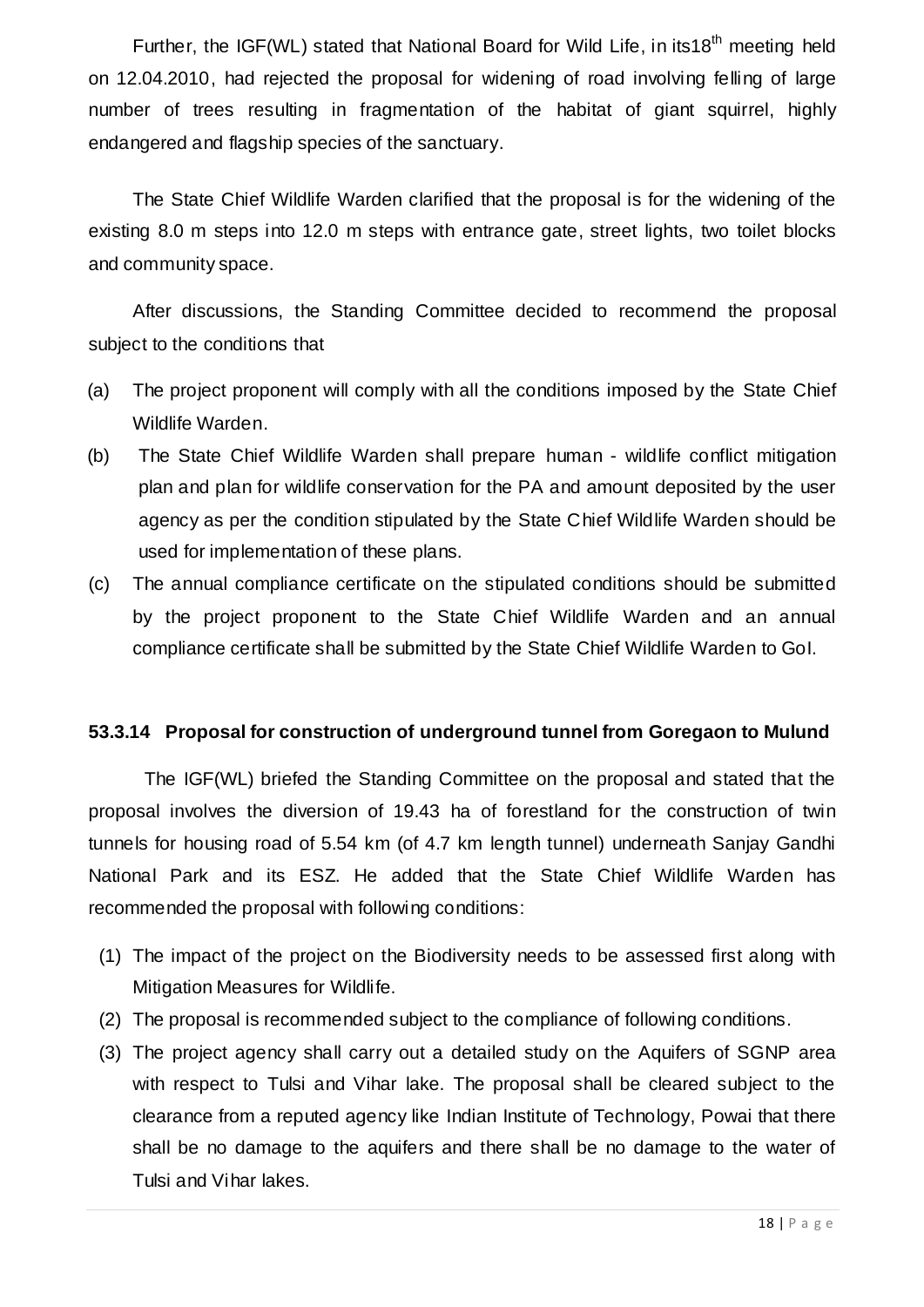- (4) In Nahur area, SGNP boundary wall and hill surface are in one line, so slum people are entering the park for defecation purpose since the proposed Tunnel exit is next to the wall, it will get damaged while laying the shaft and Tunnel work.
- (5) The agency shall reconstruct the damaged wall and raise the height of wall to prevent unauthorized entries of the people. The length of wall to be repaired shall be decided by Chief Conservator of Forests & Director Sanjay Gandhi National Park Borivali.
- (6) Next to the SGNP boundary wall, there are Encroachments in the Revenue area. Since Tunnel is opening in that Revenue area, the agency planned to rehabilitate around 700 encroachers of Nahur area. Within the park area, next to that location approximately 100 encroached huts are present. As per the State Government policy, the agency shall rehabilitate SGNP encroachers (100 in number) along with Nahur slum Rehabilitation by providing flats to the eligible encroaches of SGNP.
- (7) The muck disposal plan shall be approved by the Chief Wildlife Warden, and it shall be prepared by the agency.
- (8) Detailed Hydrological studies shall be made with respect to the drainage of rain water during rainy season with respect to tunnel.
- (9) It shall be the responsibility of the agency to maintain the air quality as prescribed by MoEFCC time to time.
- (10) The forest department vehicles shall be permitted to use the tunnel without levying any toll.
- (11) As decided in the  $8<sup>th</sup>$  meeting of State Board for Wild Life held on  $20<sup>th</sup>$  February 2014, the project proponent shall deposit 2% cost of the project (Rs.1997.50 Crores) which passes though Sanjay Gandhi National Park with the Sanjay Gandhi National Park of Maharashtra for the conservation of wildlife of Sanjay Gandhi National Park and Tungareshwar Wildlife Sanctuary.

After discussions, the Standing Committee decided to recommend the project subject to the conditions that

- (a) Permission for starting the work on the project shall be granted by the state government only when road design is modified as per animal passage plan prepared for the portion outside the protected area by the project proponent in consultation with State Chief Wildlife Warden on the basis of WII guidelines named *Eco-friendly Measures to Mitigate Impacts on Linear Infrastructures on Wildlife.*
- (b) The project proponent will comply with all the conditions imposed by the State Chief Wildlife Warden.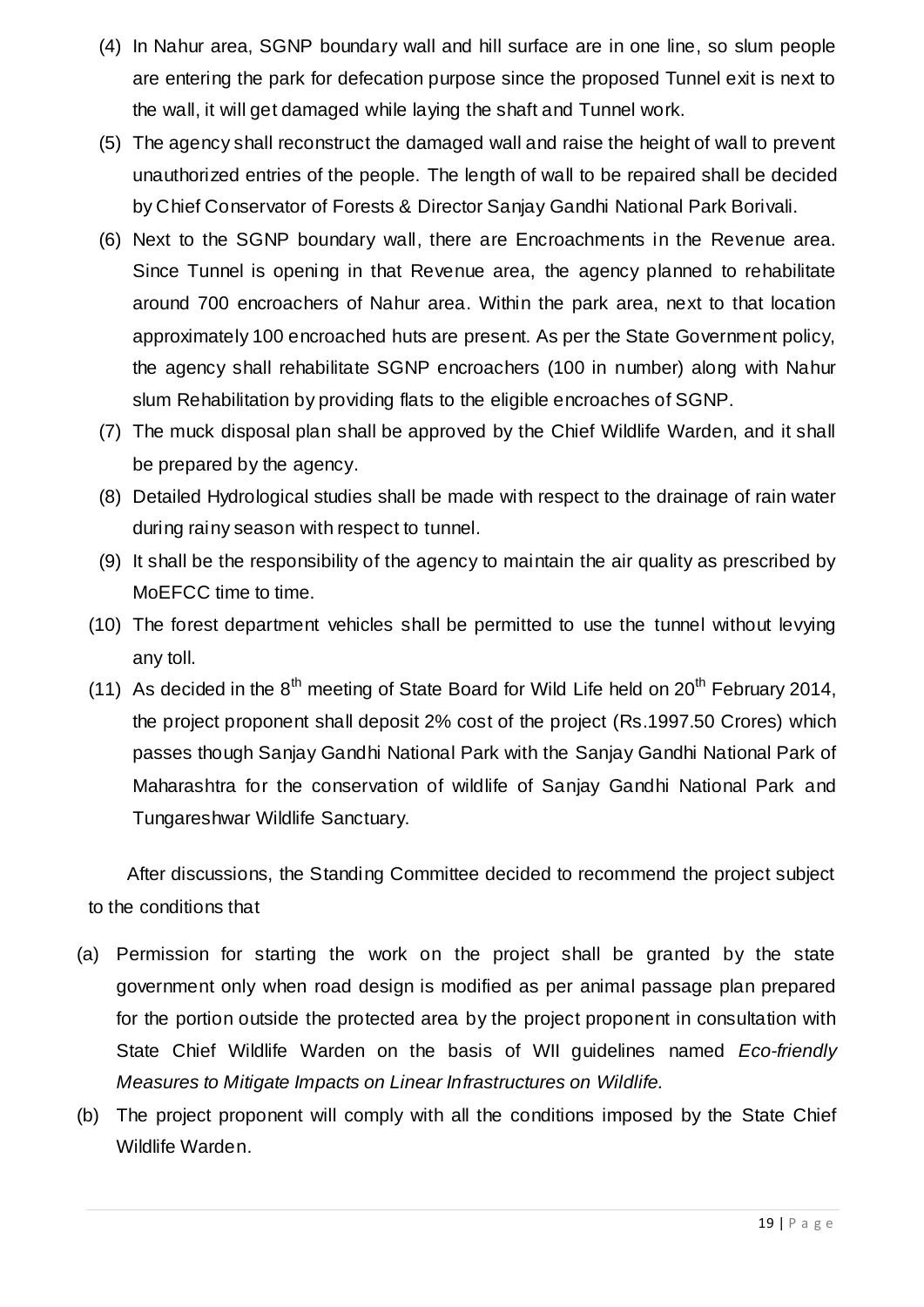- (c) The State Chief Wildlife Warden shall prepare human wildlife conflict mitigation plan and plan for wildlife conservation for the PA and amount deposited by the user agency as per the condition stipulated by the State Chief Wildlife Warden should be used for implementation of these plans.
	- (d) The annual compliance certificate on the stipulated conditions should be submitted by the project proponent to the State Chief Wildlife Warden and an annual compliance certificate shall be submitted by the State Chief Wildlife Warden to GoI.
		- **53.3(i) Diversion of 160.94 ha of forest land from Wan Sanctuary for Akola - Khandawa (176 km) Gauge conversion works between Railway km.645.0 to km 983.0 between Akot & Amlakhurd Railway Station passing through Wan Sanctuary of Melghat Tiger Reserve, Maharashtra of South Central Railway**

The IGF(WL) briefed the Standing Committee on the proposal and s tated that the proposal involving diversion of 160.94 ha of forestland from the Wan Sanctuary for Akola - Khandawa (176 km) Gauge conversion works between Railway 645.0 km to 983.0 km between Akot and Amlakhurd Railway Station passing through the Melghat Tiger Reserve, was recommended by the Standing Committee of National Board for Wild Life, in its 40<sup>th</sup> meeting held on 03.01.2017, subject to mitigation measures and other conditions as may be suggested by the National Tiger Conservation Authority(NTCA) with assurance of implementation through MoU. Recently, two applications (1422 & 1423 of 2018) have been filed before the Central Empowered Committee against the said decision of the Standing Committee.

Further, the IGF(WL) mentioned that the NTCA has recommended that the only feasible mitigation is 'avoidance' of the broadening of gauge through the area of Melghat Tiger Reserve and options for the alternate routes / alignments bypassing the tiger reserve should be taken up by the concerned railway authorities. The Wildlife Institute of India has also recommended that only feasible mitigation is 'avoidance' of the broadening of gauge through the area of Melghat Tiger Reserve

In meeting the Member Secretary, NTCA mentioned that the proposed railway line 35 km long falls inside the Melghat Tiger Reserve, of which 18 km passes through the core area of the tiger reserve. Further, he stated that the proposed railway line gauge conversion work would fragment the critical tiger habitat. He also stated that alternate alignment surveyed by the railways which bypasses the tiger reserve can facilitate greater economic development of the region by connecting the 29 villages and large population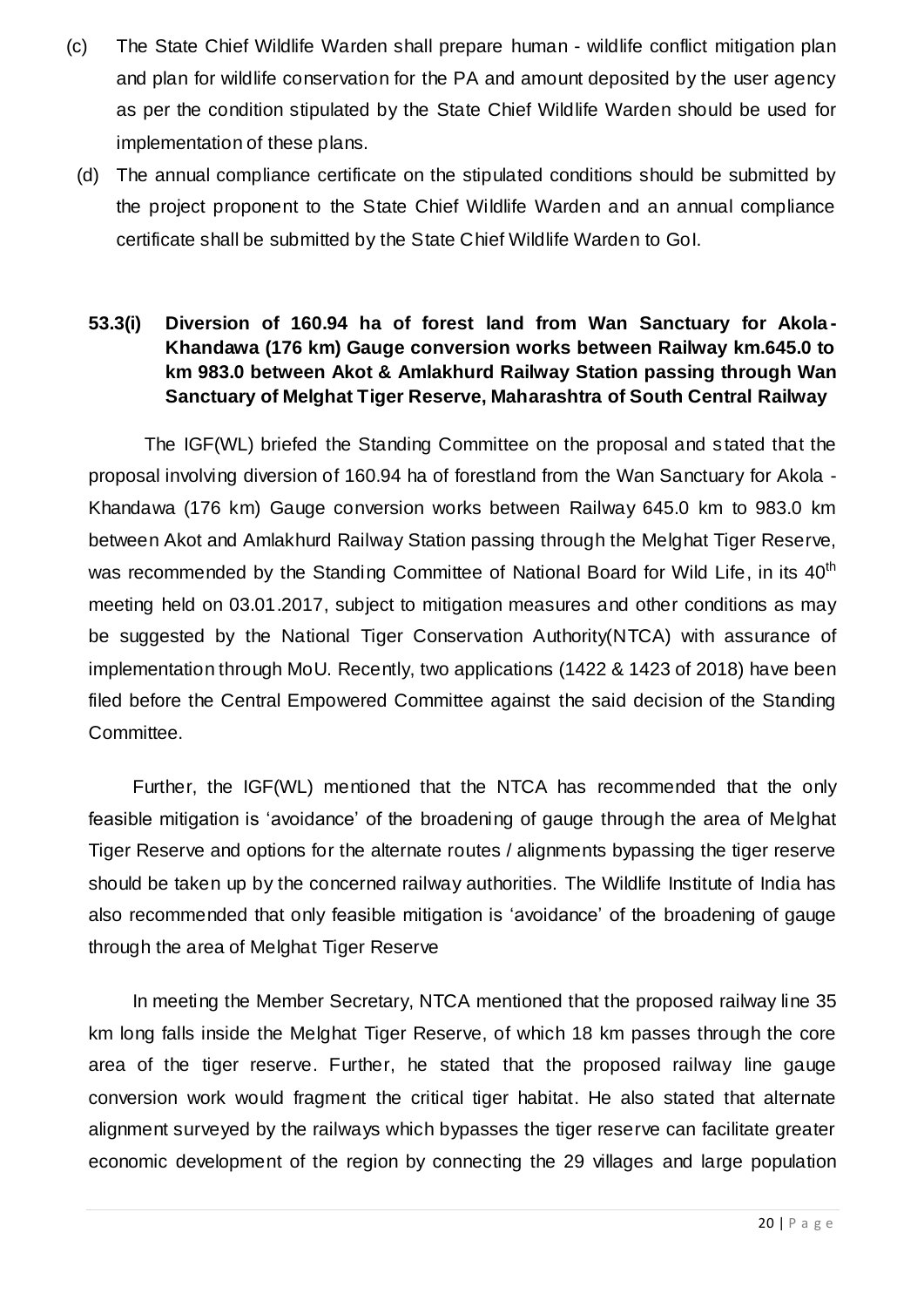living in the area. Consequently, he requested the Standing Committee to reconsider its decision taken in the  $40<sup>th</sup>$  meeting held on 03.01.2017.

After discussions, the Standing Committee recommended to return the proposal to the State Government with request to review the proposal in the light of the recommendations of the NTCA and WII.

### **53.3.15 Proposal for laying of 6", 8" & 12" dia natural gas pipeline from existing pipeline near Ambadi Naka to Wada city and Amabadi Naka to Padghe – Vashind - Asangaon to Shahapur in Wada Taluka of Palghar District**

The IGF(WL) briefed the Standing Committee on the proposal and stated that the proposal involves laying of 6", 8" & 12" diameter underground natural gas pipeline from existing pipeline near Ambadi Naka to Wada city and Amabadi Naka to Padghe – Vashind - Asangaon to Shahapur located at 1.13 km - 3.627 km away from the boundary of Tansa Wildlife Sanctuary and its notional ESZ. He added that the State Chief Wildlife Warden has recommended the proposal with following conditions:

- (1) The pipeline will be partly passing through ESZ area of Tansa Wildlife Sanctuary along the existing road. Since the work involves laying of underground pipeline covering completely recovered with restoration of the surface, entire work will be completed within one month.
- (2) The project is recommended with the condition that regular monitoring of natural gas pipeline after every three months interval and land should be checked in three months interval jointly by the Forest Department Staff and Project Authority.
- (3) Project proponent should establish all time fire and gas leakage control mechanism from Khupari to Nehroli in the Tansa Wildlife Sanctuary for the safety of wild animal, if any accident occurs.
- (4) As decided in the  $8<sup>th</sup>$  meeting of State Board for Wild Life held on  $20<sup>th</sup>$  February 2014 the project proponent shall deposit an amount equivalent 2% of the total project cost of the proportion to the area falling within ESZ of the protected area for wildlife conservation measures in Tansa Wildlife Sanctuary and adjoining forests.

After discussions, the Standing Committee decided to recommend the proposal subject to the conditions that

(a) The project proponent will comply with all the conditions imposed by the State Chief Wildlife Warden.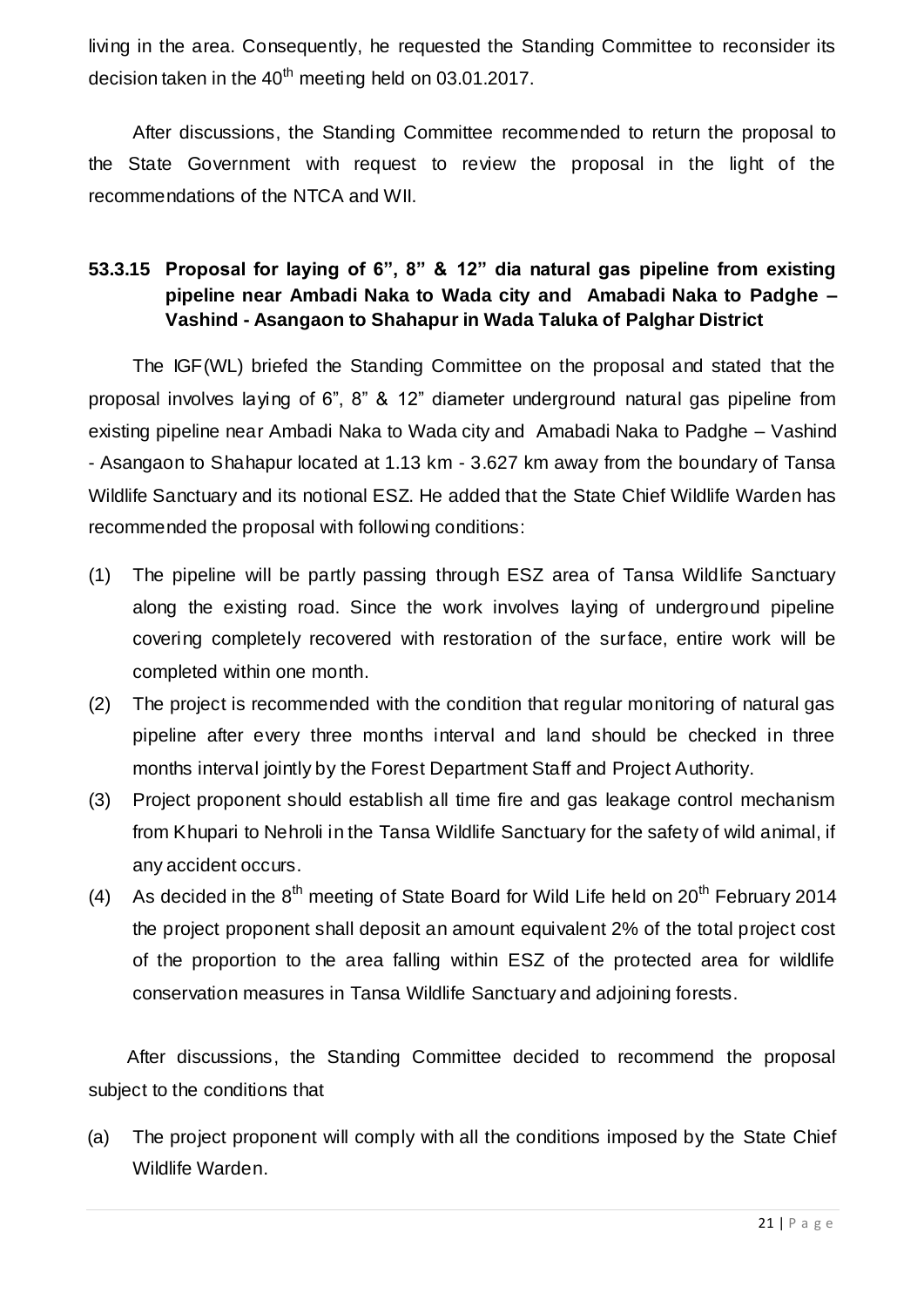- (b) The State Chief Wildlife Warden shall prepare human wildlife conflict mitigation plan and plan for wildlife conservation for the PA and amount deposited by the user agency as per the condition stipulated by the State Chief Wildlife Warden should be used for implementation of these plans.
- (c) The annual compliance certificate on the stipulated conditions should be submitted by the project proponent to the State Chief Wildlife Warden and an annual compliance certificate shall be submitted by the State Chief Wildlife Warden to GoI.

#### **53.3.16 Proposal for construction of major bridge on Sion - Panvel road over Thane Creek**

The IGF(WL) briefed the Standing Committee on the proposal and stated that the proposal involves the use of 1.4074 ha forestland (forestland: 0.2834 ha + mangrove are: 1.1240 ha), non-forestland: 6.7635 ha and private land: 0.1361 ha for the construction of the bridge of 3.1 km length falling in the notional ESZ of Creek Flamingo Wildlife Sanctuary. He added that the State Chief Wildlife Warden has recommended the proposal with following conditions:

- (1) No damage to flora and fauna of the adjoining area shall be caused.
- (2) The agency shall adhere to muck disposal plan submitted as part of the proposal.
- (3) The user agency, in consultation with the Forest Department, shall create and maintain alternative habitat / home for avifauna, whose nesting may have to be cleared in this project.
- (4) As decided in the  $8<sup>th</sup>$  meeting of the State Board of Wild Life held on  $20<sup>th</sup>$  February 2014, the project proponent shall deposit 2% of the total cost of project (Rs.775.58 Crores) which passes through Creek Flamingo Wildlife Sanctuary proposed ESZ with the Mangrove and Marine Biodiversity Conservation Foundation of Maharashtra for conservation of wildlife of Thane Creek Flamingo Sanctuary.

After discussions, the Standing Committee decided to recommend the project tentatively subject to the conditions that

- (a) The project proponent will comply with all the conditions imposed by the State Chief Wildlife Warden.
- (b) The State Chief Wildlife Warden shall prepare human wildlife conflict mitigation plan and plan for wildlife conservation for the PA and amount deposited by the user agency as per the condition stipulated by the State Chief Wildlife Warden should be used for implementation of these plans.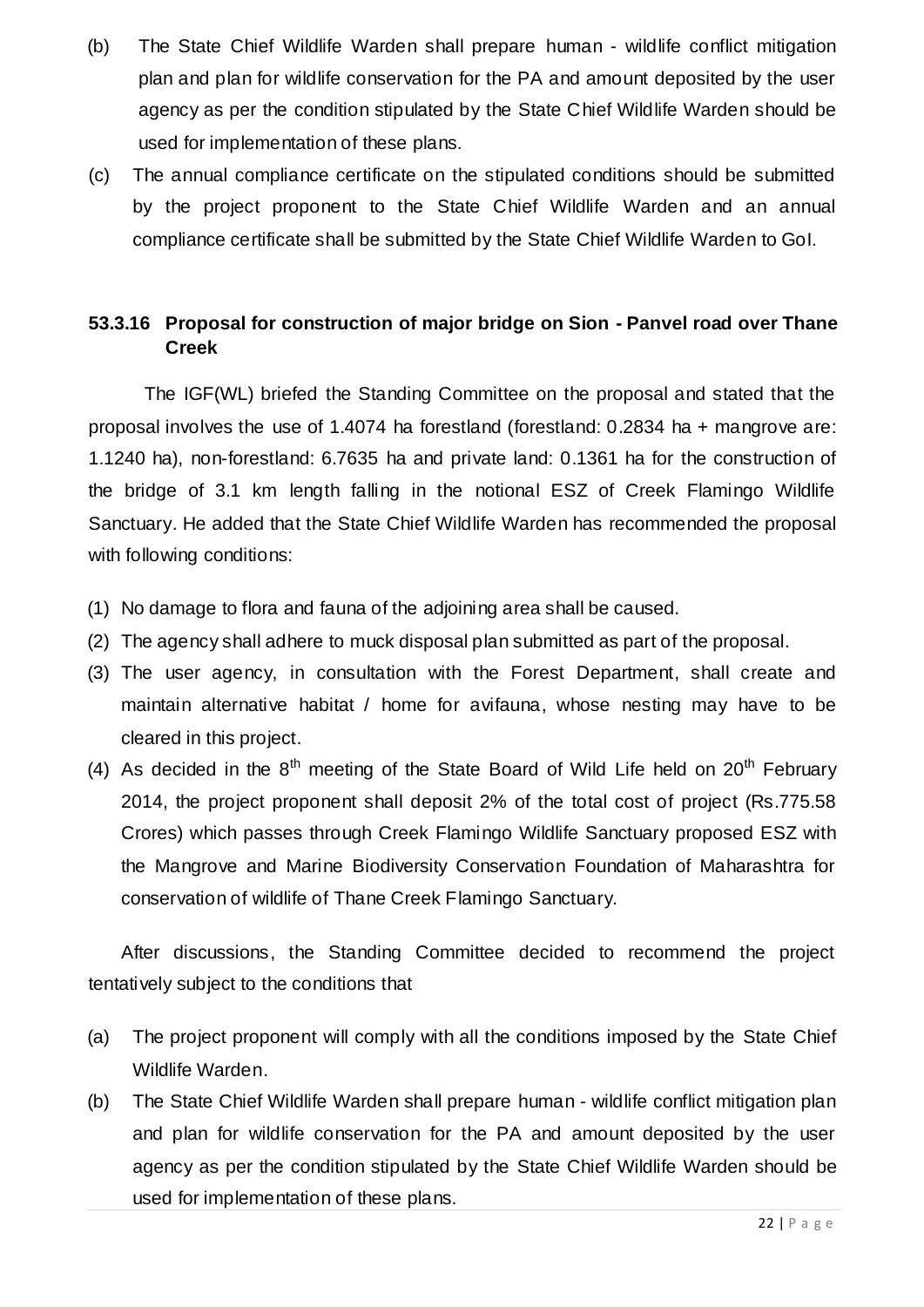(c) The annual compliance certificate on the stipulated conditions should be submitted by the project proponent to the State Chief Wildlife Warden and an annual compliance certificate shall be submitted by the State Chief Wildlife Warden to GoI.

### **53.3.17 Proposal for expansion of synthetic organic chemical manufacturing at Gut No.150, 151, 166, 167, 168, 169, 170, 171, 172, 239A, 242, 286, 287, 289, 290, 291, 292, 293, 294, 295, 296, Villages Jambhar - Lakhmapur, Taluka Vada, District Palghar**

The IGF(WL) briefed the Standing Committee on the proposal and stated that the proposal involves expansion of existing synthetic organic chemical manufacturing at Gut No.150, 151, 166, 167, 168, 169, 170, 171, 172, 239A, 242, 286, 287, 289, 290, 291, 292, 293, 294, 295, 296 at Villages Jambhar and Lakhmapur located at 5.80 km away from the boundary of Tansa Wildlife Sanctuary. He added that the State Chief Wildlife Warden has recommended the proposal with following conditions:

- (1) The project authority should provide 2% of (Rs.10.0 Crores) amount for protection, conservation of flora and fauna of Tansa Wildlife Sanctuary.
- (2) Project proponent should establish bag filters to control ash particles to less than 50 mg / Nm $^3\!.$
- (3) Environmentally-friendly fuels like briquettes will be used.
- (4) Project proponent should establish vents, condensers so as to reduce volatile organic compounds (VOCs).
- (5) Effluent shall be strictly treated inept and recycled. Treated waste water will be reused for fly ash / coal dust suppression, balance for cooling & gardening within the plant & remaining treated waste water will be sent to nearby common effluent treatment plant (CETP).
- (6) Green belt should be established in the existing plot area. Minimum 200 trees should be planted in the plant premises with due maintenance up to 3 years by the project proponent.
- (7) Project proponent should obtain revised NOC from Central Ground Water Authority as NOC is granted for two years. Conditions mentioned in NOC area strictly maintained by the project proponent.
- (8) Project authority shall submit monthly report regarding source of raw materials for fragrances and flavors with t respect to forest produce to DyCF(WL), Thane.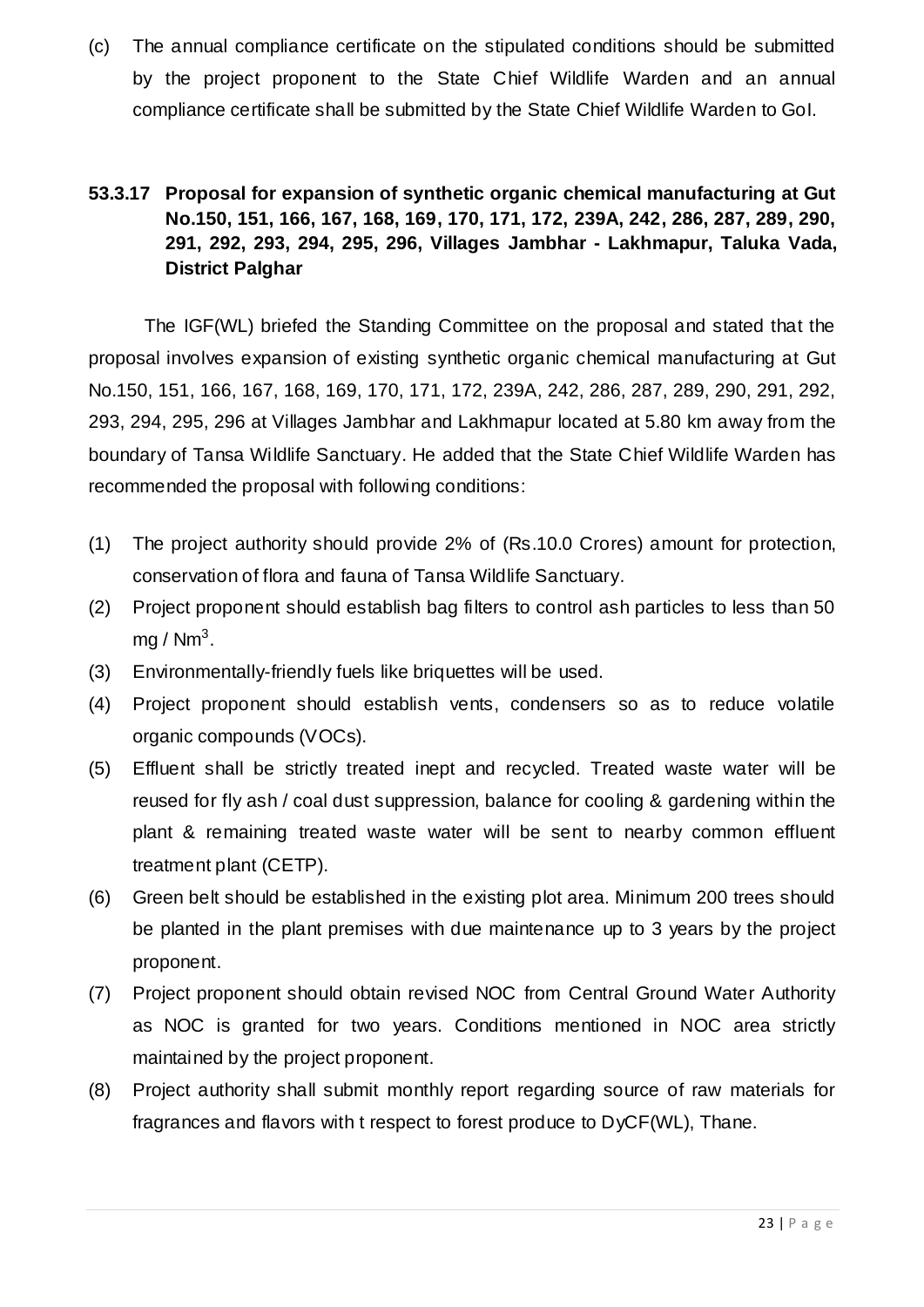After discussions, the Standing Committee decided to recommend the proposal subject to the conditions that

- (a) The project proponent will comply with all the conditions imposed by the State Chief Wildlife Warden.
- (b) The annual compliance certificate on the stipulated conditions should be submitted by the project proponent to the State Chief Wildlife Warden and an annual compliance certificate shall be submitted by the State Chief Wildlife Warden to GoI.

#### **53.3.18 Construction of residential cum commercial project at Chitalsar village Survey No.59A/2A and 59A/16A/1/1 Taluka & District Thane**

The IGF(WL) briefed the Standing Committee on the proposal and stated that the proposal involves use of 0.5767 ha of private land for the construction of residential cum commercial complex on plot of land bearing Survey No.59A/2A and 59A/16A/1/1 at Chitalsar village located on the boundary of Sanjay Gandhi National Park and 5.50 km away from the boundary of draft ESZ of Tungareshwar Wildlife Sanctuary. He added that the State Chief Wildlife Warden has recommended the proposal with following conditions:

- (1) Natural growing trees existing on the project site like Wad (*Ficus benghalensis*), Pimpal, Mango, Karanj & other fruit bearing trees shall be retained or transplanted in the project area sufficient number of native tree species seedling shall be planted in the project area.
- (2) The project is recommended on the condition that excavated material at the time of construction will not be thrown in sea, bay of sea and natural drainage or creek.
- (3) The project agency shall ensure that 20 m. safe distance should be kept from the boundary wall of SGNP, no building be there in those areas for safety purpose. No focused lights be there towards forest side.
- (4) Cleanliness in the site by maintained to prevent stray, dogs & domestic pigs in the area & in the surrounding of the project.
- (5) As decided in the  $8<sup>th</sup>$  meeting of State Board for Wildlife held on  $20<sup>th</sup>$  February 2014, the project proponent shall deposit an amount equivalent 2% of the total cost of the project (Rs.51.0 Crores) for carrying out the activities of protection and conservation of Sanjay Gandhi National Park.

After discussions, the Standing Committee decided to recommend the proposal subject to the conditions that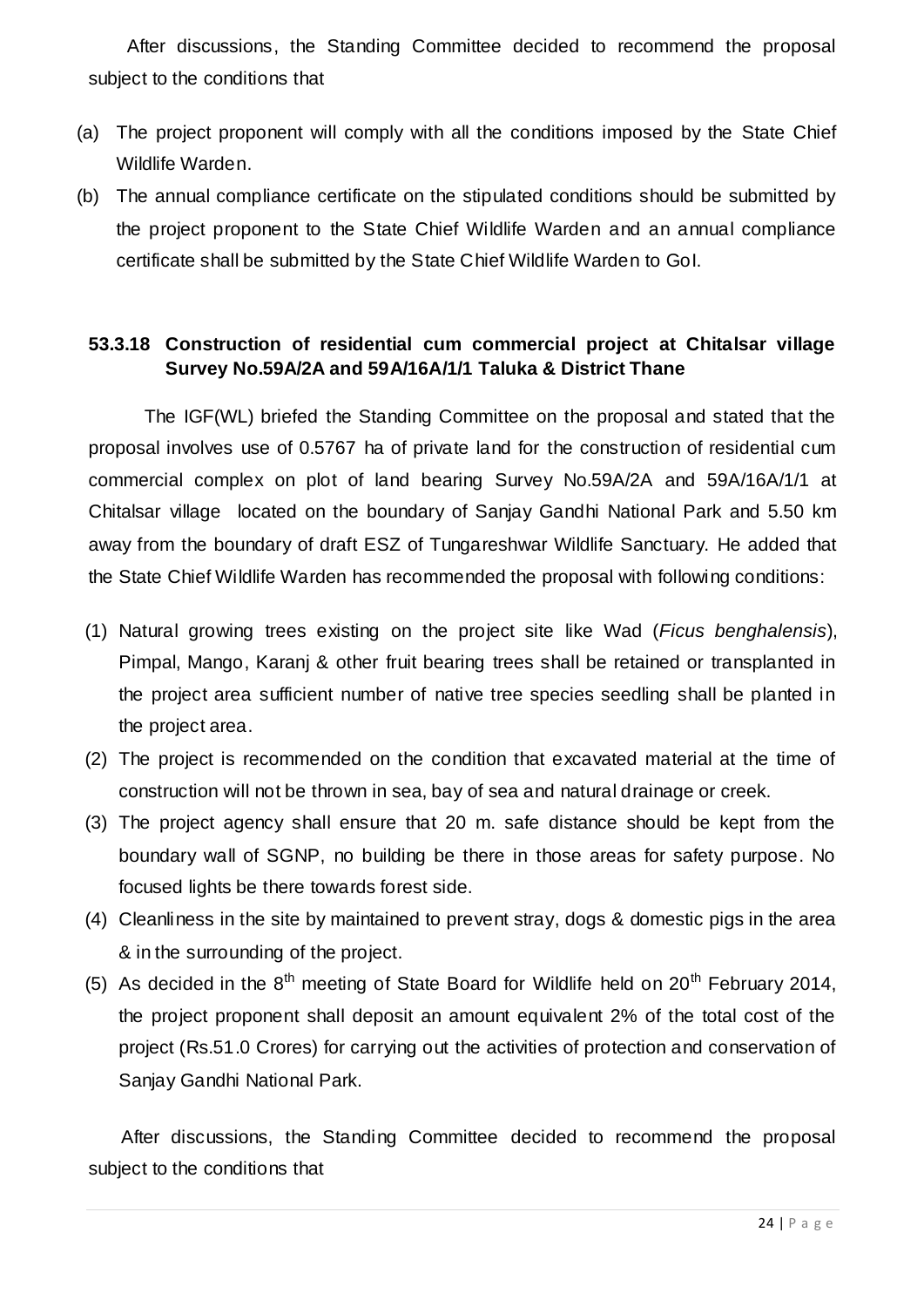- (a) Permission for starting the work of the project shall be granted by the State Government only when human – wildlife conflict mitigation plan is prepared by the project proponent in consultation with the State Chief Wildlife Warden. The plan will be implemented at the project cost.
- (b) The project proponent will comply with all the conditions imposed by the State Chief Wildlife Warden.
- (c) The annual compliance certificate on the stipulated conditions should be submitted by the project proponent to the State Chief Wildlife Warden and an annual compliance certificate shall be submitted by the State Chief Wildlife Warden to GoI.

#### **53.3.19 Construction of residential cum commercial project in Mouje Village Kavesar Survey No.166/21, 168/pt, 169/pt, 170/pt, Taluka & District Thane**

The IGF(WL) briefed the Standing Committee on the proposal and stated that the proposal involves use of 2.1389 ha of private land for the construction of residential cum commercial complex on plot of land bearing Survey No.166/21, 168/pt, 169/pt, 170/pt located on the boundary of Sanjay Gandhi National Park and at 3.85 km away from the boundary of draft ESZ Tungareshwar Wildlife Sanctuary. He added that the State Chief Wildlife Warden has recommended the proposal with following conditions:

- (1) Natural growing trees existing on the project site like Wad (*Ficus benghalensis*), Pimpal, Mango, Karanj & other fruit bearing trees shall be retained or transplanted in the project area sufficient number of native tree species seedling shall be planted in the project area.
- (2) The project is recommended on the condition that excavated material at the time of construction will not be thrown in sea, bay of sea and natural drainage or creek.
- (3) The project agency shall ensure that 20 m safe distance should be kept from the boundary wall of SGNP, no building be there in those areas for safety purpose. No focused lights be there towards forest side. Very dim lights be used in the galleries. No trees will be planted it will be maintained as open area to prevent leopard entry into the area.
- (4) Cleanliness in the site be maintained to prevent stray, dogs & domestic pigs in the area & in the surrounding of the project.
- (5) The ESZ notification of Sanjay Gandhi National Park, Borivali was issued on 05/12/2016. There are conditions for solid waste management. These should be strictly followed: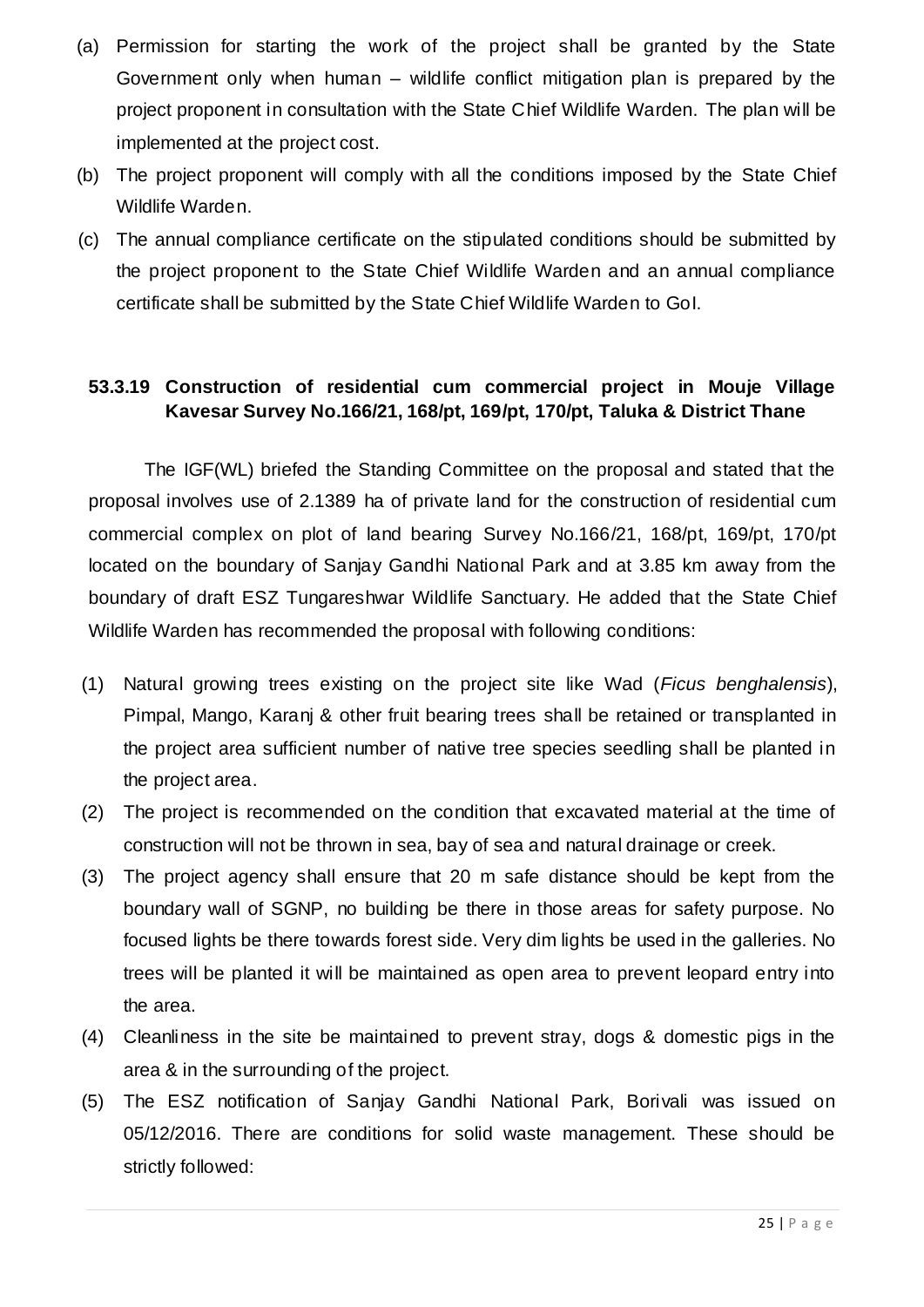- (i) The solid waste disposal in Eco-Sensitive Zone shall be carried out as per the provisions of the Solid Waste Management Rules, 2016 published by the Government of India, Ministry of Environment, Forest and Climate Change vide notification number S.O.1357(E), dated the  $8<sup>th</sup>$  April 2016 as amended from time to time.
- (ii) The local authorities shall draw up plans for the segregation of solid wastes into biodegradable and non-biodegradable components.
- (iii) The biodegradable material shall be recycled preferable through composting or vermiculture.
- (iv) The inorganic material may be disposed in an environment acceptable manner at site identified outside the eco-sensitive zone and no burning or incineration of solid wastes shall be permitted in the eco-sensitive zones.
- (v) Recycling of treated effluent shall be encouraged and for disposal of sludge or solid wastes shall be in accordance with the applicable regulations.
- (vi) As decided in the  $8<sup>th</sup>$  meeting of State Board for Wild Life held on  $20<sup>th</sup>$  February 2014, the project proponent shall deposit an amount equivalent 2% of the total cost (i.e., Rs.199.20 Crores) of the project for carrying out the activities of protection and conservation of SGNP / Tungareshwar Sanctuary. This condition may also be considered by the SBWL for this project.

After discussions, the Standing Committee decided to recommend the project subject to the conditions that

- (a) Permission for starting the work of the project shall be granted by the State Government only when human – wildlife conflict mitigation plan is prepared by the project proponent in consultation with the State Chief Wildlife Warden. The plan will be implemented at the project cost.
- (b) The project proponent will comply with all the conditions imposed by the State Chief Wildlife Warden.
- (c) The annual compliance certificate on the stipulated conditions should be submitted by the project proponent to the State Chief Wildlife Warden and an annual compliance certificate shall be submitted by the State Chief Wildlife Warden to GoI.

### **53.3.20 Proposal for expansion of pharmaceutical production in the existing land of Maharashtra Industrial Development Corporation, Chincholi, Solapur**

The IGF(WL) briefed the Standing Committee on the proposal and stated that the proposal involves setting up of pharmaceutical unit for production of: (i) folic acid 40 MT/M), and (ii) domperidone (10 MT/M) in the existing area of 3.19 ha in the Plot No.B-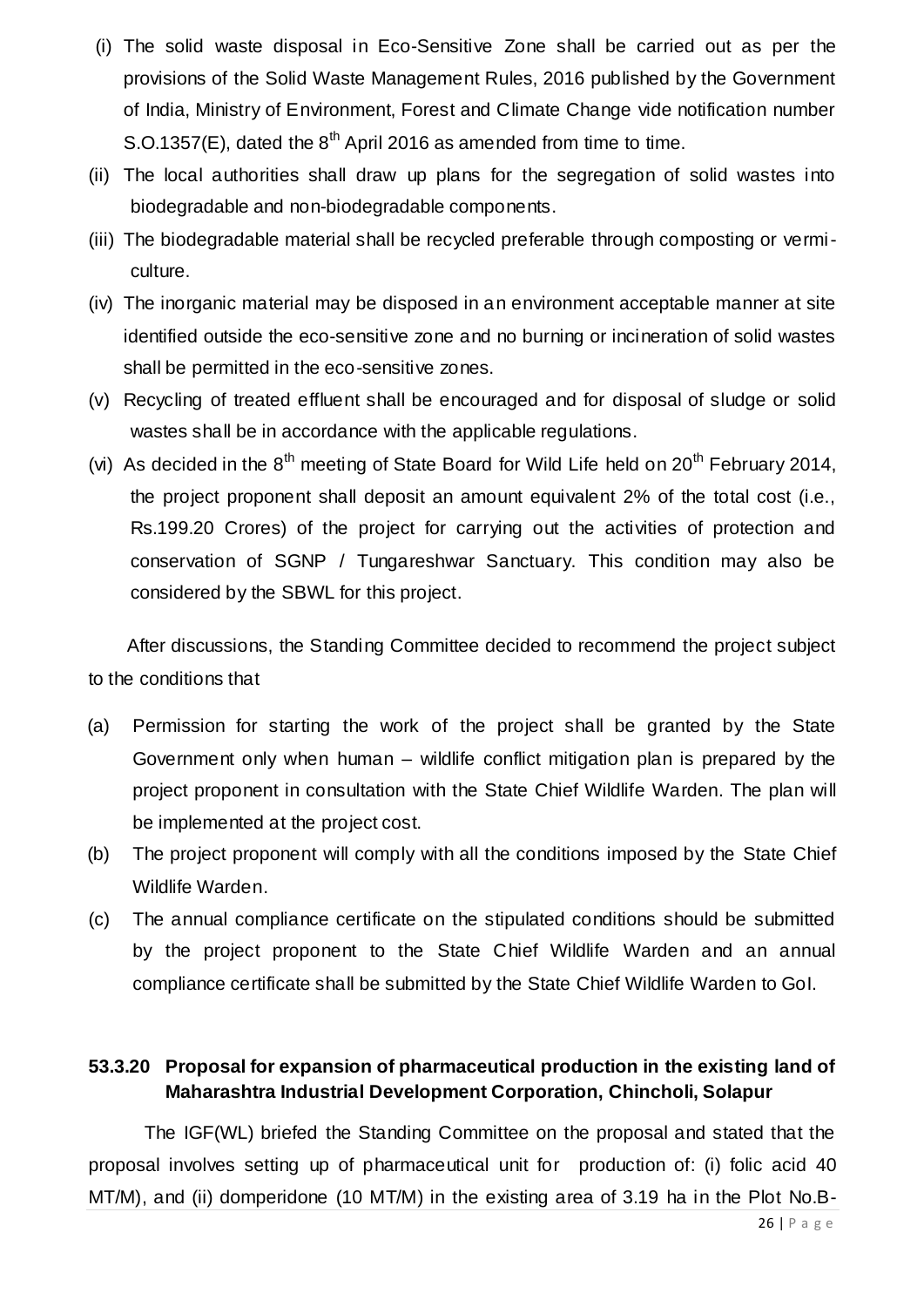14/2 at Chincholi village located at 1.45 km away from draft ESZ of the Great Indian Bustard Wildlife Sanctuary. He added that the State Chief Wildlife Warden has recommended the proposal with following conditions:

- (1) Use of heavy noise making machines should be minimal around the sanctuary area.
- (2) As decided in the  $8<sup>th</sup>$  meeting of State Board for Wild Life held on  $20<sup>th</sup>$  February 2014, that the project proponent shall deposit an amount equivalent 2% of the total cost of project which passes through the deemed ESZ should be deposited with the CF(WL), Pune for the Habitat Improvement of Great Indian Bustard Wild Life Sanctuary and adjoining forests.

Dr H S Singh, Member NBWL stated that the Standing Committee, in its 36<sup>th</sup> meeting held on 04.11.2015, had recommended rationalization of the boundary of GIB Sanctuary with certain conditions. Further, he desired to know the status of implementation of those conditions by the State Government.

The State Chief Wildlife Warden, Maharashtra mentioned that all the conditions stipulated by the Standing Committee have already been complied with by the State Government.

After discussions, the Standing Committee decided to recommend the proposal subject to the conditions that

- (a) The project proponent will comply with all the conditions imposed by the State Chief Wildlife Warden.
- (b) The State Chief Wildlife Warden shall prepare human wildlife conflict mitigation plan and plan for wildlife conservation for the PA and amount deposited by the user agency as per the condition stipulated by the State Chief Wildlife Warden should be used for implementation of these plans.
- (c) The annual compliance certificate on the stipulated conditions should be submitted by the project proponent to the State Chief Wildlife Warden and an annual compliance certificate shall be submitted by the State Chief Wildlife Warden to GoI.

#### **53.3.21 Proposal for expansion of pharmaceutical production of ethylenediamine in the existing land of Maharashtra Industrial Development Corporation, Chincholi, Solapur**

The IGF(WL) briefed the Standing Committee on the proposal and stated that the proposal involves setting up of pharmaceutical unit for production of ethylenediamine in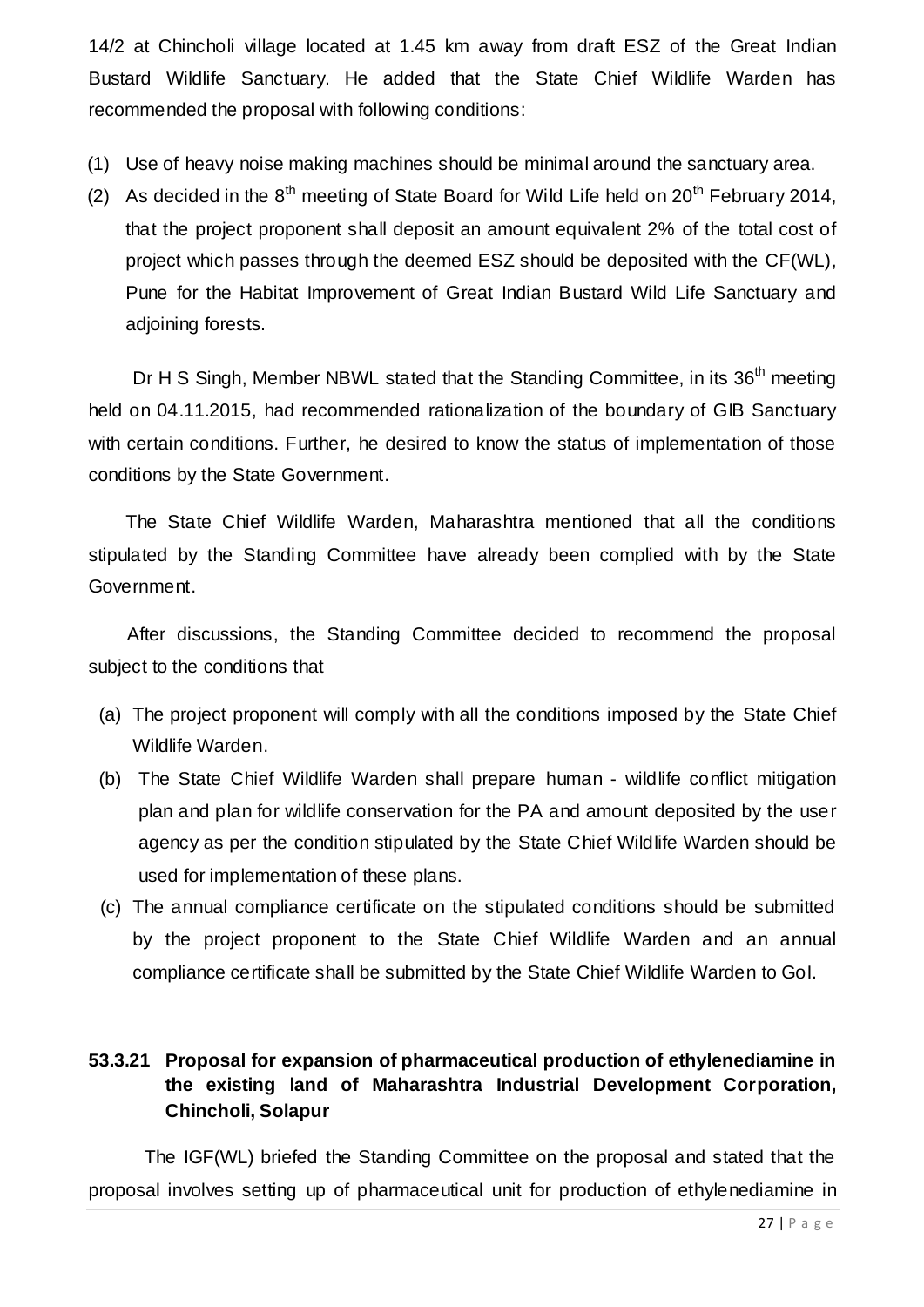the existing area of 4.19 ha (Plot No.E.8/1) at Chincholi village located at 2.68 km away from draft ESZ of the Great Indian Bustard Wildlife Sanctuary. He added that the State Chief Wildlife Warden has recommended the proposal with the following conditions:

- (1) Use of heavy noise making machines should be minimal around the sanctuary area.
- (2) As decided in the  $8<sup>th</sup>$  meeting of State Board for Wild Life held on  $20<sup>th</sup>$  February 2014, that the project proponent shall deposit an amount equivalent 2% of the total cost of project which passes through the deemed ESZ should be deposited with the CF(WL), Pune for the Habitat Improvement of Great Indian Bustard Wild Life Sanctuary and adjoining forests.

After discussions, the Standing Committee decided to recommend the proposal subject to the conditions that

- (a) The project proponent will comply with all the conditions imposed by the State Chief Wildlife Warden.
- (b) The State Chief Wildlife Warden shall prepare human-wildlife conflict mitigation plan and plan for wildlife conservation for the PA and amount deposited by the user agency as per the condition stipulated by the State Chief Wildlife Warden should be used for implementation of these plans.
- (c) The annual compliance certificate on the stipulated conditions should be submitted by the project proponent to the State Chief Wildlife Warden and an annual compliance certificate shall be submitted by the State Chief Wildlife Warden to GoI.

### **53.3.22 Proposal for expansion of pharmaceutical production of fine chemical intermediates in the existing land of Maharashtra Industrial Development Corporation, Chincholi, Solapur**

The IGF(WL) briefed the Standing Committee on the proposal and stated that the proposal involves setting up of pharmaceutical unit for production of fine chemical intermediates on an area of 0.845 ha of Plot No.E.8 at Chincholi village located at 2.40 km away from draft ESZ of the Great Indian Bustard Sanctuary. He added that the State Chief Wildlife Warden has recommended the proposal with the following conditions:

- (1) Use of heavy noise making machines should be minimal around the sanctuary area.
- (2) As decided in the  $8<sup>th</sup>$  meeting of State Board for Wild Life held on  $20<sup>th</sup>$  February 2014, that the project proponent shall deposit an amount equivalent 2% of the total cost of project which passes through the deemed ESZ should be deposited with the CF(WL),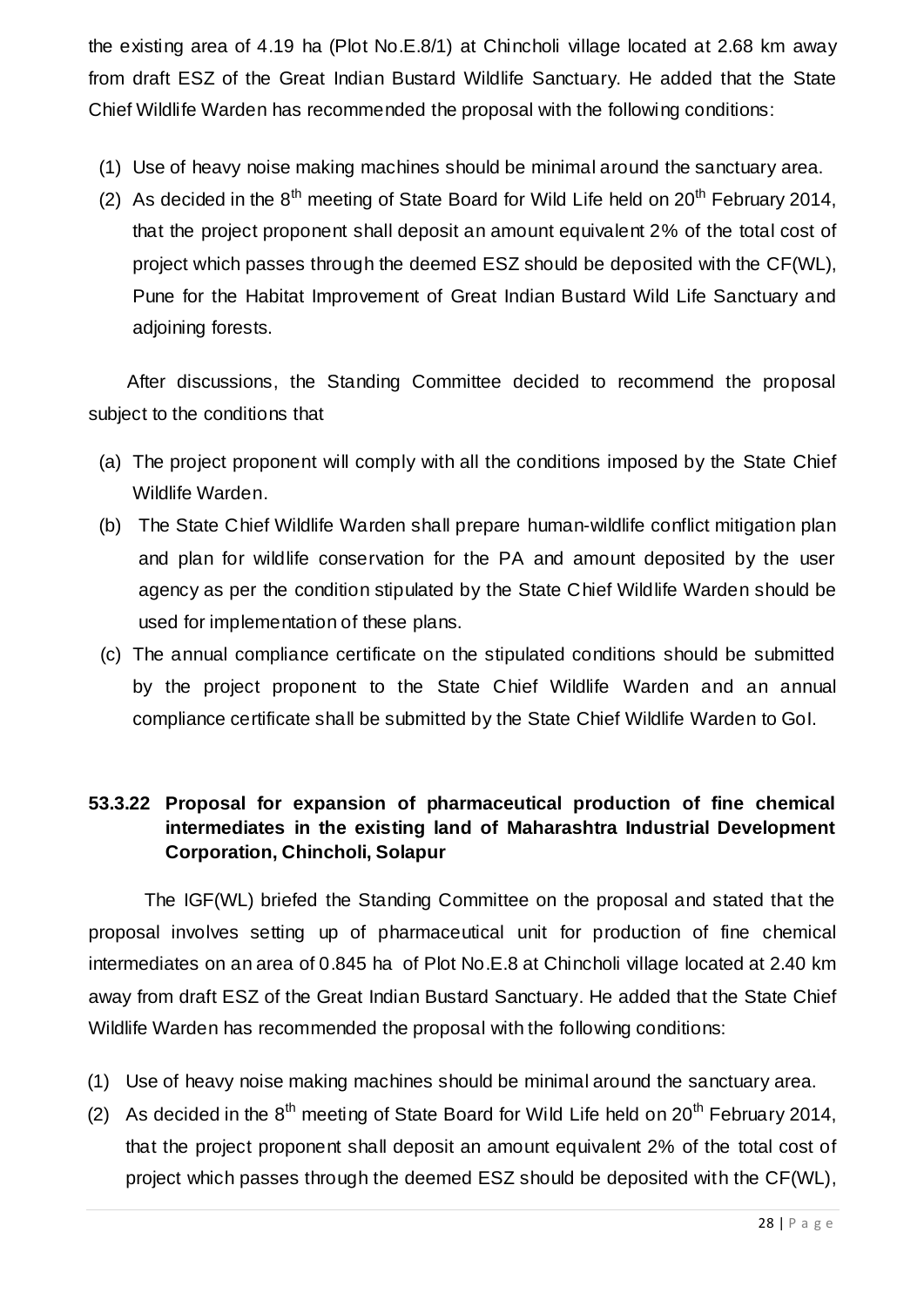Pune for the Habitat Improvement of Great Indian Bustard Wild Life Sanctuary and adjoining forests.

After discussions, the Standing Committee decided to recommend the proposal subject to the conditions that

- (a) The project proponent will comply with all the conditions imposed by the State Chief Wildlife Warden.
- (b) The State Chief Wildlife Warden shall prepare human wildlife conflict mitigation plan and plan for wildlife conservation for the PA and amount deposited by the user agency as per the condition stipulated by the State Chief Wildlife Warden should be used for implementation of these plans.
- (c) The annual compliance certificate on the stipulated conditions should be submitted by the project proponent to the State Chief Wildlife Warden and an annual compliance certificate shall be submitted by the State Chief Wildlife Warden to GoI.

### **53.3.23 Proposal for expansion of pharmaceutical production of bulk drugs and their intermediates in the existing land of Maharashtra Industrial Development Corporation, Chincholi, Solapur**

The IGF(WL) briefed the Standing Committee on the proposal and stated that the proposal involves setting up of pharmaceutical unit for production of bulk drugs and their intermediates on an area of 8.81 ha of Plot No.A.27 at Chincholi village located at 1.97 km away from draft ESZ of the Great Indian Bustard Sanctuary. He added that the State Chief Wildlife Warden has recommended the proposal with the following conditions:

- (1) Use of heavy noise making machines should be minimal around the sanctuary area.
- (2) As decided in the  $8<sup>th</sup>$  meeting of State Board for Wildlife held on  $20<sup>th</sup>$  February 2014, that the project proponent shall deposit an amount equivalent 2% of the total cost of project which passes through the deemed ESZ should be deposited with the Conservator of Forests (WL), Pune for the Habitat Improvement of Great Indian Bustard Wild Life Sanctuary and adjoining forests.

After discussions, the Standing Committee decided to recommend the proposal subject to the conditions that

(a) The project proponent will comply with all the conditions imposed by the State Chief Wildlife Warden.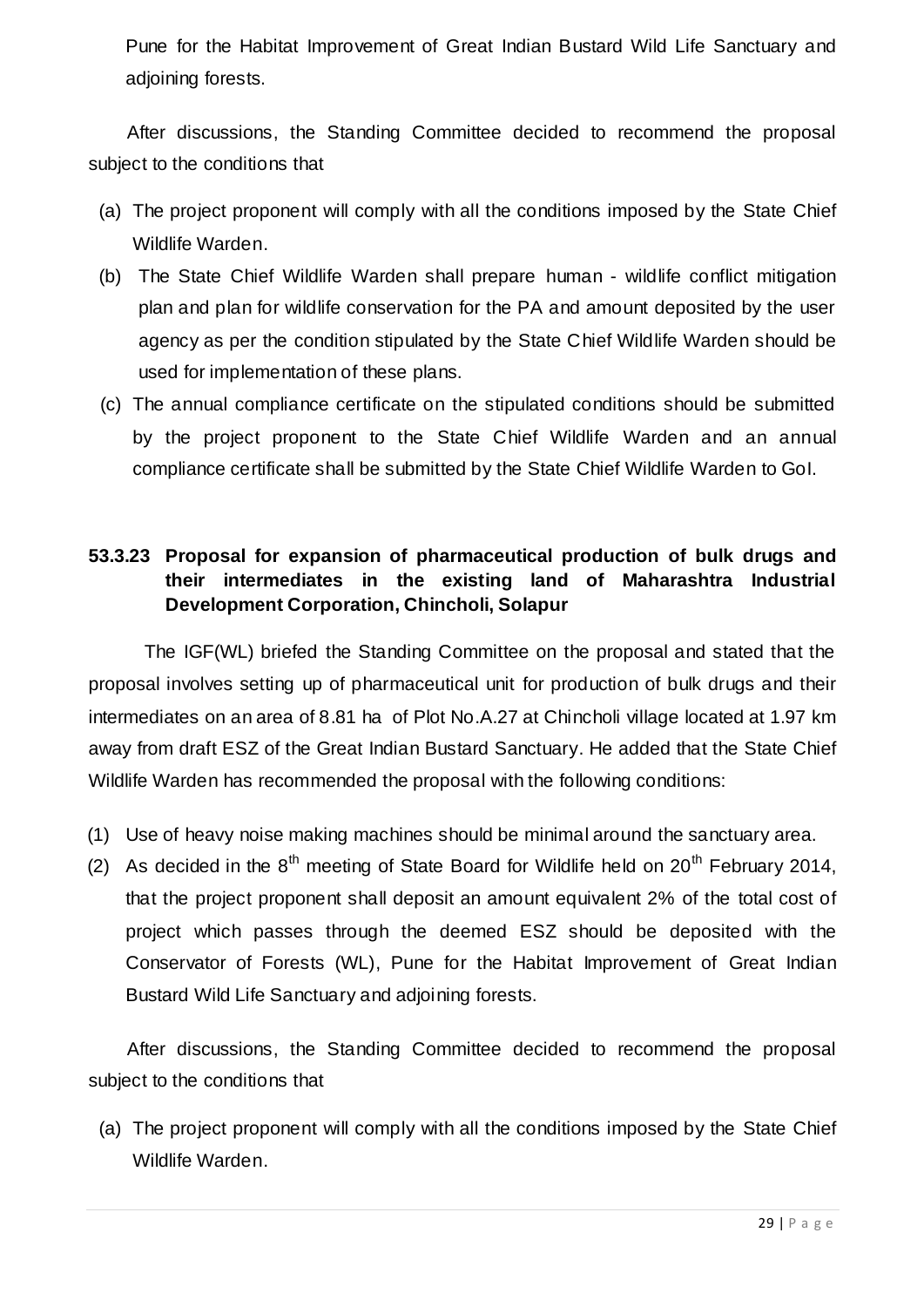- (b) The State Chief Wildlife Warden shall prepare human wildlife conflict mitigation plan and plan for wildlife conservation for the PA and amount deposited by the user agency as per the condition stipulated by the State Chief Wildlife Warden should be used for implementation of these plans.
- (c) The annual compliance certificate on the stipulated conditions should be submitted by the project proponent to the State Chief Wildlife Warden and an annual compliance certificate shall be submitted by the State Chief Wildlife Warden to GoI.

### **53.3.24 Proposal for expansion of pharmaceutical production of aliphatic amines and their derivatives in the existing land of Maharashtra Industrial Development Corporation, Chincholi, Solapur**

The IGF(WL) briefed the Standing Committee on the proposal and stated that the proposal involves setting up of a pharmaceutical unit for production of aliphatic amines and their derivatives on an area of 16.0 ha of Plot No.E.7 &E.8 at Chincholi village located at 2.70 km away from draft ESZ of the Great Indian Bustard Sanctuary. He added that the State Chief Wildlife Warden has recommended the proposal with the following conditions:

- (1) Use of heavy noise making machines should be minimal around the sanctuary area.
- (2) As decided in the  $8<sup>th</sup>$  meeting of State Board for Wild Life held on  $20<sup>th</sup>$  February 2014, that the project proponent shall deposit an amount equivalent 2% of the total cost of project which passes through the deemed ESZ with the Conservator of Forests (WL), Pune for the Habitat Improvement of Great Indian Bustard Wild Life Sanctuary and adjoining forests.

After discussions, the Standing Committee decided to recommend the proposal subject to the conditions that

- (a) The project proponent will comply with all the conditions imposed by the State Chief Wildlife Warden.
- (b) The State Chief Wildlife Warden shall prepare human wildlife conflict mitigation plan and plan for wildlife conservation for the PA and amount deposited by the user agency as per the condition stipulated by the State Chief Wildlife Warden should be used for implementation of these plans.
- (c) The annual compliance certificate on the stipulated conditions should be submitted by the project proponent to the State Chief Wildlife Warden and an annual compliance certificate shall be submitted by the State Chief Wildlife Warden to GoI.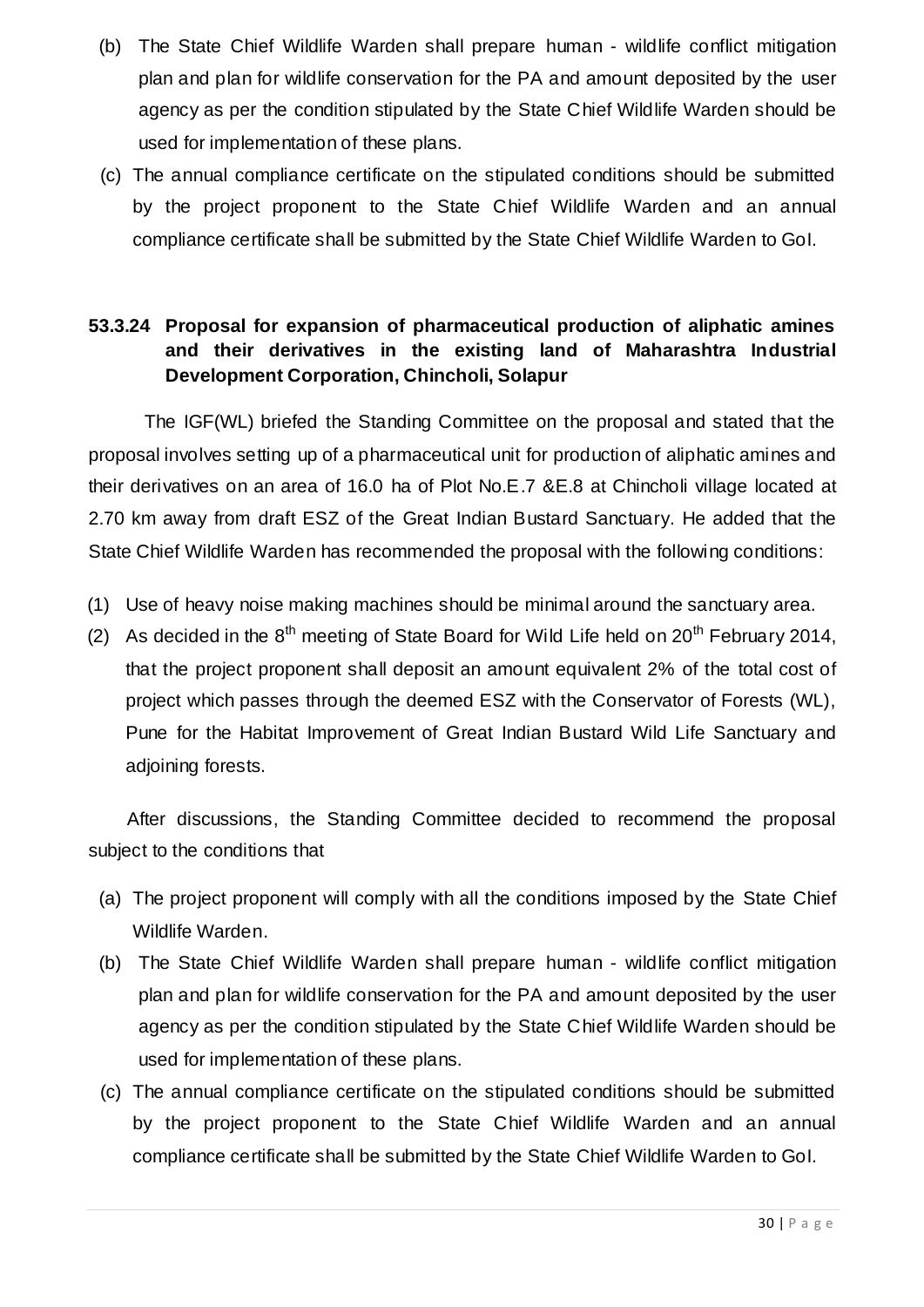#### **53.3.25 Proposal for rationalization of boundary of Bhitarkanika Wildlife Sanctuary in Kendrapara District**

The IGF(WL) briefed the Standing Committee on the proposal and stated that the proposal involves rationalization of the boundaries of Bhitrakanika Wildlife Sanctuary by excluding an area of 54.456 sq.km of 52 villages and including 55.450 sq.km of adjacent mangrove forest in the Bhitarkanika Wildlife Sanctuary.

This total area of 54.456 sq.km of 52 revenue villages consist of developed lands, agriculture, aquaculture and residential areas. It is difficult to manage the PA and enforce restrictions in its current form as it leads to conflict. The area of 55.45 sq. km proposed for inclusion is the forest area of mangrove forest division. After rationalization the total area of PA will be increased from 672 sq.km to 673 sq km.

He added that the State Chief Wildlife Warden has recommended the proposal with the condition that area proposed for exclusion from the Sanctuary would be added to the ESZ already notified vide Notification No.1601(E) dated 16.06.2015 of GoI, MoEF&CC, New Delhi.

After discussions, the Standing Committee agreed to in principle to State Government's proposal for rationalization of the boundary of Bhitarkanika WLS. The State Government shall submit the draft notification for rationalization of the boundary of Bhitarkanika WLS to the Ministry of Environment Forest and Climate Change along with the proposal for re-notification of ESZ.

### **53.3.26 Mining of mineral sandstone (Minor mineral) with enhancement of production capacity from 80,000 TPA to (ROM) by M/s. Kanhaiyalal Rameshwar Das located at Village(s)- Dhaneshwar & Sutara, Tehsil and District- Bundi**

The IGF(WL) briefed the Standing Committee on the proposal and stated that the proposal involves mining of minor mineral with the enhancement of production capacity from 80,000 TPA to 2,40,000 TPA, from an area located at 1.0 km away from Jawahar Sagar Wildlife Sanctuary of Mukundra Hills Tiger Reserve. He added that the State Chief Wildlife Warden has recommended the proposal with the following conditions:

- (1) 2% of proportional project cost of the project falling within the ESZ of protected area should be deposited in the Rajasthan Protected Area Conservation Society by the user agency for development and protection measures in MHTR.
- (2) No work shall be done before sunrise and after sunset in the project area.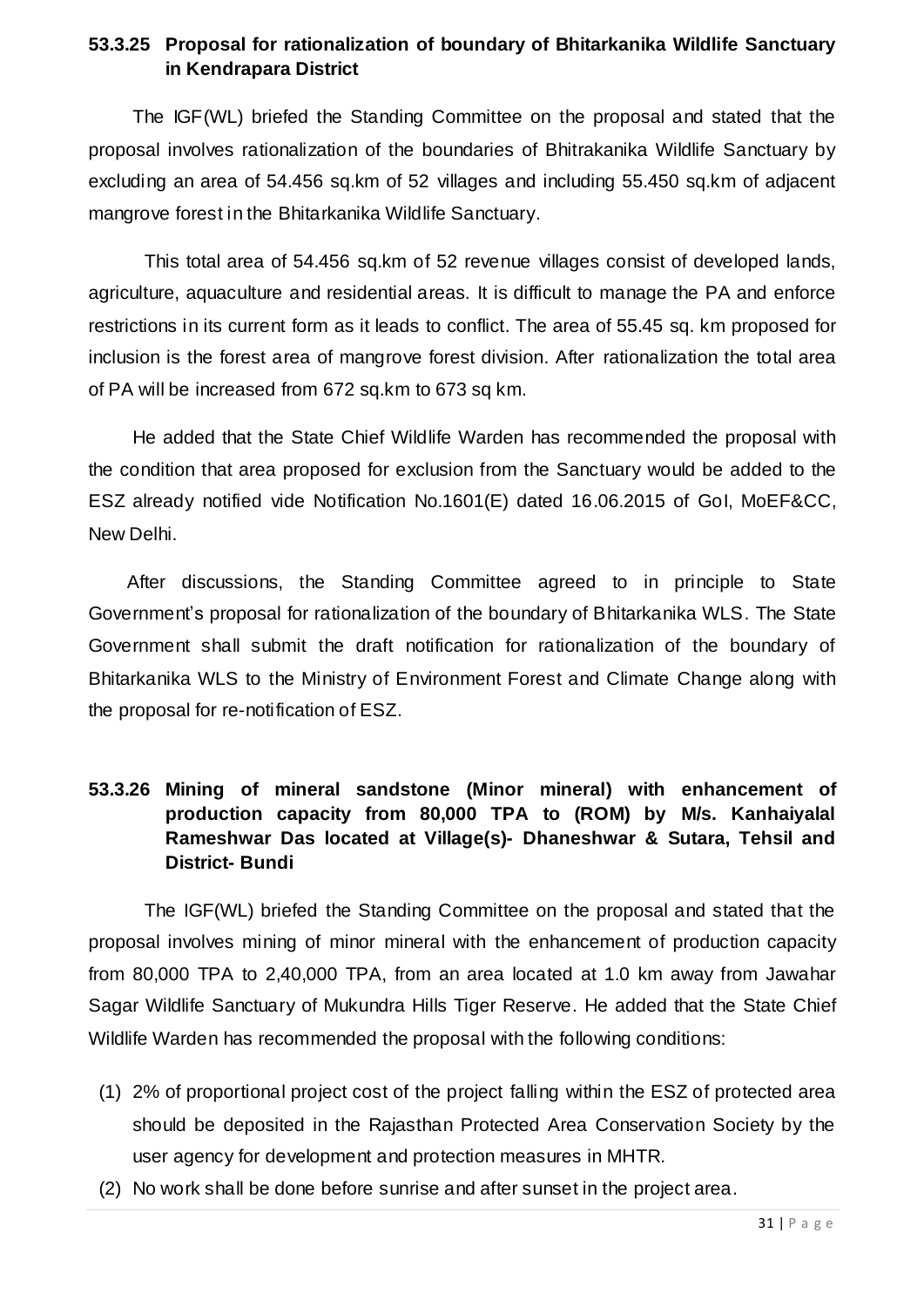- (3) No material of any kind should be extracted from the protected area and ecosensitive zone.
- (4) There will be no felling of trees and burning of fuel wood inside the protected area and eco-sensitive zone.
- (5) The waste material generated should be disposed outside the protected area and eco-sensitive zone.
- (6) There will be no labor camp within 1 km from the boundary of protected area.
- (7) No blasting will be carried out within 1 km from the boundary of protected area during the work.
- (8) Green belt should be created by the user agency on the periphery of the protected area.
- (9) Water harvesting structures for recharging of water should be mandatory in the project area.
- (10) There shall be no high mast / beam / search lights high sounds within 1 km from the boundary of protected area.
- (11) Signages regarding information about the wild animals in the area control of the traffic volumes, speed, etc., should be erected in the project area.
- (12) The user agency and project personnel will comply with the provisions of the Wildlife (Protection) Act, 1972.
- (13) Reclamation of the mined out areas. The mined out area should be back filled with waste material and later on planted. The dumps shall be afforested with local grass and plant species. All along the edge of the pit fencing will be made and afforested within good fruit bearing species.
- (14) User agency will submit yearly compliance report to DCF(WL), MNP Kota about the compliance of above condition and conservation plan implementation report as submitted.
- (15) The approval is given for carrying out mining in 490.5509 ha area only and not the entire mining area.

Further, IGF(WL) stated that the NTCA has recommended the proposal with the following conditions and mitigative measures:

(a) As there cannot be any commercial mining within 1 km area of Jawahar Sagar Wildlife Sanctuary, the user agency in coordination in the concerned Forest Authorities / Tiger Reserve Management has to carryout joint survey of the project area delineating the boundary of project area after taking out the area falling within 1.0 km at the ground. Moreover, an extra-cushion of at least 100 m for the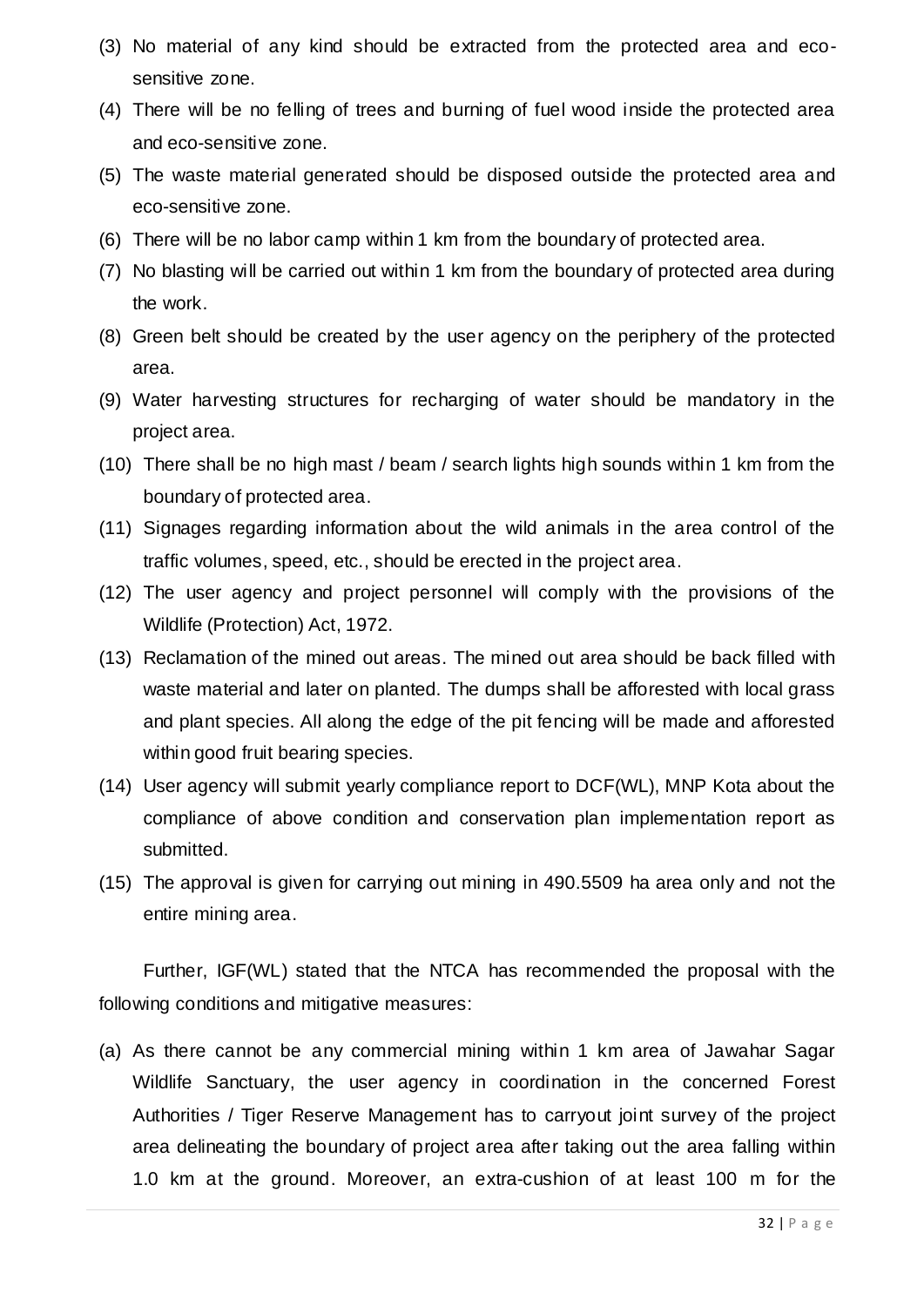development of green belt for the reclamation of the mining area. The maps of the area left out for mining along with shape file of the periphery needs to be submitted of NTCA for concurrence.

- (b) A boundary wall shall be constructed by the project proponent on the periphery of the area to be mined physically separating this area with the adjoining revenue/forest area.
- (c) There shall not be any transportation of vehicles (incoming and outgoing) from the mining area which is bordering the boundary of draft ESZ.
- (d) The surrendered area after survey shall be restored and a proper mines reclamation plan should be prepared with due diligence including *inter-alia* the plantation, soil & water harvesting measures etc by the concerned Forest Division in consultation with the tiger reserve management and should be submitted to the CWLW, Govt. of Rajasthan. It should be implemented at the cost of project proponent.
- (e) The NPV of the Forest land involved shall be paid by project proponent into the Tiger Reserve Foundation (TCF) of MHTR.
- (f) The blasting of any kind should not be involved in the mining operation and no work shall be done before sunrise and after sunset in the project area and waste material/debris of any kind generated should not be disposed / dumped in the ESZ zone and the area of MHTR.
- (g) No labour camps shall be settled & no digging operations should be carried out within the area of MHTR and in the ESZ.
- (h) There shall not be any high mast/beam/search lights and high sounds in the project area.
- (i) The tiger reserve management in consultation with the District magistrate, Bundi & Kota and the Mining Department should ensure the closure of all the mining areas of the mines which are within the 1km zone of core area of MHTR / Jawahar Sagar WLS (as per the details enclosed at Annexure 3) and a compliance report need to be submitted to NTCA.
- (j) A monitoring committee should be constituted by the State Chief Wildlife Warden, Govt. of Rajasthan including the representative of MHTR, NTCA and the user agency to monitor the compliance of above mentioned conditions and a compliance report should be submitted of NTCA & CWLW on periodic basis.

In the meeting the Member Secretary, NTCA stated that present area includes area located within 1 km radius of the boundary of Tiger reserve where mining cannot be permitted. Therefore, the joint survey of the project area delineating the boundary of project area after taking out the area falling within 1.0 km of the protected area should be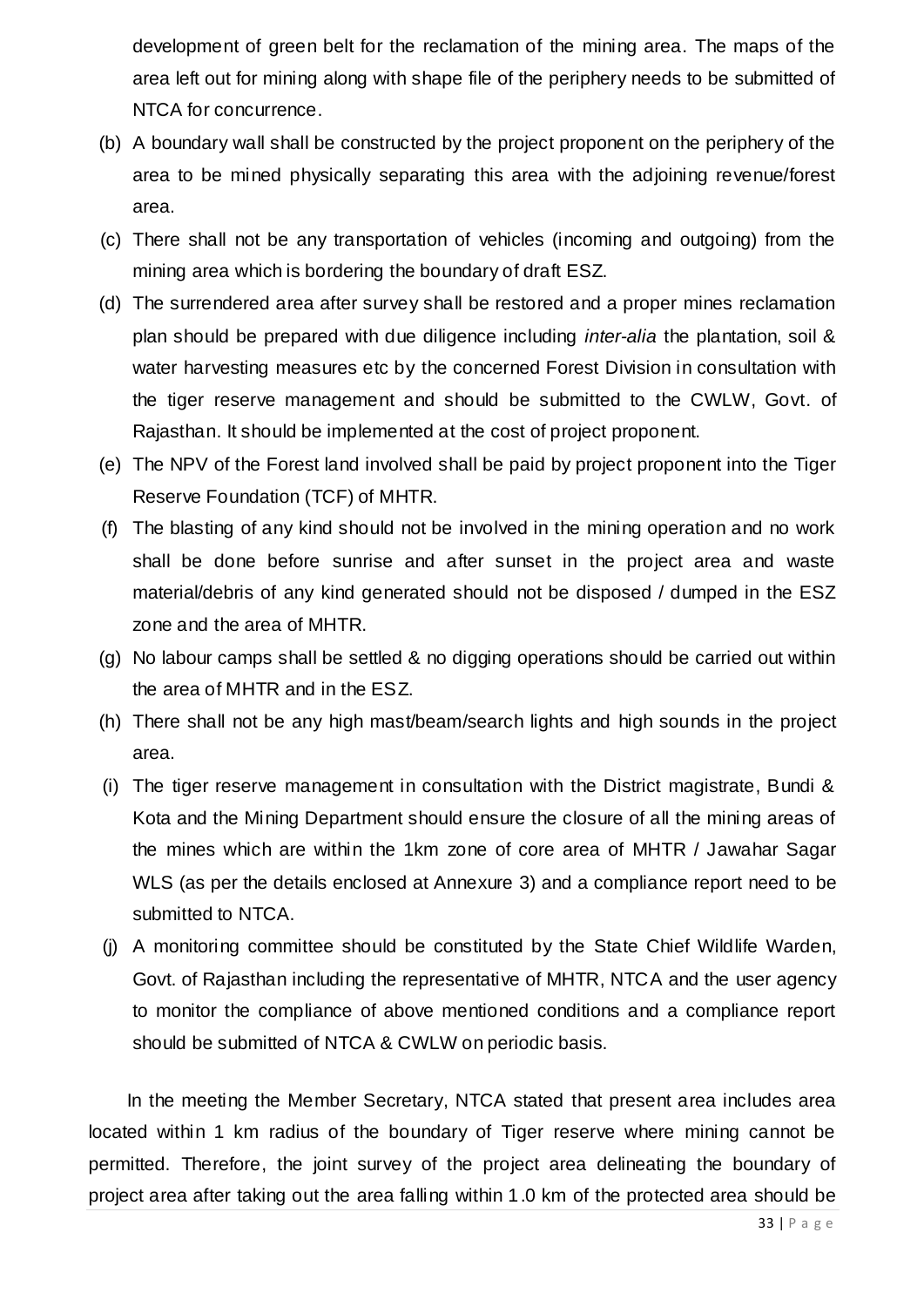carried out by the user agency in coordination with the Forest Department / Field Director, Tiger Reserve.

In the meeting the State Chief Wildlife Warden stated that the user agency is required to deposit NPV of the forestland into the CAMPA and not into the Tiger Reserve Foundation of MHTR as recommended by the NTCA. He also stated that the proposal be deferred till the receipt of the joint survey report.

After discussions, the Standing Committee decided to defer the proposal till the receipt of the joint survey report.

#### **53.3.27 Proposal for clearance for all units of DCM Shriram, Kota Complex at Shriram Nagar Industrial Area, Kota**

The IGF(WL) briefed the Standing Committee on the proposal and stated that the proposal involves expansion of existing chemical units of urea fertilizers, PVC resins, PVC compounds, chloro-alkali, cement, calcium carbide, SBP, fenesta, UPVC, etc., in the existing area of 320.1 ha located at 5.60 km away from the National Chambal Sanctuary of Mukundra Hills Tiger Reserve. He added that the State Chief Wildlife Warden has recommended the proposal with the following conditions:

- (1) 2% of proportional project cost of the project falling within the ESZ of protected area should be deposited in the Rajasthan Protected Area Conservation Society (RPACS) by the user agency for development and protection measures in MHTR.
- (2) No work shall be done before sunrise and after sunset in the project area.
- (3) No material of any kind should be extracted from the protected area and ecosensitive zone.
- (4) There will be no felling of trees and burning of fuel wood inside the protected area and eco-sensitive zone.
- (5) The waste material generated should be disposed outside the protected area and eco-sensitive zone.
- (6) There will be no labor camp within 1 km from the boundary of protected area.
- (7) Green belt should be created by the user agency on the periphery of the protected area.
- (8) Water harvesting structures for recharging of water should be mandatory in the project area.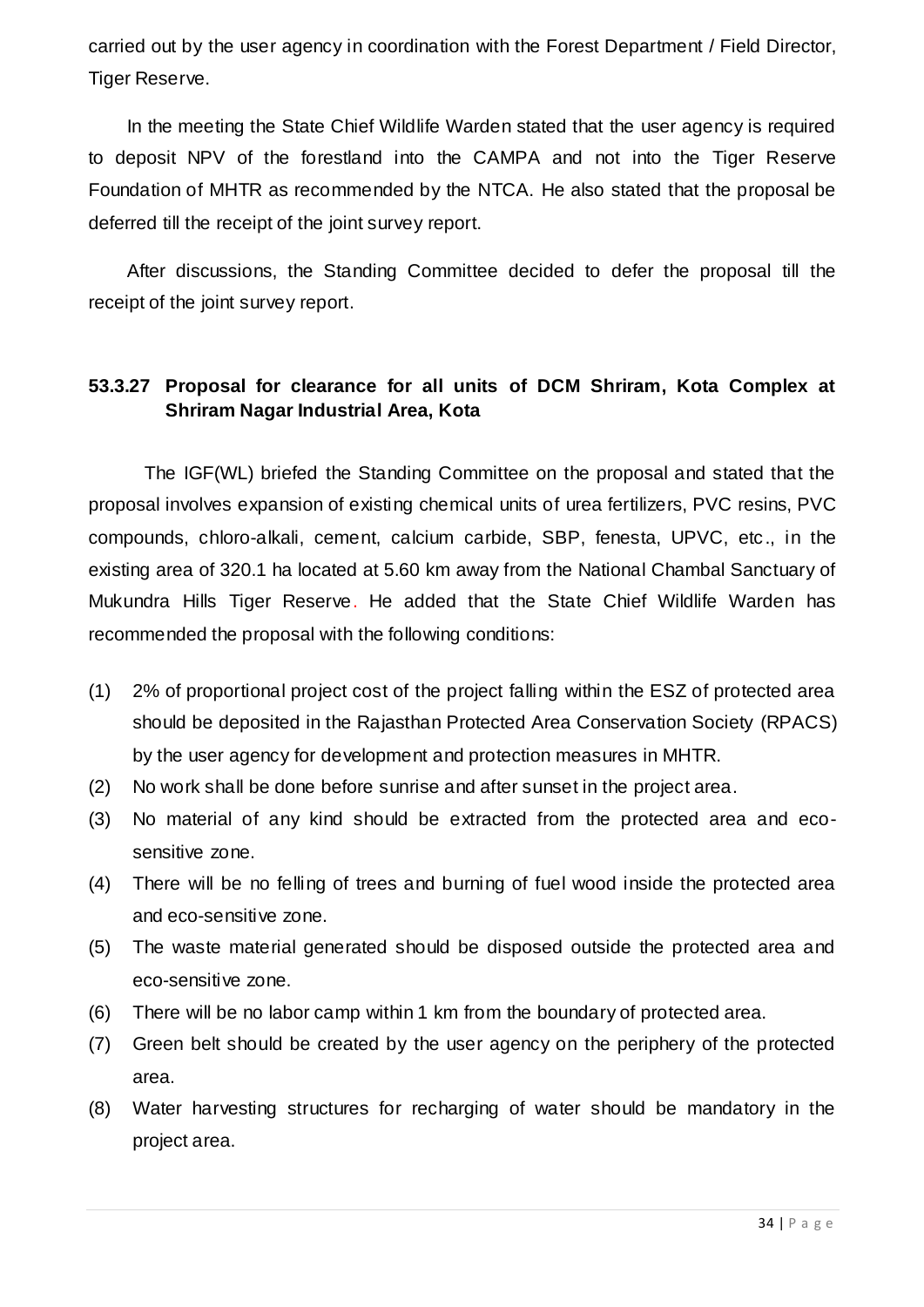- (9) Signages regarding information about the wild animals in the area control of the traffic volumes, speed, etc., should be erected in the project area.
- (10) The user agency and project personnel will comply with the provisions of the Wild Life (Protection) Act, 1972.
- (11) Maintenance activity of any nature should be carried out only after seeking formal approval from competent authority of tiger reserve.
- (12) Quality of outflow water would be strictly maintained as per norms prescribed by State Pollution Control Board and Central Pollution Control Board.
- (13) There is should be no increase in the existing treated effluent quantity, which is within the prescribed norms.
- (14) All the proposed expansions / modernization / up-gradation, etc. will be carried out within the existing premises which will have no impact on the wildlife habitats in the protected area. There should be no increase in the treated effluents discharge after the expansion projects of both caustic soda and power plants.
- (15) Adequate measures shall be adopted by the user agency to mitigate the water pollution in Kasuwa Nallah and Chandraloi river which finally joins Chambal river.

Further, the IGF(WL) stated that the NTCA has recommended the proposal with the following conditions and mitigative measures:

- (a) It should be ensured that all the proposed expansions/modernization/upgradation e tc will be carried out within the existing premises and there should not be any increase in treated effluent discharge after the expansion projects of both Caustic Soda & Power plants.
- (b) Adequate measures shall be adopted by the user agency to mitigate the water pollution in Kasuwa Nallah and Chandraloi river which finally joins in the Chambal River. A mitigation plan is to be prepared by the concerned forest authorities in consultation with tiger reserve management and submitted of the CWLW, Govt. of Rajasthan should be implemented at the cost of user agency.
- (c) 2% of the Project cost shall be deposited in Tiger Conservation Foundation (TCF) of MHTR for restoration of wildlife habitat of National Chambal Sanctuary and MHTR.
- (d) The quality of outflow water would be strictly maintained as per the norms prescribed by State Pollution Control Board and Central Pollution Control Board.
- (e) A monitoring committee should be constituted by the Chief Wildlife Warden, Govt. of Rajasthan including the representative of MHTR & the user agency to monitor the compliance of the above mentioned conditions & a compliance report should be submitted to NTCA & CWLW on the periodic basis.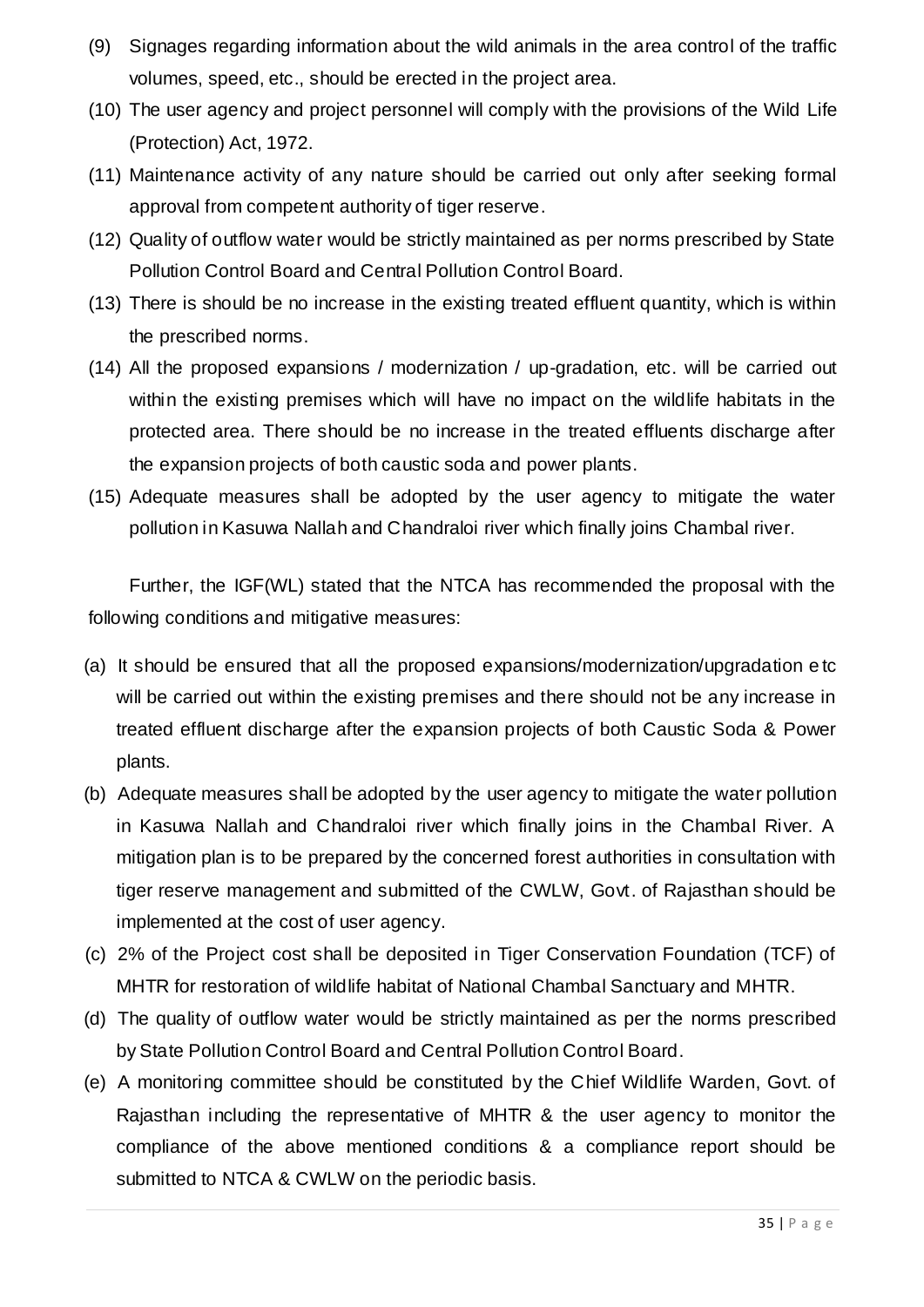After discussions, the Standing Committee decided to recommend the proposal subject to the conditions that

- (a) The project proponent will comply with all the conditions imposed by the State Chief Wildlife Warden and the NTCA.
- (b) The annual compliance certificate on the stipulated conditions should be submitted by the project proponent to the State Chief Wildlife Warden and an annual compliance certificate shall be submitted by the State Chief Wildlife Warden to GoI.

#### **53.3.28 Proposal for collection river bed materials from an area 10.350 ha located at Suman Nagar Village falls at distance of 6.0 km away from the boundary of Rajaji National Park**

The IGF(WL) briefed the Standing Committee on the proposal and stated that the proposal involves collection of river bed materials from an area of 10.350 ha located at 6.0 km away from the boundary of Rajaji National Park. He added that the State Chief Wildlife Warden has recommended the proposal with the condition that only hand picking of river bed materials is allowed.

Further, the IGF(WL) stated that the NTCA has recommended the proposal with the following conditions and mitigative measures:

- (a) Channel dynamics represents an integral component in the evolution of vast alluvial floodplain while fluvial action is essential not only for establishing ecologically important remnant patches of the fast- disappearing Terai ecosystem but also for maintaining their productivity and supporting a rich biodiversity.
- (b) No long term dumping and may be permitted. Wherever required for short term, it may be done in a way that it creates least disturbance to the movement of wild animals. It should be done in discontinuous heaps leaving sufficient gaps at critical locations as identified by State Forest Department.
- (c) No transport of the extracted boulders should occur on the roads passing through the eco-sensitive zone or within the PA. No night time working/camping / transportation etc. shall be continued. No labor camp and stone crushing unit shall operate within 3 km from the nearest forest (TR/NP/WLS/RF/PF) boundaries.
- (d) The user agency shall ensure that no labor trespasses inside the forests apart from the area leased for mining. In case of any labor found guilty of poaching/hunting, the mining lease shall be terminated forever and the concerned official(s) of the user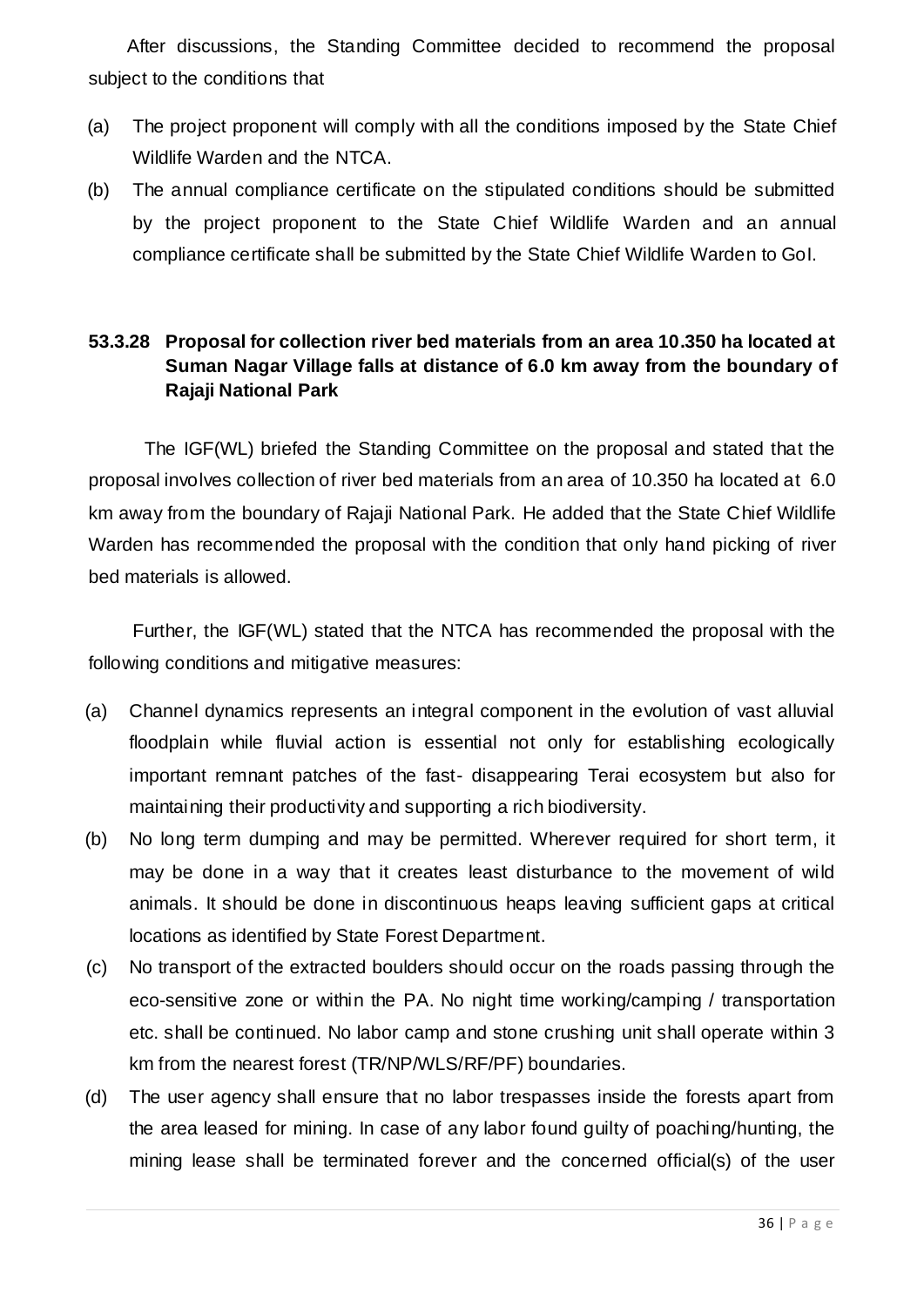agency in charge of the mining operation shall be severely prosecuted as per provisions of Wildlife (Protection) Act, 1972.

- (e) The user agency should provide LPG connection/solar cooker to the labors residing in the camps so as to reduce their dependence on forest for fuel wood.
- (f) A monitoring committee needs to be formed comprising of Field Director, Rajaji TR, DFOs of concerned Divisions, Member from NTCA, Uttarakhand Pollution Board, State Revenue Department and Civil society representative (to be decided by the CWLW, Uttarakhand State). This monitoring committee will oversee the compliances of the mandatory mitigation measures and wildlife and environmental issues on annual basis and suggest the action needed for betterment of wildlife conservation in the area. The user agency (including their officials, staff and labors) should cooperate with the local forest staff in smooth conductance of such monitoring at any time of the day.

After discussions, the Standing Committee decided to recommend the proposal subject to the conditions that

- (a) The project proponent will comply with all the conditions imposed by the State Chief Wildlife Warden and the NTCA.
- (b) The annual compliance certificate on the stipulated conditions should be submitted by the project proponent to the State Chief Wildlife Warden and an annual compliance certificate shall be submitted by the State Chief Wildlife Warden to GoI.

#### **53.3.29 Proposal for collection river bed materials from an area 74.208 ha located at Misserpur Village falls at distance of 3.50 km away from the boundary of Rajaji National Park**

The IGF(WL) briefed the Standing Committee on the proposal and stated that the proposal involves collection of river bed materials from an area of 74.208 ha located at 3.50 km away from the boundary of Rajaji National Park. He added that the State Chief Wildlife Warden has recommended the proposal with the condition that only hand picking of river bed materials is allowed.

Further the IGF(WL) stated that the NTCA has recommended the proposal with the following conditions and mitigative measures:

(a) Channel dynamics represents an integral component in the evolution of vast alluvial floodplain while fluvial action is essential not only for establishing ecologically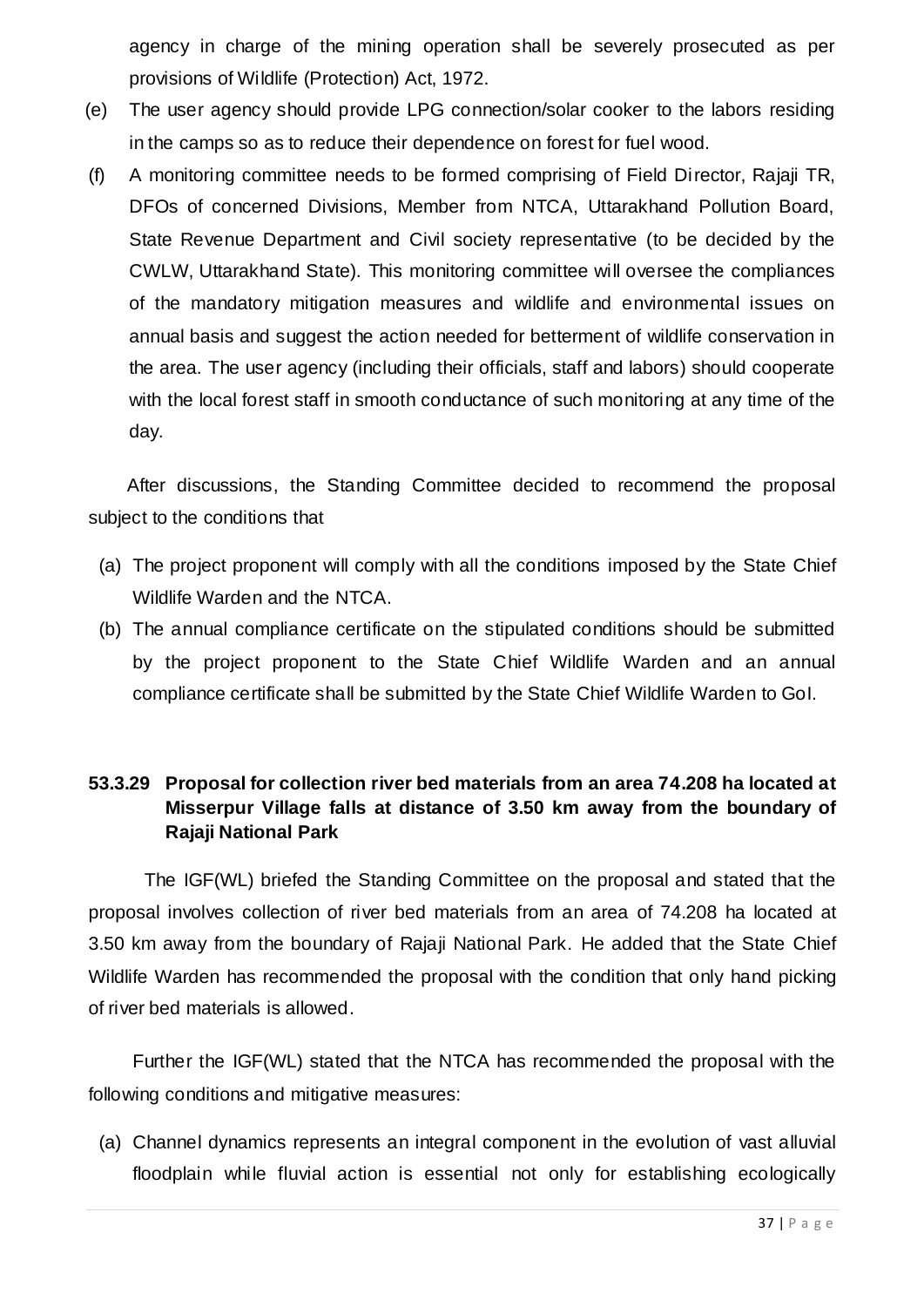important remnant patches of the fast- disappearing Terai ecosystem but also for maintaining their productivity and supporting a rich biodiversity.

- (b) No long term dumping and may be permitted. Wherever required for short term, it may be done in a way that it creates least disturbance to the movement of wild animals. It should be done in discontinuous heaps leaving sufficient gaps at critical locations as identified by State Forest Department.
- (c) No transport of the extracted boulders should occur on the roads passing through the eco-sensitive zone or within the PA. No night time working/camping / transportation etc. shall be continued. No labor camp and stone crushing unit shall operate within 3 km from the nearest forest (TR/NP/WLS/RF/PF) boundaries.
- (d) The user agency shall ensure that no labor trespasses inside the forests apart from the area leased for mining. In case of any labor found guilty of poaching/hunting, the mining lease shall be terminated forever and the concerned official(s) of the user agency in charge of the mining operation shall be severely prosecuted as per provisions of Wildlife (Protection) Act, 1972.
- (e) The user agency should provide LPG connection / solar cooker to the labors residing in the camps so as to reduce their dependence on forest for fuel wood.
- (f) A monitoring committee needs to be formed comprising of Field Director, Rajaji TR, DFOs of concerned Divisions, Member from NTCA, Uttarakhand Pollution Board, State Revenue Department and Civil society representative (to be decided by the CWLW, Uttarakhand State). This monitoring committee will oversee the compliances of the mandatory mitigation measures and wildlife and environmental issues on annual basis and suggest the action needed for betterment of wildlife conservation in the area. The user agency (including their officials, staff and labors) should cooperate with the local forest staff in smooth conductance of such monitoring at any time of the day.

The State Chief Wildlife Warden informed that the project site is located at 7.0 km away from the boundary of Rajaji National Park.

After discussions, the Standing Committee decided to recommend the proposal subject to the conditions that

(a) The project proponent will comply with all the conditions imposed by the State Chief Wildlife Warden and the NTCA.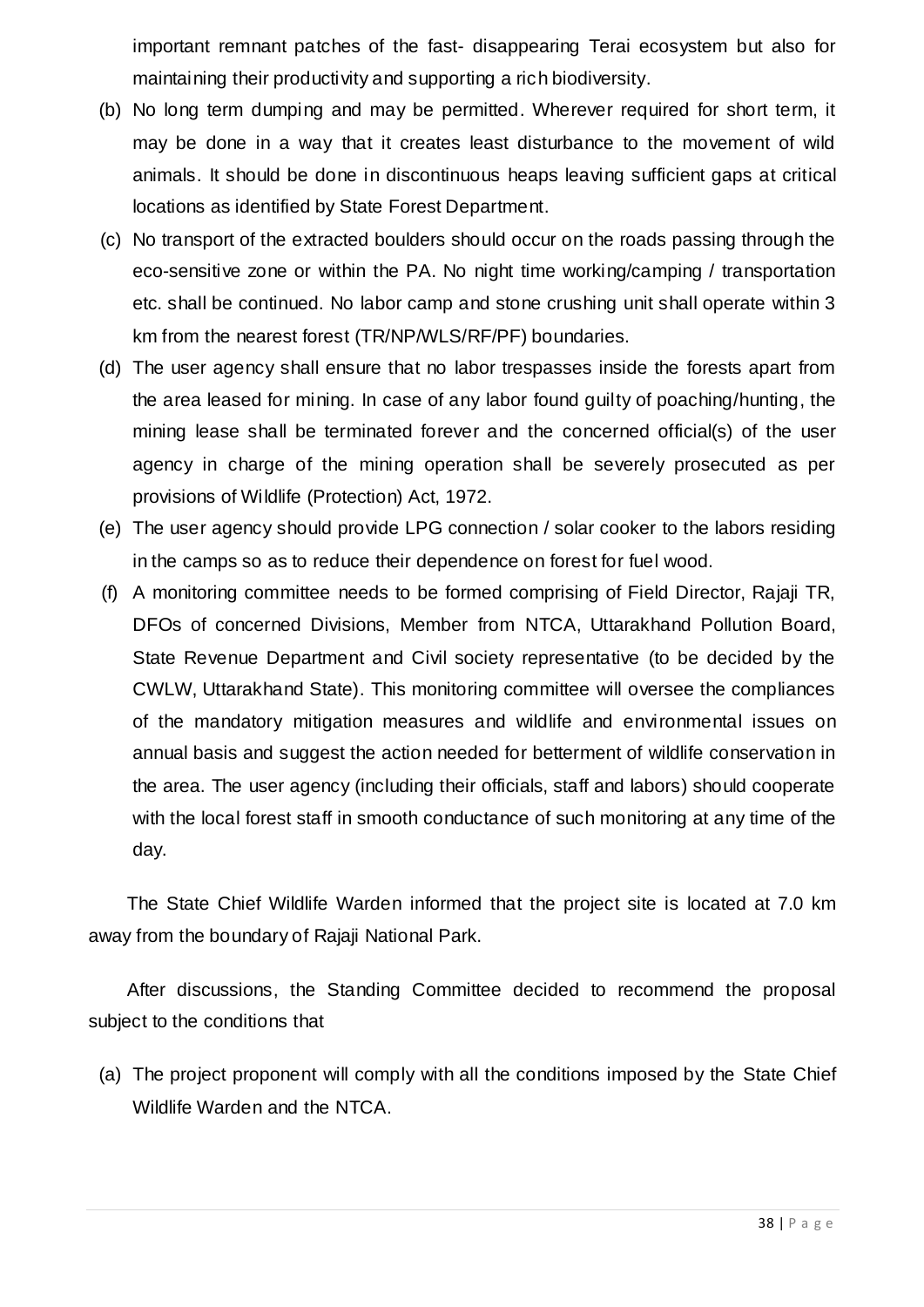(b) The annual compliance certificate on the stipulated conditions should be submitted by the project proponent to the State Chief Wildlife Warden and an annual compliance certificate shall be submitted by the State Chief Wildlife Warden to GoI.

### **53.3.30 Proposal for collection river bed materials from an area 2.00 ha located at Jwalapur Baharhadud Village falls at distance of 6.0 km away from the boundary of Rajaji National Park**

The IGF(WL) briefed the Standing Committee on the proposal and stated that the proposal involves collection of river bed materials from an area 10.20 ha located at 6.0 km away from the boundary of Rajaji National Park. He added that the State Chief Wildlife Warden has recommended the proposal with the condition that only hand picking of river bed materials is allowed.

Further, the IGF(WL) stated that the NTCA has recommended the proposal with the following conditions and mitigative measures:

- (a) Channel dynamics represents an integral component in the evolution of vast alluvial floodplain while fluvial action is essential not only for establishing ecologically important remnant patches of the fast- disappearing Terai ecosystem but also for maintaining their productivity and supporting a rich biodiversity.
- (b) No long term dumping and may be permitted. Wherever required for short term, it may be done in a way that it creates least disturbance to the movement of wild animals. It should be done in discontinuous heaps leaving sufficient gaps at critical locations as identified by State Forest Department.
- (c) No transport of the extracted boulders should occur on the roads passing through the eco-sensitive zone or within the PA. No night time working/camping / transportation etc. shall be continued. No labor camp and stone crushing unit shall operate within 3 km from the nearest forest (TR/NP/WLS/RF/PF) boundaries.
- (d) The user agency shall ensure that no labor trespasses inside the forests apart from the area leased for mining. In case of any labor found guilty of poaching/hunting, the mining lease shall be terminated forever and the concerned official(s) of the user agency in charge of the mining operation shall be severely prosecuted as per provisions of Wildlife (Protection) Act, 1972.
- (e) The user agency should provide LPG connection/solar cooker to the labors residing in the camps so as to reduce their dependence on forest for fuel wood.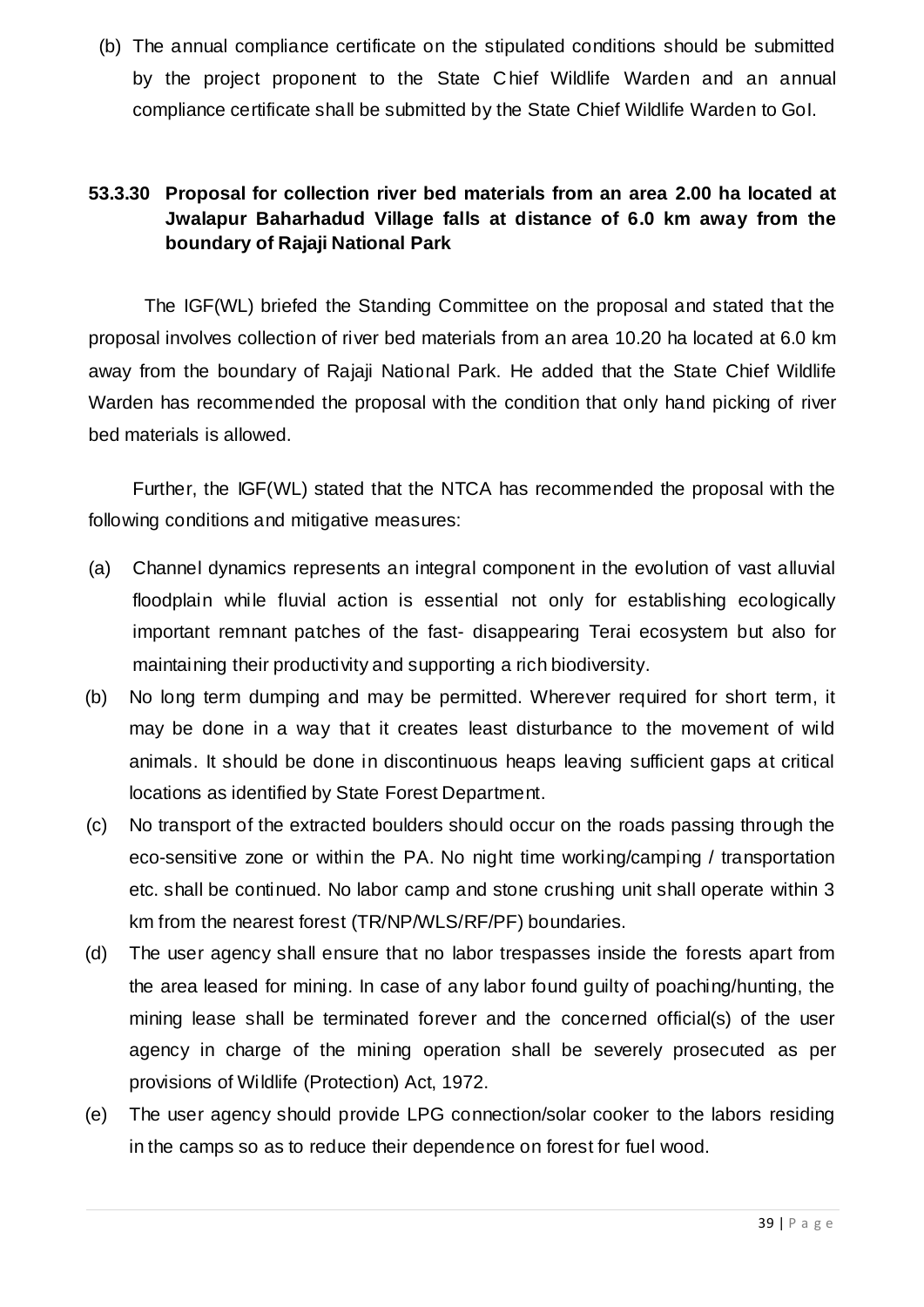(f) A monitoring committee needs to be formed comprising of Field Director, Rajaji TR, DFOs of concerned Divisions, Member from NTCA, Uttarakhand Pollution Board, State Revenue Department and Civil society representative (to be decided by the CWLW, Uttarakhand State). This monitoring committee will oversee the compliances of the mandatory mitigation measures and wildlife and environmental issues on annual basis and suggest the action needed for betterment of wildlife conservation in the area. The user agency (including their officials, staff and labors) should cooperate with the local forest staff in smooth conductance of such monitoring at any time of the day.

After discussions, the Standing Committee decided to recommend the proposal subject to the conditions that

- (a) The project proponent will comply with all the conditions imposed by the State Chief Wildlife Warden and the NTCA.
- (b) The annual compliance certificate on the stipulated conditions should be submitted by the project proponent to the State Chief Wildlife Warden and an annual compliance certificate shall be submitted by the State Chief Wildlife Warden to GoI.

### **53.3.31 Proposal for collection river bed materials from an area 135.856 ha located at Doiwala, Misserwala Khurd, Deswala, Ghiserpadi, Fatehpur Tanda, Markhan Grant Villages falls at distance of 2.50 km away from the boundary of Rajaji National Park**

The IGF(WL) briefed the Standing Committee on the proposal and stated that the proposal involves collection of river bed materials from an area of 135.856 ha located at 2.50 km away from the boundary of Rajaji National Park. He added that the State Chief Wildlife Warden has recommended the proposal with the condition that only hand picking of river bed materials is allowed. Further, the IGF(WL) stated that the NTCA has not recommended the proposal.

The Member Secretary, NTCA stated the proposed project site is an important corridor of large wild animals and would be detrimental to the movement of the wildlife.

After discussions, the Standing Committee decided not recommending the proposal.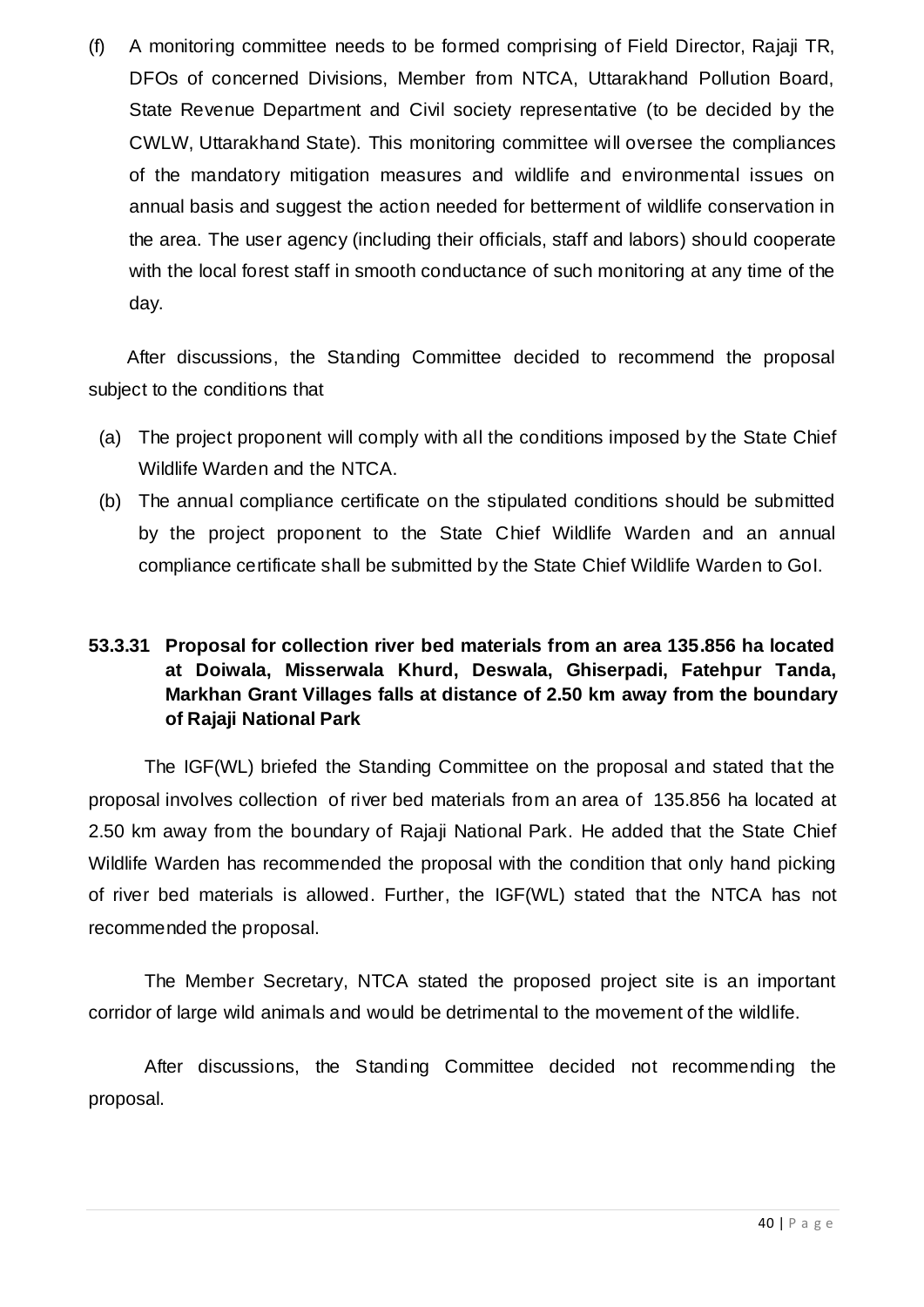#### **53.3.32 Proposal for collection river bed materials from an area 137.45 ha located at Bishanpur Village falls at distance of 8.00 km away from the boundary of Rajaji National Park**

The IGF(WL) briefed the Standing Committee on the proposal and stated that the proposal involves collection of river bed materials from an area of 137.45 ha located at 8.00 km away from the boundary of Rajaji National Park. He added that the State Chief Wildlife Warden has recommended the proposal with the condition that only hand picking of river bed materials is allowed.

Further the IGF(WL) stated that the NTCA has recommended the proposal with the following conditions and mitigative measures:

- (a) Channel dynamics represents an integral component in the evolution of vast alluvial floodplain while fluvial action is essential not only for establishing ecologically important remnant patches of the fast- disappearing Terai ecosystem but also for maintaining their productivity and supporting a rich biodiversity.
- (b) No long term dumping and may be permitted. Wherever required for short term, it may be done in a way that it creates least disturbance to the movement of wild animals. It should be done in discontinuous heaps leaving sufficient gaps at critical locations as identified by State Forest Department.
- (c) No transport of the extracted boulders should occur on the roads passing through the eco-sensitive zone or within the PA. No night time working/camping / transportation etc. shall be continued. No labor camp and stone crushing unit shall operate within 3 km from the nearest forest (TR/NP/WLS/RF/PF) boundaries.
- (d) The user agency shall ensure that no labor trespasses inside the forests apart from the area leased for mining. In case of any labor found guilty of poaching/hunting, the mining lease shall be terminated forever and the concerned official(s) of the user agency in charge of the mining operation shall be severely prosecuted as per provisions of Wildlife (Protection) Act, 1972.
- (e) The user agency should provide LPG connection/solar cooker to the labors residing in the camps so as to reduce their dependence on forest for fuel wood.
- (f) A monitoring committee needs to be formed comprising of Field Director, Rajaji TR, DFOs of concerned Divisions, Member from NTCA, Uttarakhand Pollution Board, State Revenue Department and Civil society representative (to be decided by the CWLW, Uttarakhand State). This monitoring committee will oversee the compliances of the mandatory mitigation measures and wildlife and environmental issues on annual basis and suggest the action needed for betterment of wildlife conservation in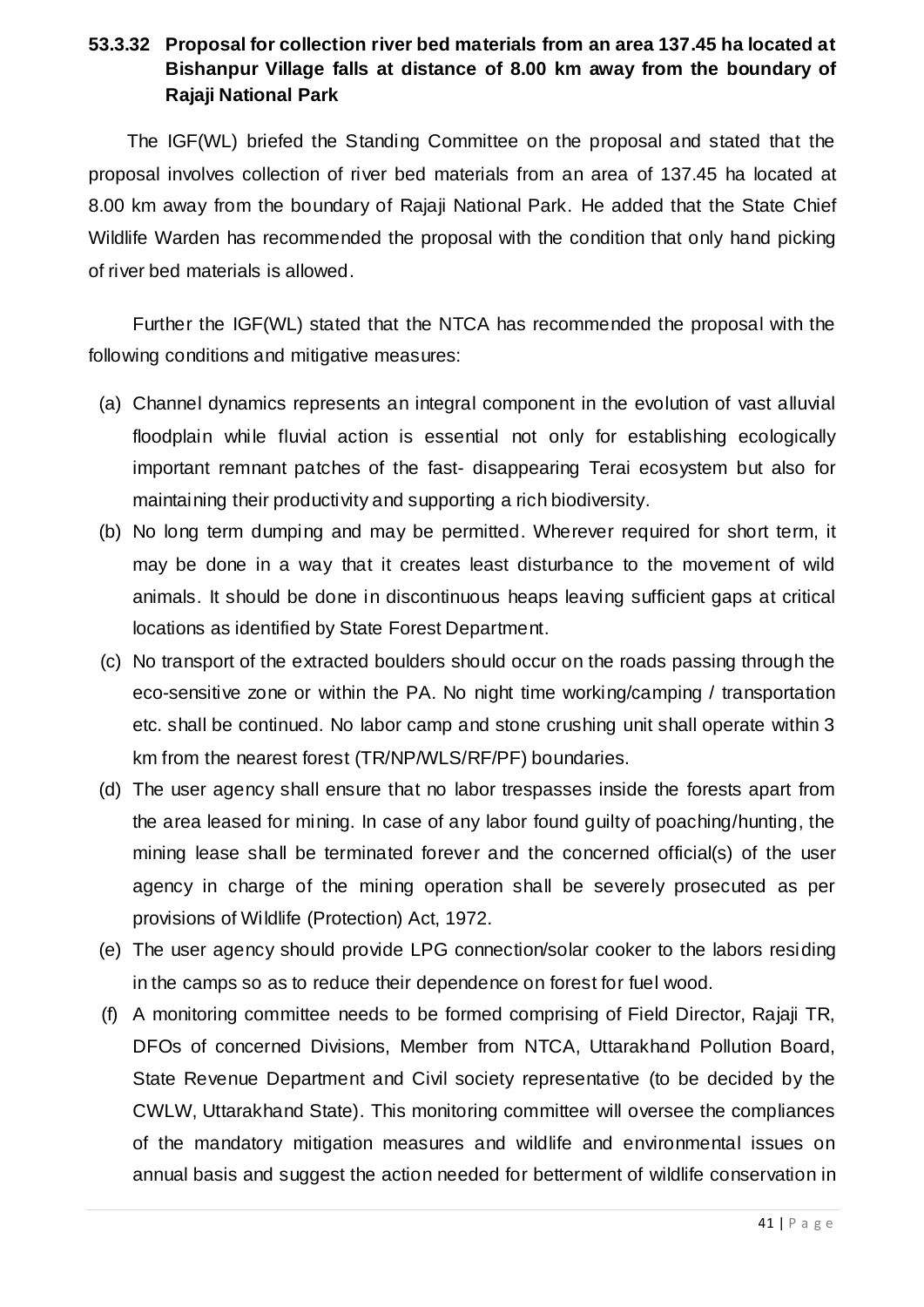the area. The user agency (including their officials, staff and labors) should cooperate with the local forest staff in smooth conductance of such monitoring at any time of the day.

After discussions, the Standing Committee decided to recommend the proposal subject to the conditions that

- (a) The project proponent will comply with all the conditions imposed by the State Chief Wildlife Warden and the NTCA.
- (b) The annual compliance certificate on the stipulated conditions should be submitted by the project proponent to the State Chief Wildlife Warden and an annual compliance certificate shall be submitted by the State Chief Wildlife Warden to GoI.

### **53.3.33 Proposal for collection river bed materials from an area 7.702 ha located at Salempur Mehdood Village falls at distance of 2.00 km away from the boundary of Rajaji National Park**

The IGF(WL) briefed the Standing Committee on the proposal and stated that the proposal involves collection of river bed materials from an area of 7.702 ha located at 2.00 km away from the boundary of Rajaji National Park. He added that the State Chief Wildlife Warden has recommended the proposal with the condition that only hand picking of river bed materials is allowed.

Further, the IGF(WL) stated that the NTCA has recommended the proposal with the following conditions and mitigative measures:

- (a) Channel dynamics represents an integral component in the evolution of vast alluvial floodplain while fluvial action is essential not only for establishing ecologically important remnant patches of the fast- disappearing Terai ecosystem but also for maintaining their productivity and supporting a rich biodiversity.
- (b) No long term dumping and may be permitted. Wherever required for short term, it may be done in a way that it creates least disturbance to the movement of wild animals. It should be done in discontinuous heaps leaving sufficient gaps at critical locations as identified by State Forest Department.
- (c) No transport of the extracted boulders should occur on the roads passing through the eco-sensitive zone or within the PA. No night time working/camping / transportation etc. shall be continued. No labor camp and stone crushing unit shall operate within 3 km from the nearest forest (TR/NP/WLS/RF/PF) boundaries.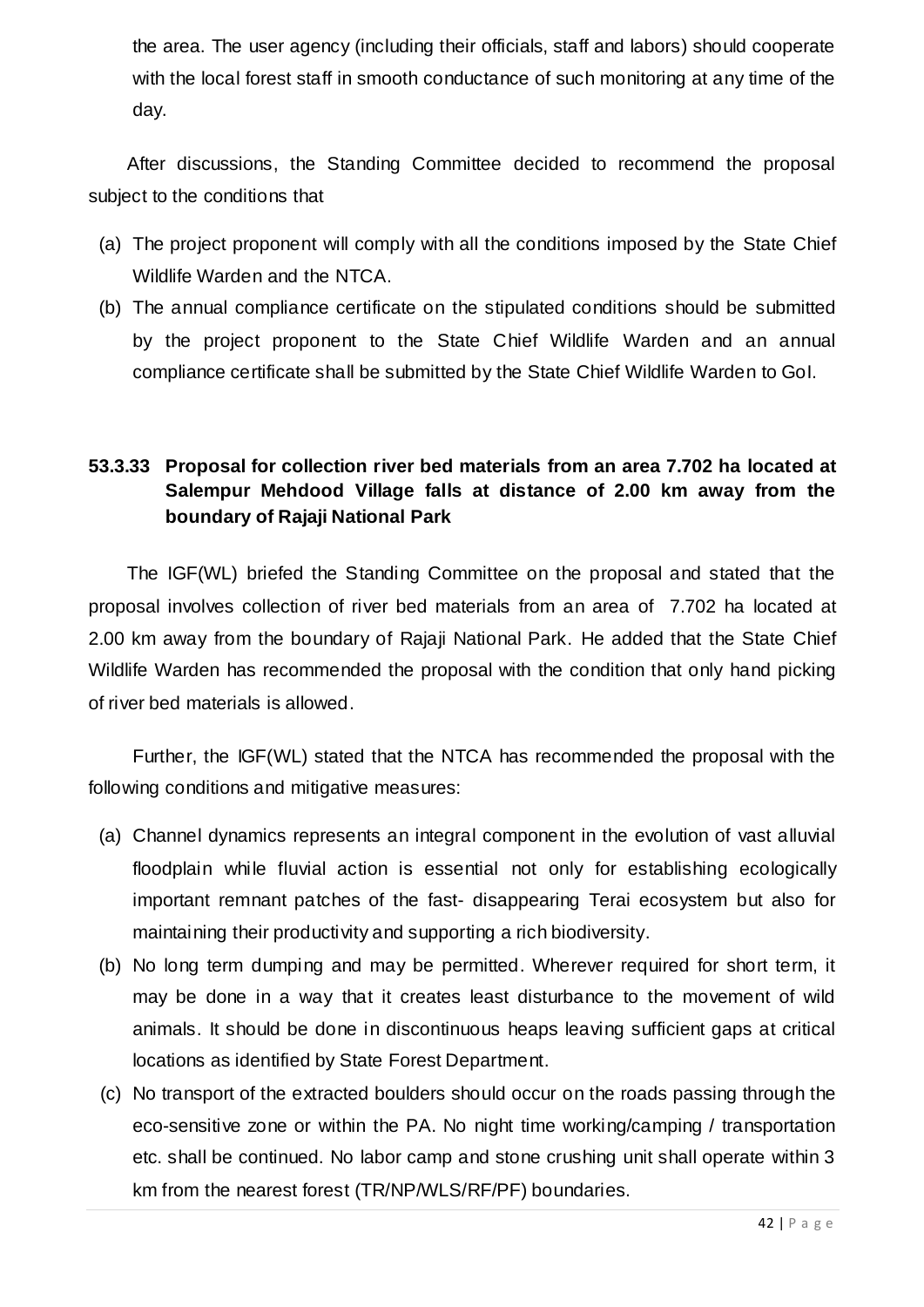- (d) The user agency shall ensure that no labor trespasses inside the forests apart from the area leased for mining. In case of any labor found guilty of poaching/hunting, the mining lease shall be terminated forever and the concerned official(s) of the user agency in charge of the mining operation shall be severely prosecuted as per provisions of Wildlife (Protection) Act, 1972.
- (e) The user agency should provide LPG connection/solar cooker to the labors residing in the camps so as to reduce their dependence on forest for fuel wood.
- (f) A monitoring committee needs to be formed comprising of Field Director, Rajaji TR, DFOs of concerned Divisions, Member from NTCA, Uttarakhand Pollution Board, State Revenue Department and Civil Society representative (to be decided by the CWLW, Uttarakhand State). This monitoring committee will oversee the compliances of the mandatory mitigation measures and wildlife and environmental issues on annual basis and suggest the action needed for betterment of wildlife conservation in the area. The user agency (including their officials, staff and labors) should cooperate with the local forest staff in smooth conductance of such monitoring at any time of the day.

After discussions, the Standing Committee decided to recommend the proposal subject to the conditions that

- (a) The project proponent will comply with all the conditions imposed by the State Chief Wildlife Warden and the NTCA.
- (b) The annual compliance certificate on the stipulated conditions should be submitted by the project proponent to the State Chief Wildlife Warden and an annual compliance certificate shall be submitted by the State Chief Wildlife Warden to GoI.

### **53.3.34 Construction of 520 MW (4x130) Tapovan Vishnugad Hydroelectric Project of NTPC Ltd, Uttarakhand. The proposed site falls outside Nanda Devi National Park at a distance of 7.5km, and**

### **Construction of 171 MW Lata Tapovan Hydro Power Project of NTPC Ltd, Uttarakhand within 10 km boundary from Nanda Devi National Park**

The IGF(WL) briefed the Standing Committee on the proposals and stated that the two proposals were considered by the Standing Committee in its  $39<sup>th</sup>$  meeting held on  $23<sup>rd</sup>$ August 2016 and it was decided to seek the comments of the Ministry of Water Resources on the projects. Further, the Standing Committee in its  $48<sup>th</sup>$  meeting held on  $27<sup>th</sup>$  March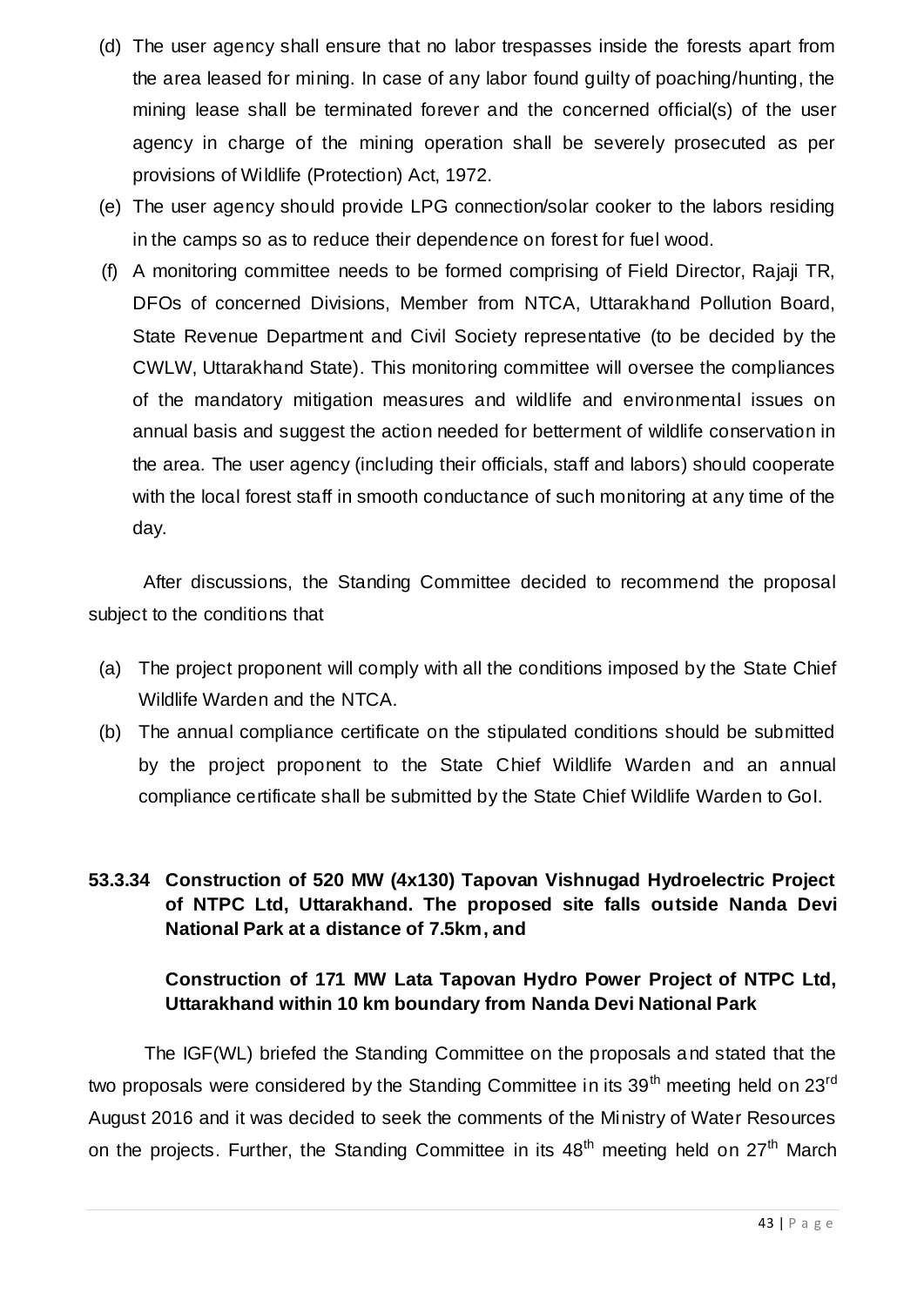2018 decided to delist the proposals pending receipt of the comments from the Ministry of Water Resources.

However, the Ministry of Water Resources, vide its O.M vide dated 08.11.2018 has conveyed that it does not have any comments to offer in respect of wildlife clearance. Further, it has mentioned that the Ministry of Water Resources would like to review the projects consequent upon issue of Gazette Notification S.O.5195(E) dated 09.10.2018 on the minimum E-Flow for river Ganga at various locations on the river.

After discussions, the Standing Committee recommended for returning the proposals o State Government.

#### **AGENDA ITEM No.4**

(with the permission of the Chairman)

#### **53.4.1 Tenkulam Limestone Mine (G.O.No.257)**

The IGF(WL) briefed the Standing Committee on the proposal and stated that the project involves mining of limestone on private land of 14.395 ha located at 7.20 km away from the boundary of Gangaikondan Spotted Deer Sanctuary. He added that the State Chief Wildlife Warden has recommended the proposal with following conditions:

- (1) The project proponent is requested to contribute corporate social responsibilities (CSR) towards the development of following works as per the approved Management Plan of Gangaikondan Spotted Deer Sanctuary: (a) construction of protection wall, (b) providing speed controller on National Highway stretch near the Gangaikondan Spotted Deer Sanctuary, (c) habitat improvement, and (d) any other management related practices.
- (2) Any other condition stipulated by the Conservator of Forests / District Forest Officer shall be followed.
- (3) The project proponent shall submit an undertaking stating that no disturbance will be caused to the wildlife during project implementation.

After discussions, the Standing Committee decided to recommend the project subject to the conditions that

(a) The project proponent will comply with all the conditions imposed by the State Chief Wildlife Warden.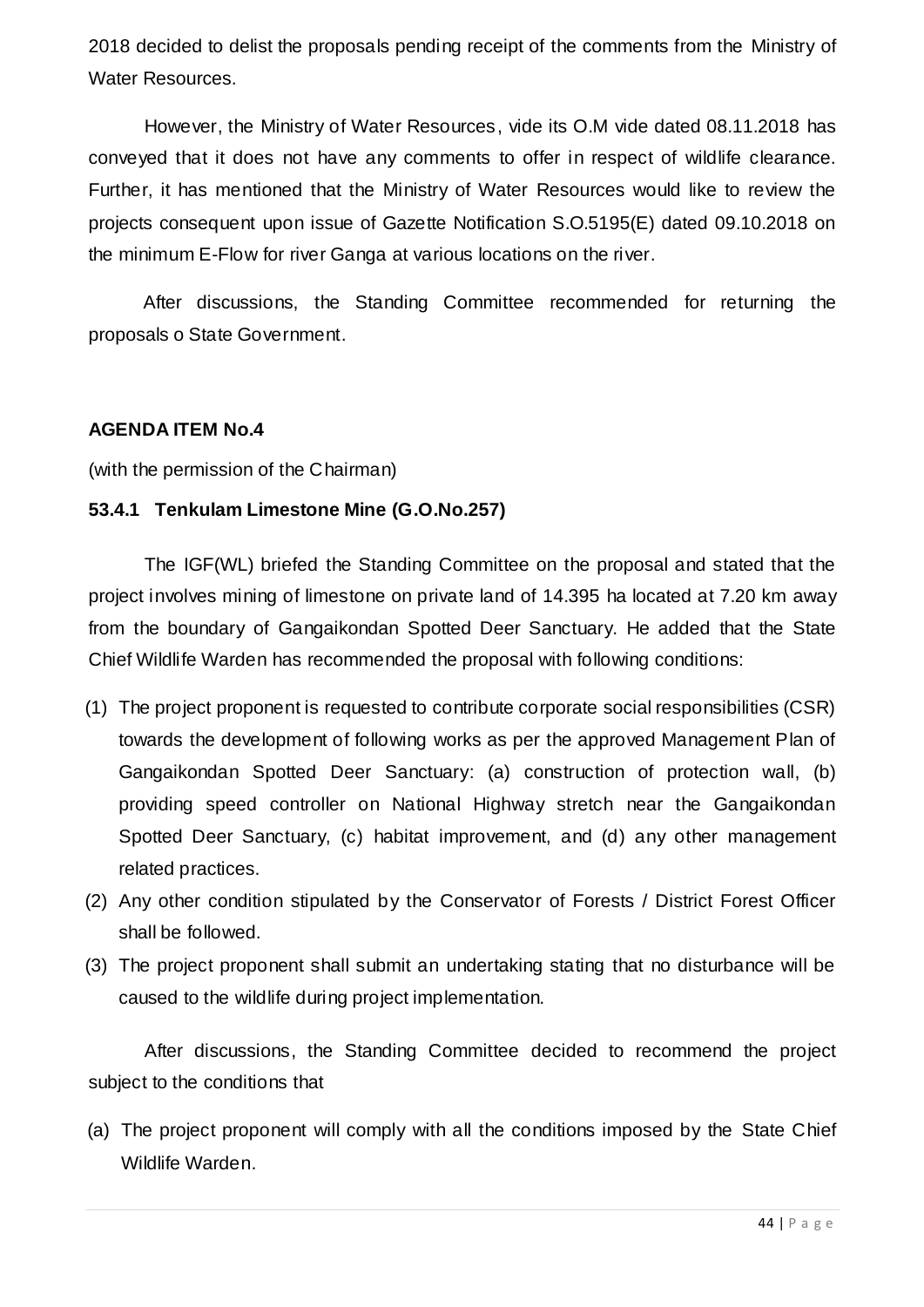- (b) The State Chief Wildlife Warden shall prepare human wildlife conflict mitigation plan and plan for wildlife conservation for the PA and be implemented at the project cost.
- (c) The annual compliance certificate on the stipulated conditions should be submitted by the project proponent to the State Chief Wildlife Warden and an annual compliance certificate shall be submitted by the State Chief Wildlife Warden to GoI.

#### **53.4.2 Tenkulam Limestone Mine (G.O.No.447)**

The IGF(WL) briefed the Standing Committee on the proposal and stated that the project involves mining of limestone on private land of 24.965 ha located at 6.10 km away from the boundary of Gangaikondan Spotted Deer Sanctuary. He added that the State Chief Wildlife Warden has recommended the proposal with following conditions:

- (1) The project proponent is requested to contribute corporate social responsibilities (CSR) towards the development of following works as per the approved Management Plan of Gangaikondan Spotted Deer Sanctuary: (a) construction of protection wall, (b) providing speed controller on National Highway stretch near the Gangaikondan Spotted Deer Sanctuary, (c) habitat improvement, and (d) any other management related practices.
- (2) Any other condition stipulated by the Conservator of Forests / District Forest Officer shall be followed.
- (3) The project proponent shall submit an undertaking stating that no disturbance will be caused to the wildlife during project implementation.

After discussions, the Standing Committee decided to recommend the project subject to the conditions that

- (a) The project proponent will comply with all the conditions imposed by the State Chief Wildlife Warden.
- (b) The State Chief Wildlife Warden shall prepare human wildlife conflict mitigation plan and plan for wildlife conservation for the PA and be implemented at the project cost.
- (c) The annual compliance certificate on the stipulated conditions should be submitted by the project proponent to the State Chief Wildlife Warden and an annual compliance certificate shall be submitted by the State Chief Wildlife Warden to GoI.

#### **53.4.3 Nanjankulam Regrouped Limestone Mine (G.O.No.813)**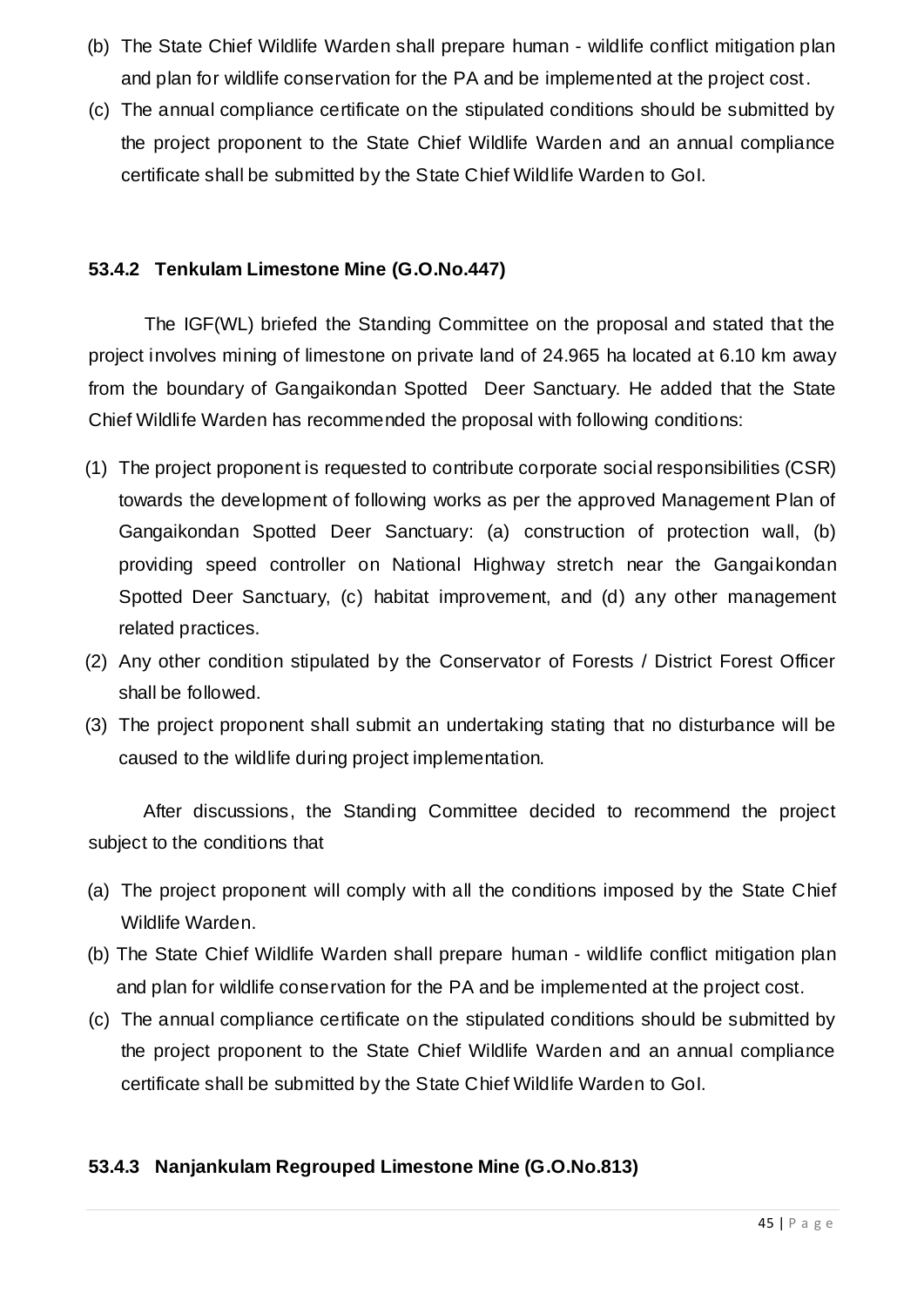The IGF(WL) briefed the Standing Committee on the proposal and stated that the project involves mining of limestone on private land of 28.430 ha located at 8.20 km away from the boundary of Gangaikondan Spotted Deer Sanctuary. He added that the State Chief Wildlife Warden has recommended the proposal with following conditions:

- (1) The project proponent is requested to contribute corporate social responsibilities (CSR) towards the development of following works as per the approved Management Plan of Gangaikondan Spotted Deer Sanctuary: (a) construction of protection wall, (b) providing speed controller on National Highway stretch near the Gangaikondan Spotted Deer Sanctuary, (c) habitat improvement, and (d) any other management related practices.
- (2) Any other condition stipulated by the Conservator of Forests / District Forest Officer shall be followed.
- (3) The project proponent shall submit an undertaking stating that no disturbance will be caused to the wildlife during project implementation.

After discussions, the Standing Committee decided to recommend the proposal subject to the conditions that

- (a) The project proponent will comply with all the conditions imposed by the State Chief Wildlife Warden.
- (b) The State Chief Wildlife Warden shall prepare human wildlife conflict mitigation plan and plan for wildlife conservation for the PA and be implemented at the project cost.
- (c) The annual compliance certificate on the stipulated conditions should be submitted by the project proponent to the State Chief Wildlife Warden and an annual compliance certificate shall be submitted by the State Chief Wildlife Warden to GoI.

#### **53.4.4 Nanjankulam Regrouped Limestone Mine (G.O.No.526)**

The IGF(WL) briefed the Standing Committee on the proposal and stated that the project involves mining of limestone on private land of 7.33 ha located at 8.40 km away from the boundary of Gangaikondan Spotted Deer Sanctuary. He added that the State Chief Wildlife Warden has recommended the proposal with following conditions:

(1) The project proponent is requested to contribute corporate social responsibilities (CSR) towards the development of following works as per the approved Management Plan of Gangaikondan Spotted Deer Sanctuary: (a) construction of protection wall, (b)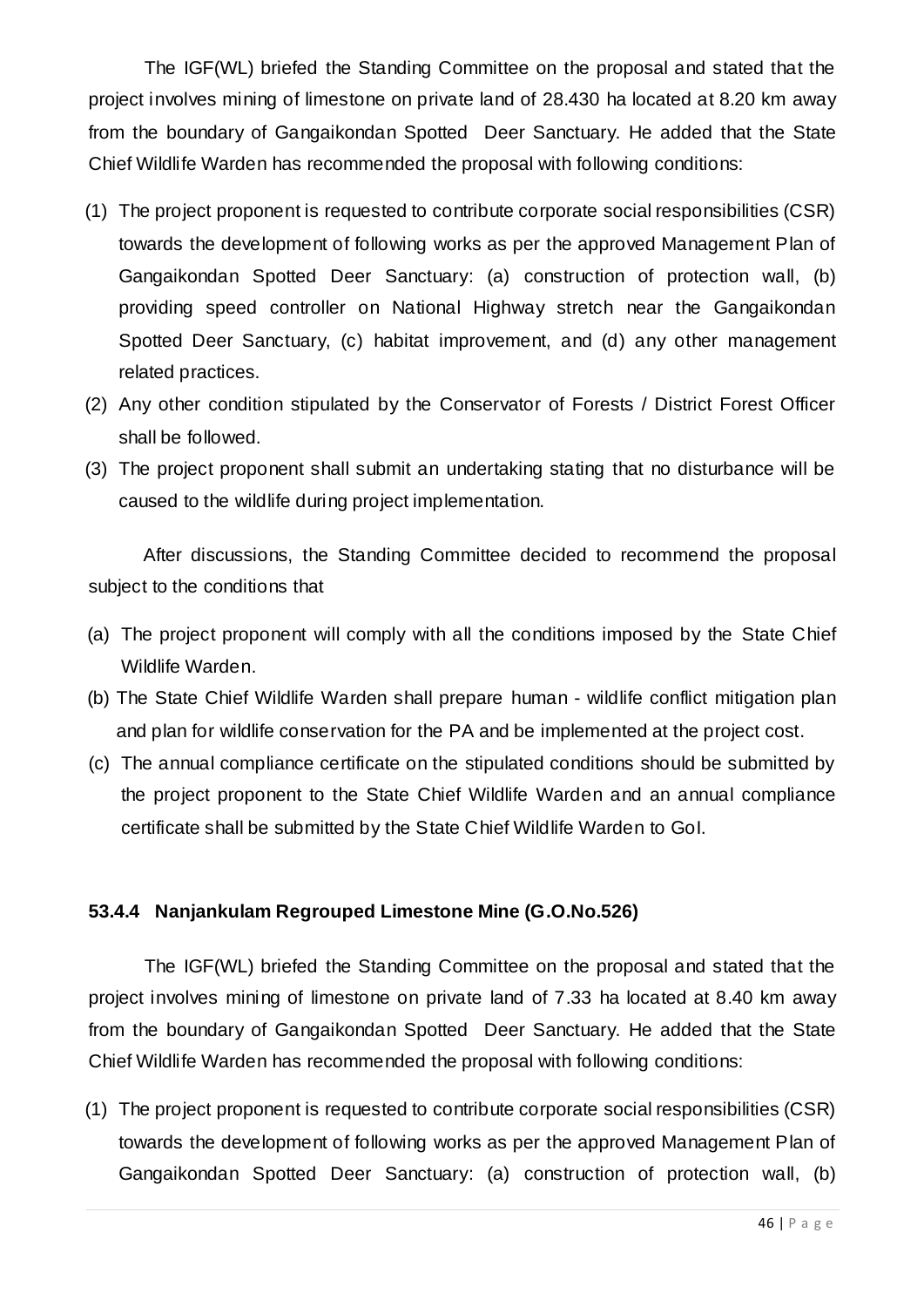providing speed controller on National Highway stretch near the Gangaikondan Spotted Deer Sanctuary, (c) habitat improvement, and (d) any other management related practices.

- (2) Any other condition stipulated by the Conservator of Forests / District Forest Officer shall be followed.
- (3) The project proponent shall submit an undertaking stating that no disturbance will be caused to the wildlife during project implementation.

After discussions, the Standing Committee decided to recommend the proposal subject to the conditions that

- (a) The project proponent will comply with all the conditions imposed by the State Chief Wildlife Warden.
- (b) The State Chief Wildlife Warden shall prepare human wildlife conflict mitigation plan and plan for wildlife conservation for the PA and be implemented at the project cost.
- (c) The annual compliance certificate on the stipulated conditions should be submitted by the project proponent to the State Chief Wildlife Warden and an annual compliance certificate shall be submitted by the State Chief Wildlife Warden to GoI.

#### **53.4.5 Nanjankulam Regrouped Limestone Mine (G.O.No.762)**

The IGF(WL) briefed the Standing Committee on the proposal and stated that the project involves mining of limestone on private land of 29.895 ha located at 9.60 km away from the boundary of Gangaikondan Spotted Deer Sanctuary. He added that the State Chief Wildlife Warden has recommended the proposal with following conditions:

- (1) The project proponent is requested to contribute corporate social responsibilities (CSR) towards the development of following works as per the approved Management Plan of Gangaikondan Spotted Deer Sanctuary: (a) construction of protection wall, (b) providing speed controller on National Highway stretch near the Gangaikondan Spotted Deer Sanctuary, (c) habitat improvement, and (d) any other management related practices.
- (2) Any other condition stipulated by the Conservator of Forests / District Forest Officer shall be followed.
- (3) The project proponent shall submit an undertaking stating that no disturbance will be caused to the wildlife during project implementation.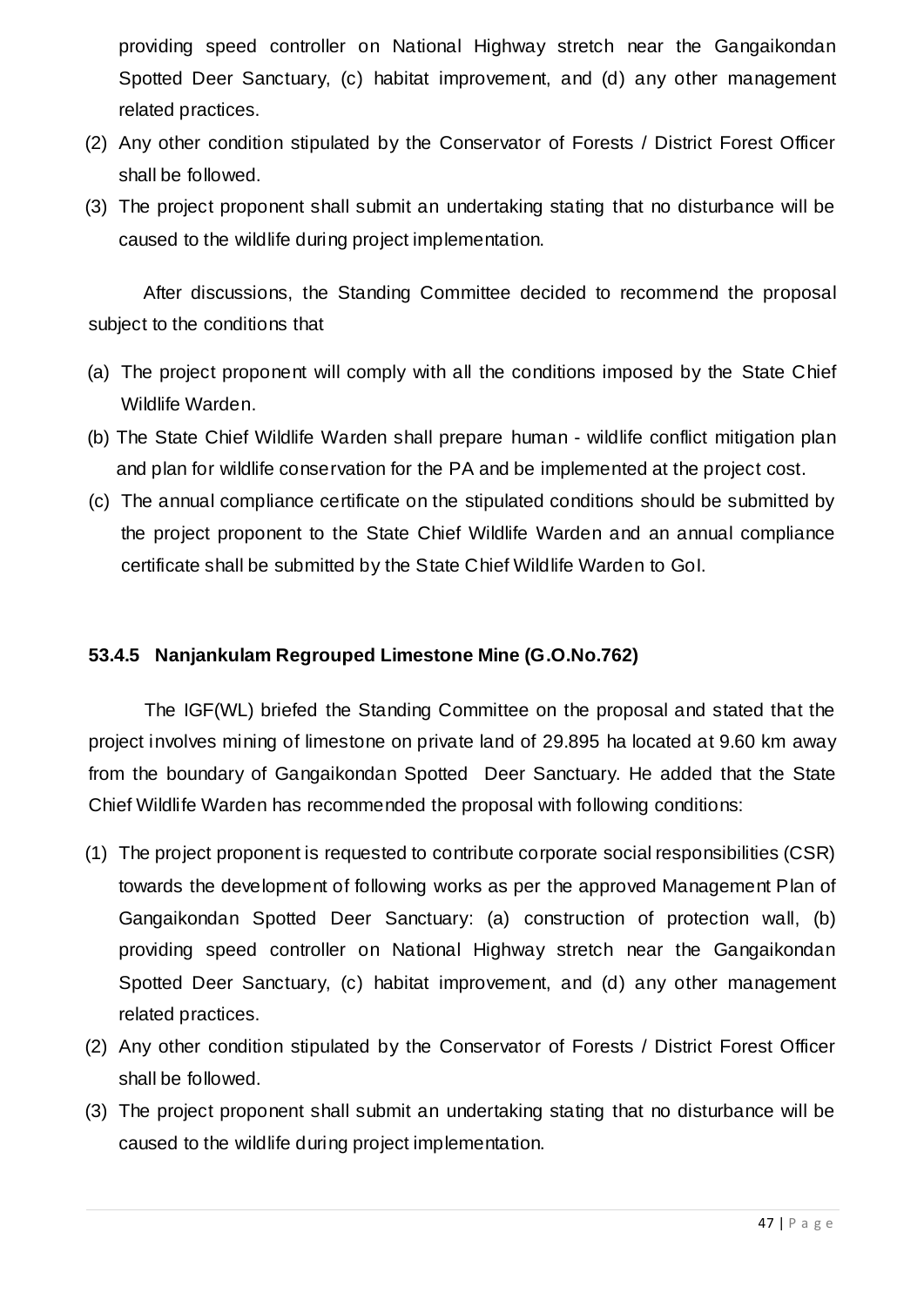After discussions, the Standing Committee decided to recommend the proposal subject to the conditions that

- (a) The project proponent will comply with all the conditions imposed by the State Chief Wildlife Warden.
- (b) The State Chief Wildlife Warden shall prepare human wildlife conflict mitigation plan and plan for wildlife conservation for the PA and be implemented at the project cost.
- (c) The annual compliance certificate on the stipulated conditions should be submitted by the project proponent to the State Chief Wildlife Warden and an annual compliance certificate shall be submitted by the State Chief Wildlife Warden to GoI.

#### **53.4.6 Proposal for expansion of Carbon Black Plant (12,500 MTPM to 18750 MTPM) along with power plant (33.7 MW to 47 MW)**

The IGF(WL) briefed the Standing Committee on the proposal and stated that the project involves capacity expansion of carbon black plant production from 12,500 MTPM to 18750 MTPM along with the power plant of capacity from 33.7 MW to 47 MW in the private land of 22.67 ha located at 9.60 km away from the boundary of Pulicat Bird Sanctuary. He added that the State Chief Wildlife Warden has recommended the proposal with following conditions:

- (1) The project proponent shall obtain all other statutory clearance, and also submit impact mitigation plan of wildlife conservation of Pulicat Lake Birds Sanctuary and Google map with GPS coordinates along with Land use pattern map.
- (2) Strict environmental monitoring of the water and effluents which will be released by the user agency should periodically be done by the Pollution Control Board and Environment Department and remedial step, if any required taken then and there.
- (3) Any other condition stipulated by the Additional Principal Chief Conservator of Forests and Director / Wildlife Warden shall be followed.
- (4) The project proponent shall submit an undertaking stating that no disturbance will be caused to the wildlife during project implementation.

After discussions, the Standing Committee decided to recommend the proposal subject to the conditions that

(a) The project proponent will comply with all the conditions imposed by the State Chief Wildlife Warden.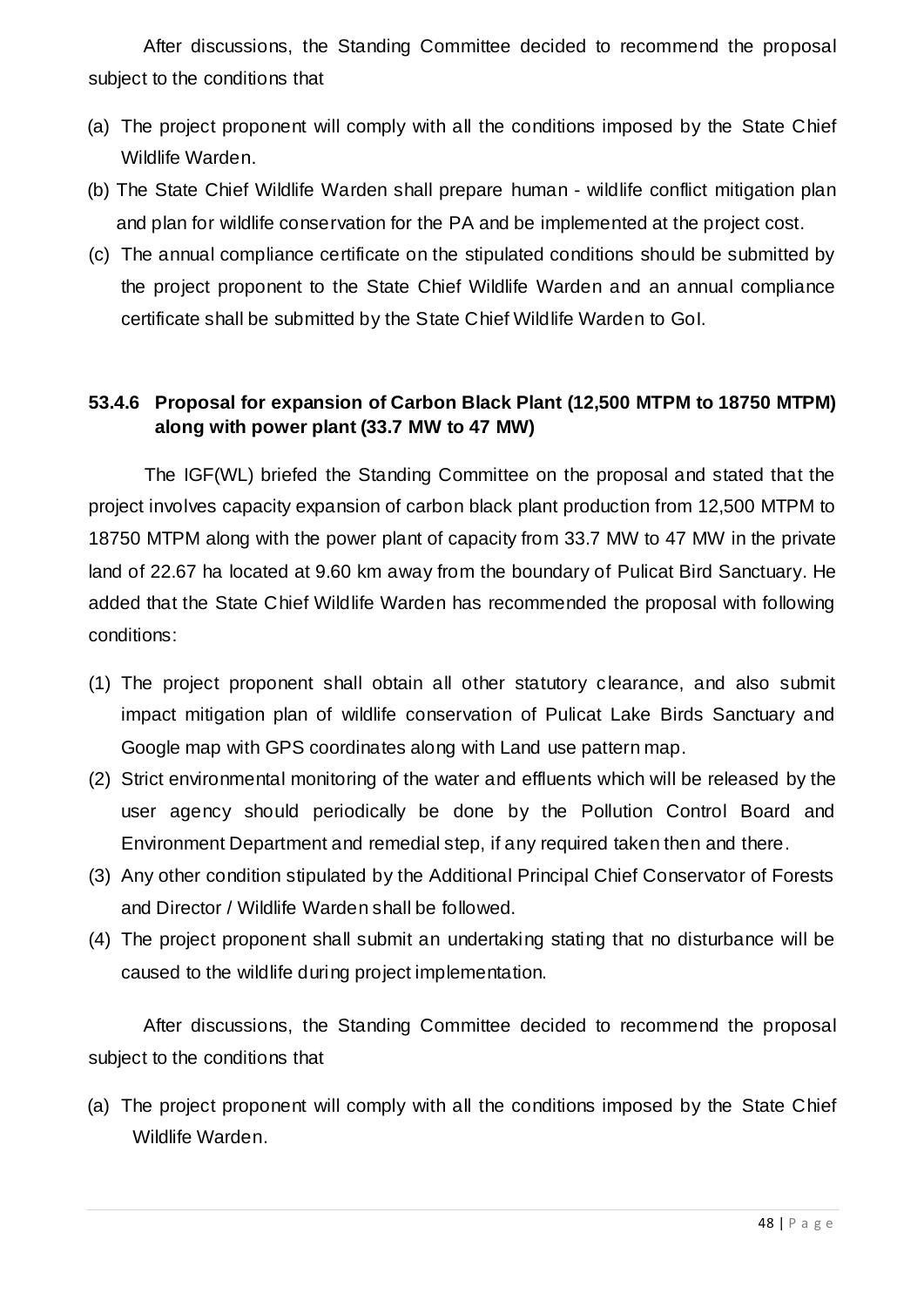- (b) The State Chief Wildlife Warden shall prepare human wildlife conflict mitigation plan and plan for wildlife conservation for the PA and be implemented at the project cost.
- (c) The annual compliance certificate on the stipulated conditions should be submitted by the project proponent to the State Chief Wildlife Warden and an annual compliance certificate shall be submitted by the State Chief Wildlife Warden to GoI.

### **53.4.7 Proposal for multi colour granite quarry from over an extent of 6.550 ha in S.F.No.1158/4,5, 1162/1,2,3,4,5,1163/6,7 and 1165/1 at Irudukottai Village of Denkanikottai Taluk, Krishnagiri District**

The IGF(WL) briefed the Standing Committee on the proposal and stated that the project involves quarrying of multi-colour granite stone on private land of 6.550 ha located at 1.70 km away from the boundary of North Cauvery Wildlife Sanctuary. He added that the State Chief Wildlife Warden has recommended the proposal with following conditions:

- (1) The project proponent shall obtain all other statutory clearance, and also submit approved Mining Management Plan, impact mitigation and wildlife conservation plan of Cauvery North Wildlife Sanctuary, Mining reclamation plan after post mining operation and Google map with GPS coordinates along with Land use pattern map.
- (2) Any other condition stipulated by the Conservator of Forests / District Forest Officer shall be followed.
- (3) The project proponent shall submit an undertaking stating that no disturbance will be caused to the wildlife during project implementation.

After discussions, the Standing Committee decided to recommend the project subject to the conditions that

- (a) The project proponent will comply with all the conditions imposed by the State Chief Wildlife Warden.
- (b) The State Chief Wildlife Warden shall prepare human wildlife conflict mitigation plan and plan for wildlife conservation for the PA and be implemented at the project cost.
- (c) The annual compliance certificate on the stipulated conditions should be submitted by the project proponent to the State Chief Wildlife Warden and an annual compliance certificate shall be submitted by the State Chief Wildlife Warden to GoI.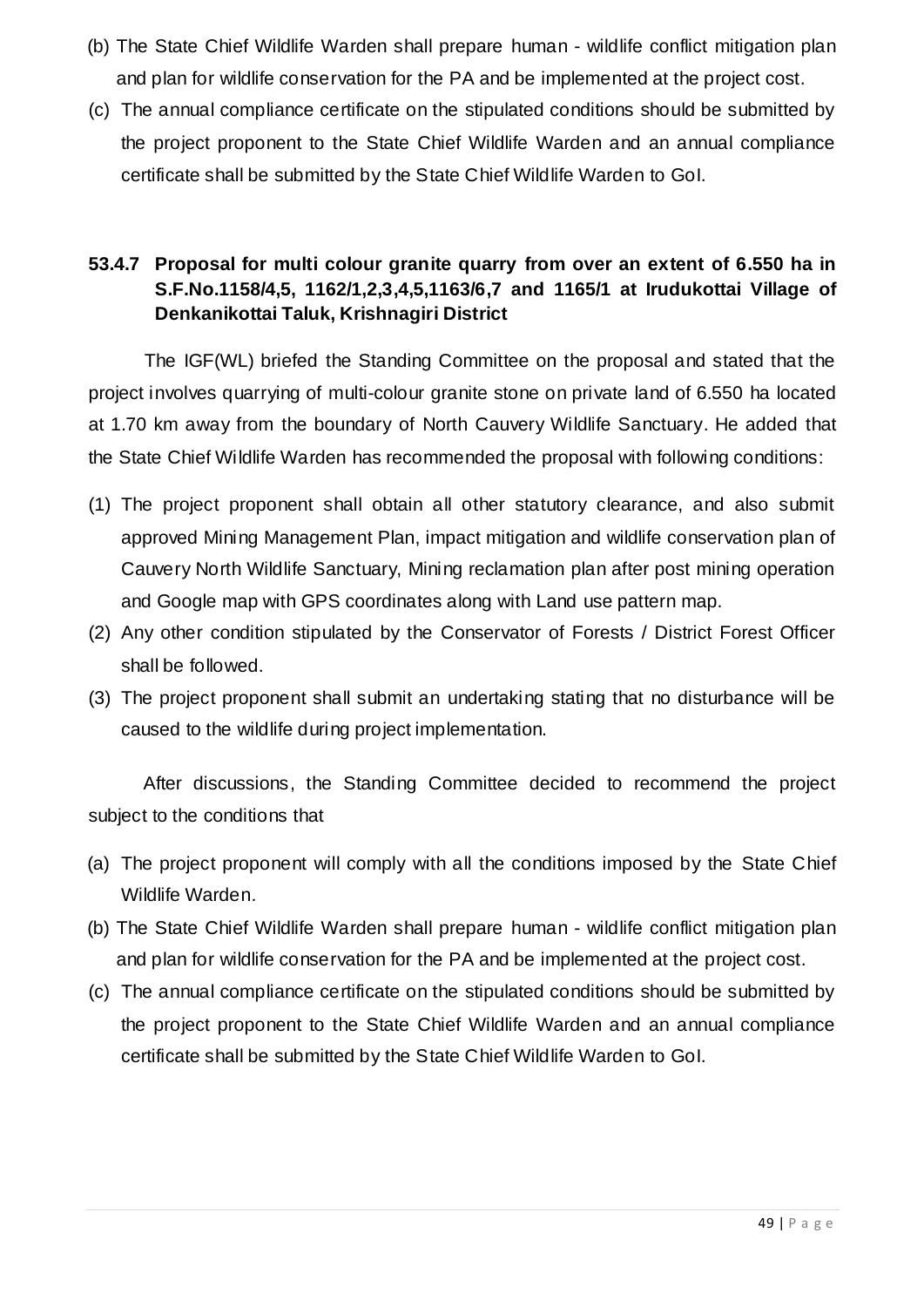#### **53.4.8 Proposal for grey granite site S.F.No.905/1(1.21.5) and 905/2(P)(1.21.0) over an extent of 2.425 ha in Thavarakarai Village, Denkanikottai Taluk, Krishnagiri District**

The IGF(WL) briefed the Standing Committee on the proposal and stated that the project involves quarrying of grey granite stone on private land of 2.425 ha located at 5.0 km away from the boundary of North Cauvery Wildlife Sanctuary. He added that the State Chief Wildlife Warden has recommended the proposal with following conditions:

- (1) The project proponent shall obtain all other statutory clearance, and also submit approved Mining Management Plan, impact mitigation and wildlife conservation plan of Cauvery North Wildlife Sanctuary, Mining reclamation plan after post mining operation and Google map with GPS coordinates along with Land use pattern map.
- (2) Any other condition stipulated by the Conservator of Forests / District Forest Officer shall be followed.
- (3) The project proponent shall submit an undertaking stating that no disturbance wil l be caused to the wildlife during project implementation.

After discussions, the Standing Committee decided to recommend the project subject to the conditions that

- (a) The project proponent will comply with all the conditions imposed by the State Chief Wildlife Warden.
- (b) The State Chief Wildlife Warden shall prepare human wildlife conflict mitigation plan and plan for wildlife conservation for the PA and be implemented at the project cost.
- (c) The annual compliance certificate on the stipulated conditions should be submitted by the project proponent to the State Chief Wildlife Warden and an annual compliance certificate shall be submitted by the State Chief Wildlife Warden to GoI.

### **53.4.9 Proposal for black granite mine S.F.No.721/1, 721/2A, 721/2B(P), 715/3(P), 719/4(P) and 722/1(P) over an extent of 3.895 ha in Irudukottai Village, Denkanikottai Taluk, Krishnagiri District**

The IGF(WL) briefed the Standing Committee on the proposal and stated that the project involves quarrying of black granite stone on private land of 3.895 ha located at 4.80 km away from the boundary of North Cauvery Wildlife Sanctuary. He added that the State Chief Wildlife Warden has recommended the proposal with the following conditions: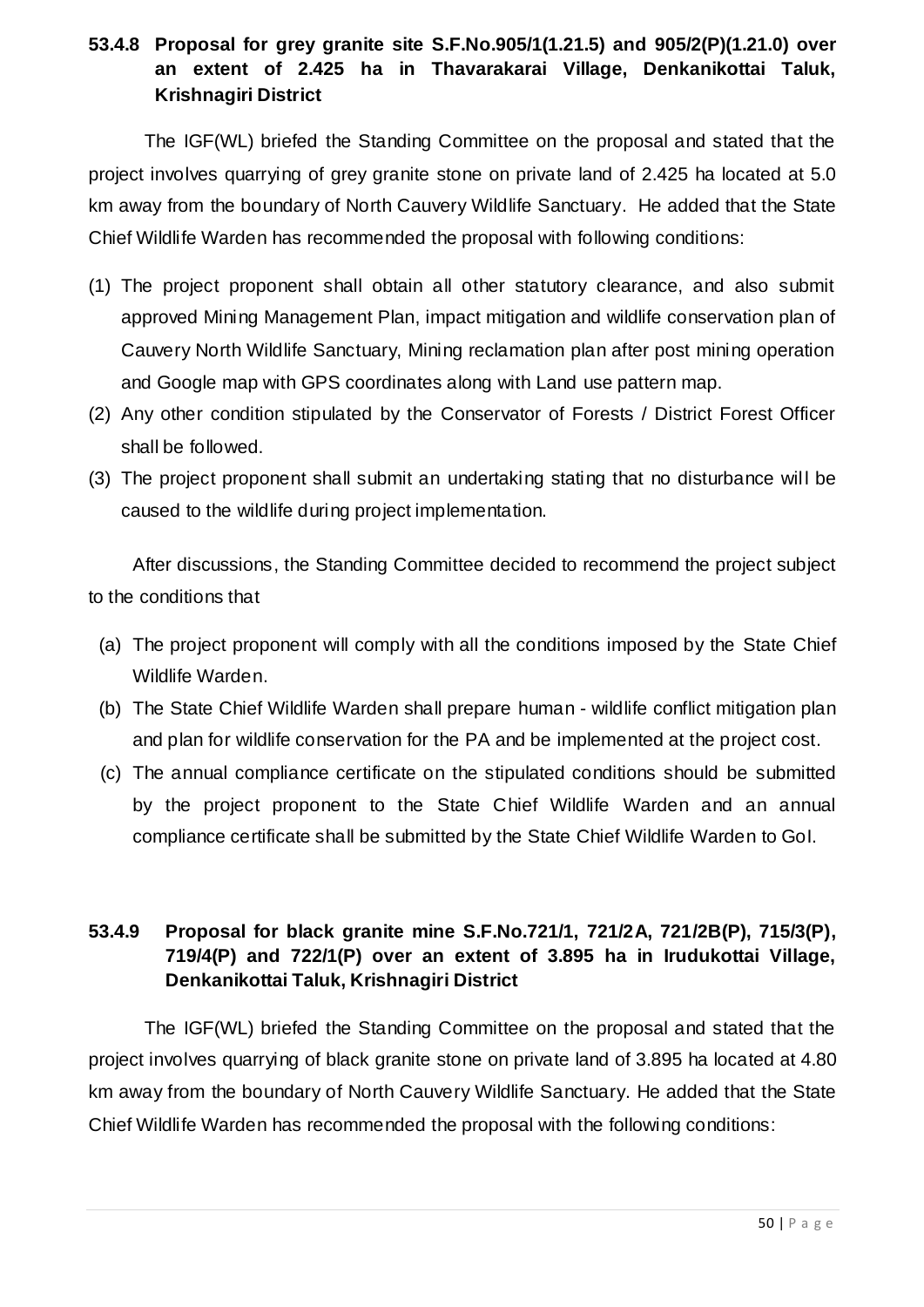- (1) The project proponent shall obtain all other statutory clearance, and also submit approved Mining Management Plan, impact mitigation and wildlife conservation plan of Cauvery North Wildlife Sanctuary, Mining reclamation plan after post mining operation and Google map with GPS coordinates along with Land use pattern map.
- (2) Any other condition stipulated by the Conservator of Forests / District Forest Officer shall be followed.
- (3) The project proponent shall submit an undertaking stating that no disturbance will be caused to the wildlife during project implementation.

After discussions, the Standing Committee decided to recommend the project subject to the conditions that

- (a) The project proponent will comply with all the conditions imposed by the State Chief Wildlife Warden.
- (b) The State Chief Wildlife Warden shall prepare human wildlife conflict mitigation plan and plan for wildlife conservation for the PA and be implemented at the project cost.
- (c) The annual compliance certificate on the stipulated conditions should be submitted by the project proponent to the State Chief Wildlife Warden and an annual compliance certificate shall be submitted by the State Chief Wildlife Warden to GoI.

#### **53.4.10 Proposal for multi colour granite quarry S.F.No.1106/1 and 1123/1 over an extent of 1.205 ha, Irudukottai Village, Denkanikottai Taluk, Krishnagiri District**

The IGF(WL) briefed the Standing Committee on the proposal and stated that the project involves quarrying of multi-colour granite stone on private land of 1.205 ha located at 2.60 km away from the boundary of North Cauvery Wildlife Sanctuary. He added that the State Chief Wildlife Warden has recommended the proposal with following conditions:

- (1) The project proponent shall obtain all other statutory clearance, and also submit approved Mining Management Plan, impact mitigation and wildlife conservation plan of Cauvery North Wildlife Sanctuary, Mining reclamation plan after post mining operation and Google map with GPS coordinates along with Land use pattern map.
- (2) Any other condition stipulated by the Conservator of Forests / District Forest Officer shall be followed.
- (3) The project proponent shall submit an undertaking stating that no disturbance will be caused to the wildlife during project implementation.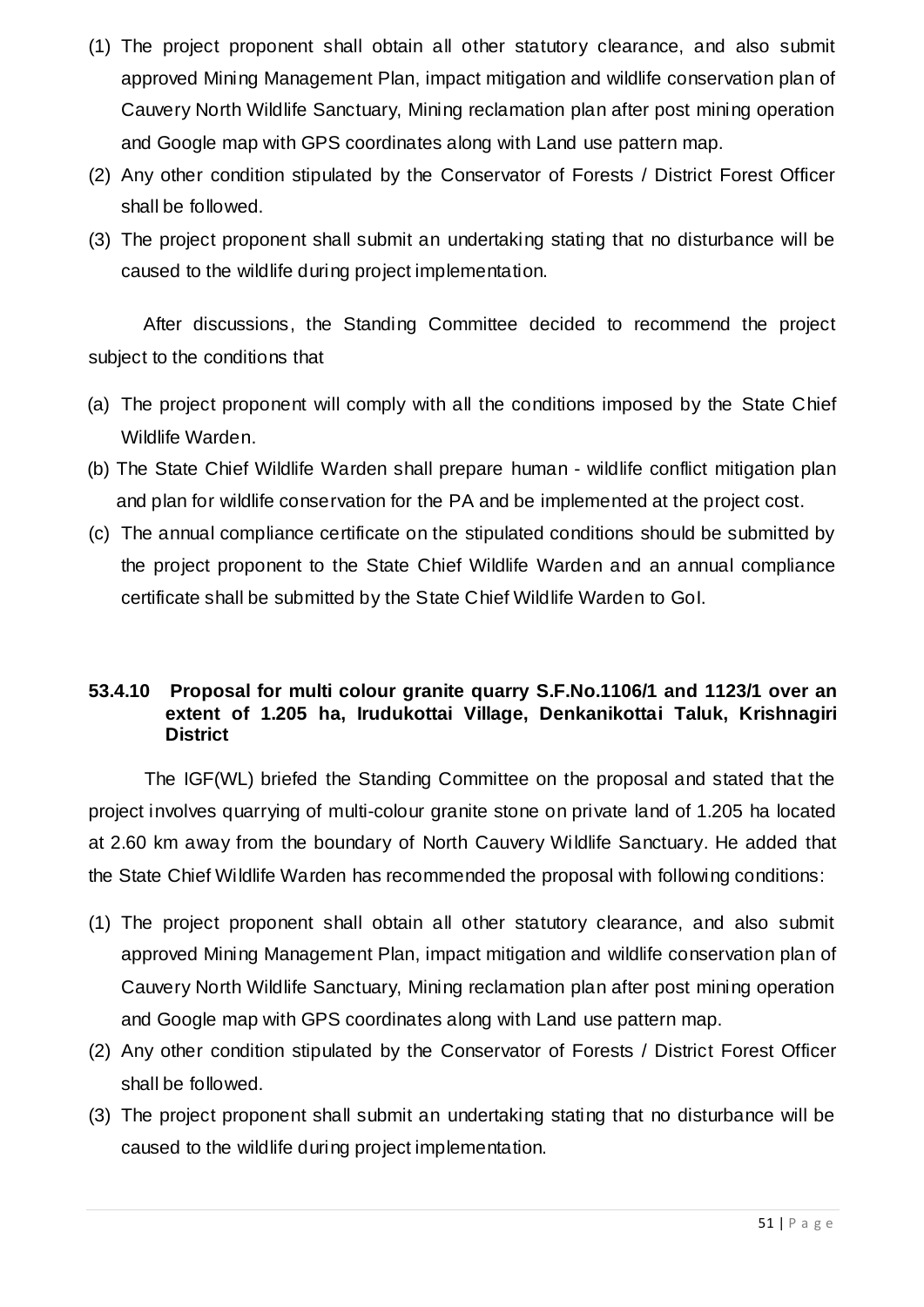After discussions, the Standing Committee decided to recommend the project subject to the conditions that

- (a) The project proponent will comply with all the conditions imposed by the State Chief Wildlife Warden.
- (b) The State Chief Wildlife Warden shall prepare human wildlife conflict mitigation plan and plan for wildlife conservation for the PA and be implemented at the project cost.
- (c) The annual compliance certificate on the stipulated conditions should be submitted by the project proponent to the State Chief Wildlife Warden and an annual compliance certificate shall be submitted by the State Chief Wildlife Warden to GoI.

#### **53.4.11 Proposal for rough stone quarry over an area of 1.21 ha of private land situated in Kaliyal village, Denkanikotai Taluk, Krishnagiri District**

The IGF(WL) briefed the Standing Committee on the proposal and stated that the project involves quarrying of rough stone on private land of 1.210 ha located at 5.60 km away from the boundary of Kanyakumari Wildlife Sanctuary. He added that the State Chief Wildlife Warden has recommended the proposal with following conditions:

- (1) The project proponent is requested to contribute under corporate social responsibilities (CSR) in the interest of Kanyakumari Wildlife Sanctuary.
- (2) Any other condition stipulated by the Conservator of Forests / District Forest Officer shall be allowed.
- (3) The project proponent shall submit an undertaking stating that no disturbance will be caused to the wildlife during project implementation.

After discussions, the Standing Committee decided to recommend the project subject to the conditions that

- (a) The project proponent will comply with all the conditions imposed by the State Chief Wildlife Warden.
- (b) The State Chief Wildlife Warden shall prepare human wildlife conflict mitigation plan and plan for wildlife conservation for the PA and be implemented at the project cost.
- (c) The annual compliance certificate on the stipulated conditions should be submitted by the project proponent to the State Chief Wildlife Warden and an annual compliance certificate shall be submitted by the State Chief Wildlife Warden to GoI.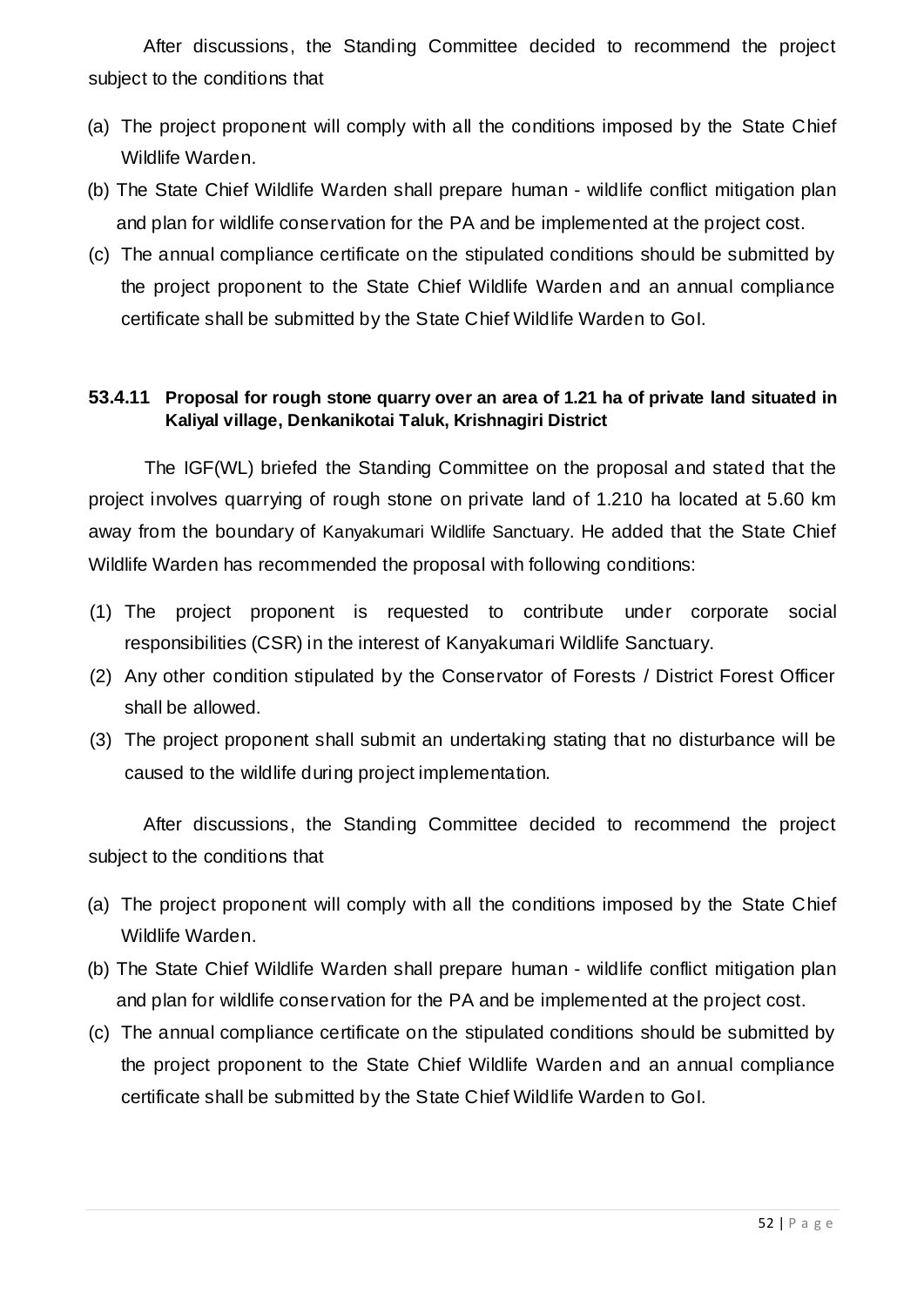#### **53.4.12 Proposal for use of 0.793 ha of forestland from Marine Wildlife Sanctuary and Marine National Park for laying of water pipeline for desalination plant by Jodiya Water Desalination Ltd.**

The IGF(WL) briefed the Standing Committee on the proposal and stated that the project involves diversion of forestland of 0.793 ha for laying of water pipeline for desalination plant located inside the Marine National Park. He added that the State Chief Wildlife Warden has recommended the proposal without imposing conditions.

Dr H S Singh, Member NBWL stated that the project proponent would deposit 2% cost of the project for the habitat improvement of Marine National Park.

After discussions, the Standing Committee decided to recommend the proposal with the condition that the user agency would deposit 2% cost of the project for implementing the mitigation plan of the project and for the habitat improvement of Marine National Park.

#### **53.4(I) Diversion of 1007.29 ha of forestland from Palamau Tiger Reserve for the construction of North Koel Reservoir Project, Dist. Latehar, Jharkhand**

The IGF(WL) briefed the Standing Committee on the proposal and stated that the proposal was recommended by the Standing Committee in its 43<sup>rd</sup> meeting held on 27<sup>th</sup> June 2017 with the mitigation measures imposed by the Chief Wildlife Warden, Site Inspection Committee and the NTCA. He added that State Government vide its letter dated 05.02.219 has requested the Ministry to amend the following conditions imposed by the FAC:

(7) the State of Government shall transfer the land acquired in 15 villages to Palamau Tiger Reserve to provide landscape integrity and tiger management. Such land should be notified as forest land and integrated in the Palamau Tiger Reserve landscape within the period of 6 months from the date of grant of final approval.

(9)(c)(i) the State Government may implement the time bound settlement plan for the submergence villages before the start of the work.

Further, the State Government has stated that the above conditions would not allow the execution of the work without prior settlement of submergence villages. In this regard the State Government has already represented that the financial burden of the settlement plan be borne by the Government of India on which decision is awaited. In view of this, the condition in para 9(c)(i) be amended to state that the State Government will ensure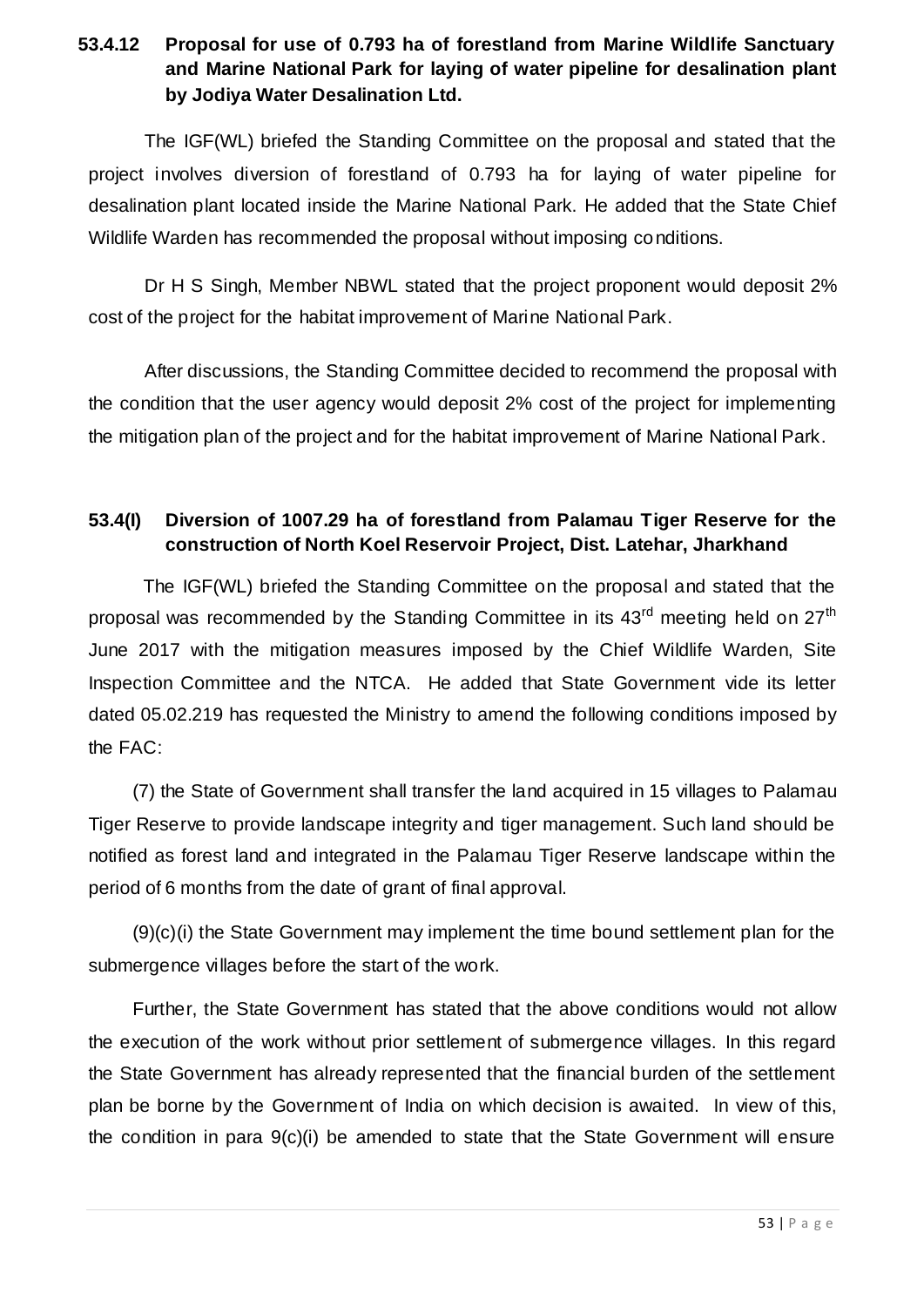time bound settlement plan for settling the submergence villages before closing the sluice gates of the dam.

The Forest Conservation (FC) Division of this Ministry vide its letter dated 18.02.2019 referred the matter to Standing Committee of the NBWL and also to NTCA to furnish its comments on the request of the State Government. The NTCA has furnished the comments vide its letter dated 22.02.19.

Further, the IGF(WL) stated that the NTCA has agreed to amend its recommendations corresponding to the conditions 7, and 9(c)(i) of the MoEF&CC's approval under Forest conservation Act in the manner as below:

- (1) This Authority has already accorded its consent for transferring and notifying nonforestland in 15 villages to Forest Department to integrate in PTR landscape. As far as transfer of this land in lieu of C A is concerned, this Authority has no objection and FC Division, MoEF&CC or competent authority may take decision in this regard.
- (2) This Authority has no objection in amending condition 9(c)(i) to the extent of ensuring time bound settlement plan for settling the submergence villages before closing the sluice gates of the dam.

After discussions, the Standing Committee agrees to the above amendments made by the NTCA in its recommendations corresponding to the conditions 7, and 9(c)(i) of the MoEF&CC's approval under Forest Conservation Act.